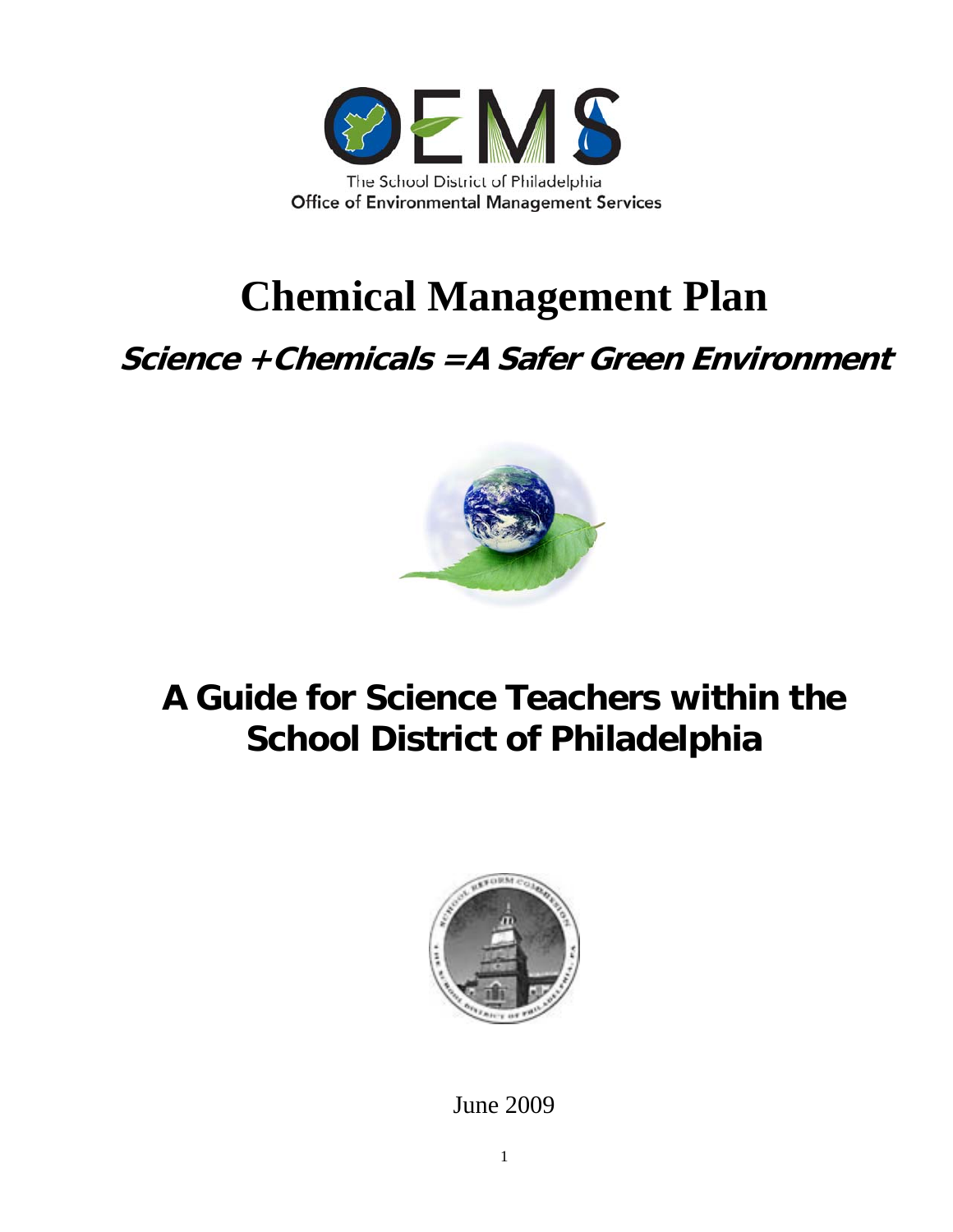Dear Educators:

#### The School District of Philadelphia has developed for you the *Chemical Management Plan, Science + Chemicals = A Safer Green Environment* **— A Guide for Science Teachers within the School District of Philadelphia**.

Research shows effective hands-on experiences dramatically enhance a student's educational experience. You, as a practitioner of this hands-on teaching method, know firsthand the value of laboratory time.

We believe you will find the *Guide* to be a useful tool to help you implement practices that will reduce your exposure to such incidents. The **Guide** will discuss the School District's internal policies on how to purchase chemicals, manage chemicals once they are in your laboratory and how to deal with unwanted chemicals. The **Guide** will also provide information on how you can scale down experiments and substitute material without reducing the experience for the student.

If you have any questions regarding *Chemical Management Plan*, *Science + Chemicals = A Safer Green Environment***— A Guide for Science Teachers within the School District of Philadelphia**., please do not hesitate to contact the School District of Philadelphia, Office of Environmental Management and Services at 440 North Broad Street, Philadelphia, PA 19130, or Mrs. Francine Locke at 215-400-5213 or Mr. Jerrry Junod at 215-400-6738.

#### **Disclaimer**

This document was conceived off of four primary publications:

The *Laboratory Waste Minimization and Pollution Prevention, A Guide for Teachers in Pennsylvania*, June 2003, by the Pacific Northwest National Laboratory, operated by Battelle Memorial Institute for the U.S. Department of Energy under Contract DE-AC06- 76RLO 1830.;

The *Safety Guidelines for Technology Education & Elementary Science/Technology Education*, Pennsylvania Department of Education, Bureau of Curriculum and Academic Services, Division of Curriculum and Instruction.

*Schools Chemical Cleanout Campaign Lessons Learned Report*, January 30, 2009, TechLaw, Inc, for the USEPA.

*School Chemistry Laboratory Safety Guide*, October 2006, NIOSH, US Consumer Product Safety Commission and CDC.

The following information has been updated as of June 2009, but certain information may still be outdated or no longer relevant. Please use this guide as a tool for further investigation into appropriate processes to minimize laboratory waste and adhere to safe disposal practices. If you are not completely certain what procedures to follow, please contact one of the contacts in this publication.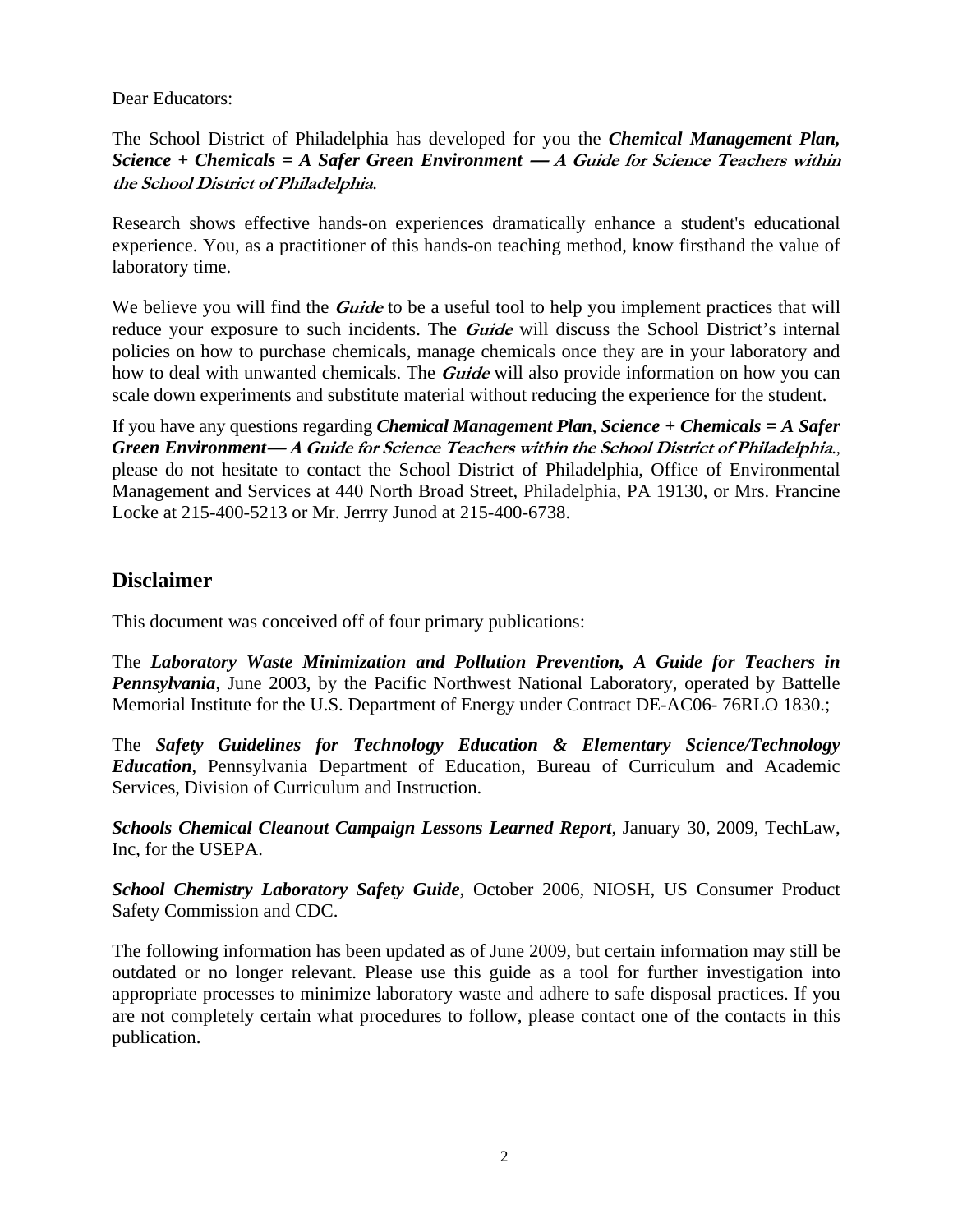| 5 WHY ARE WASTE MINIMIZATION AND POLLUTION PREVENTION IMPORTANT?  11 |  |
|----------------------------------------------------------------------|--|
|                                                                      |  |
|                                                                      |  |
|                                                                      |  |
|                                                                      |  |
|                                                                      |  |
|                                                                      |  |
|                                                                      |  |
|                                                                      |  |
|                                                                      |  |
|                                                                      |  |
|                                                                      |  |
|                                                                      |  |
|                                                                      |  |
|                                                                      |  |
|                                                                      |  |

#### **TABLE OF CONTENTS**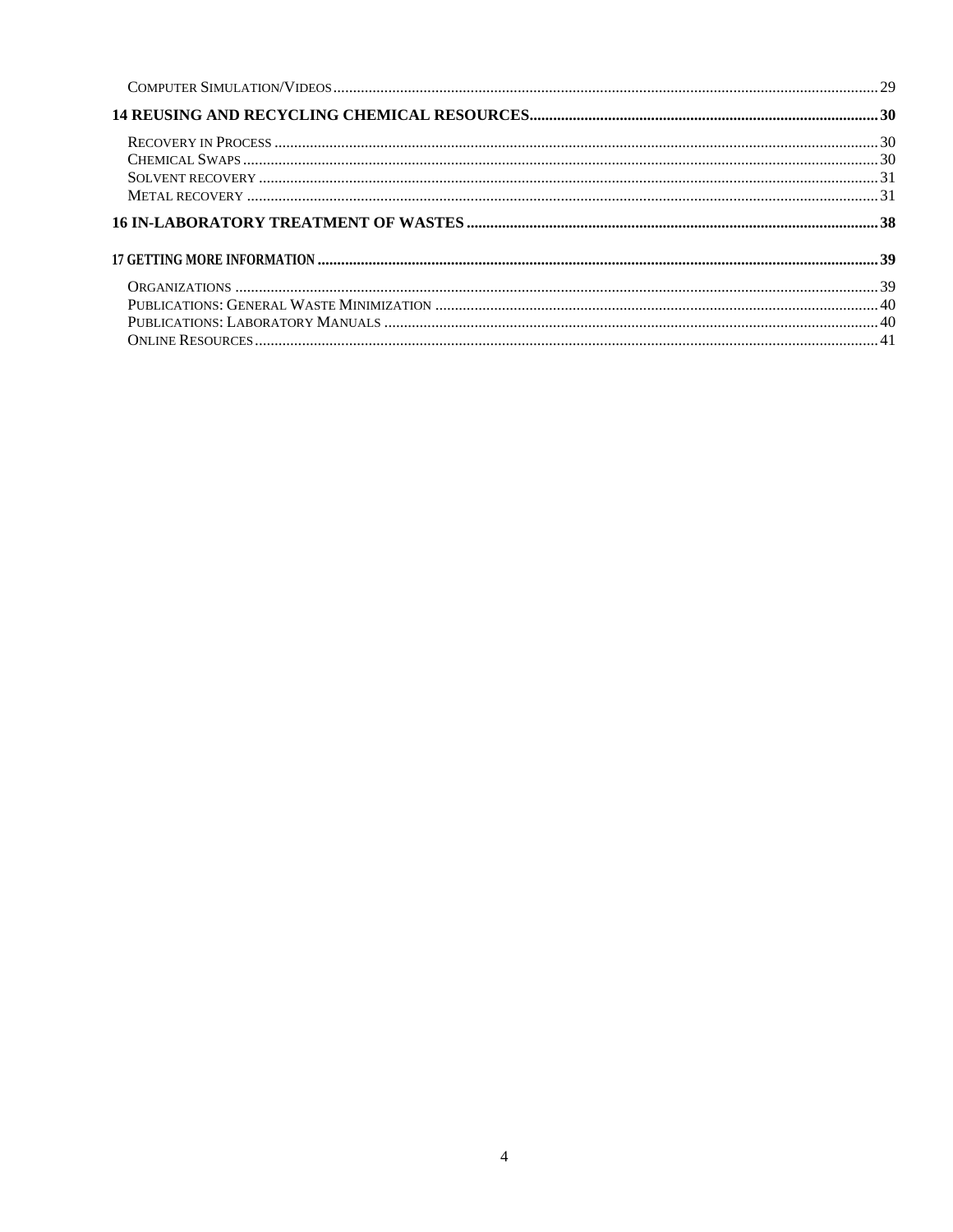## <span id="page-4-0"></span>**1 Introduction**

This guide explains how you can minimize the need for chemicals used in your science departments and also decrease the hazardous wastes and other chemical pollution generated by experiments that are performed in classroom laboratories. It is intended mainly for middle and high school science teachers.

Our goal is to make a safe and green environment for our students and faculty, by generating less waste and pollution and save money by purchasing chemicals effectively.

#### **Specifically, this guide will help you:**

- $\checkmark$  Purchase only approved and necessary chemicals for your curriculum
- $\checkmark$  Substitute safer chemicals for hazardous chemicals
- $\checkmark$  Properly label, segregate, and store your chemicals
- $\checkmark$  Maintain chemical inventories and Material Safety Data Sheets (MSDS) for these chemicals
- $\checkmark$  Deal with a large inventory of mislabeled or unlabeled chemicals that were left by another teacher.
- $\checkmark$  Communicate the importance of waste minimization to school administrators.
- $\checkmark$  Recycle chemicals.
- $\checkmark$  Teach students environmental responsibility as you teach them to perform experiments.

This guide deals primarily with chemicals that will be used in a chemistry or biology laboratory in an educational institution. It does not deal with radioactive materials as no school is allowed to possess these materials at any time.

Because this guide is intended for teachers ranging from middle school to high school, not all guidelines apply to everyone. For example, guidance to substitute cyclohexane for benzene would be irrelevant to a middle school science teacher, whose students would never use a substance as hazardous as benzene. Similarly, a high school teacher might not have access to the resources needed to obtain the equipment necessary to do microscale experiments. If a guideline doesn't apply to you, it may give you other ideas. If you feel a guideline may be very helpful but you do not have the resources to implement it, you may want to approach your administration and request the necessary resources.

We realize that, as a teacher, you are subject to many pressures. We don't want waste minimization and pollution prevention to become another burden. It is our intention that this guide will provide you with information to help you deal with important waste minimization issues in the easiest manner possible. In fact, you should find that minimizing waste will simplify other jobs that you currently perform, such as disposing of chemicals and dealing with excess inventory.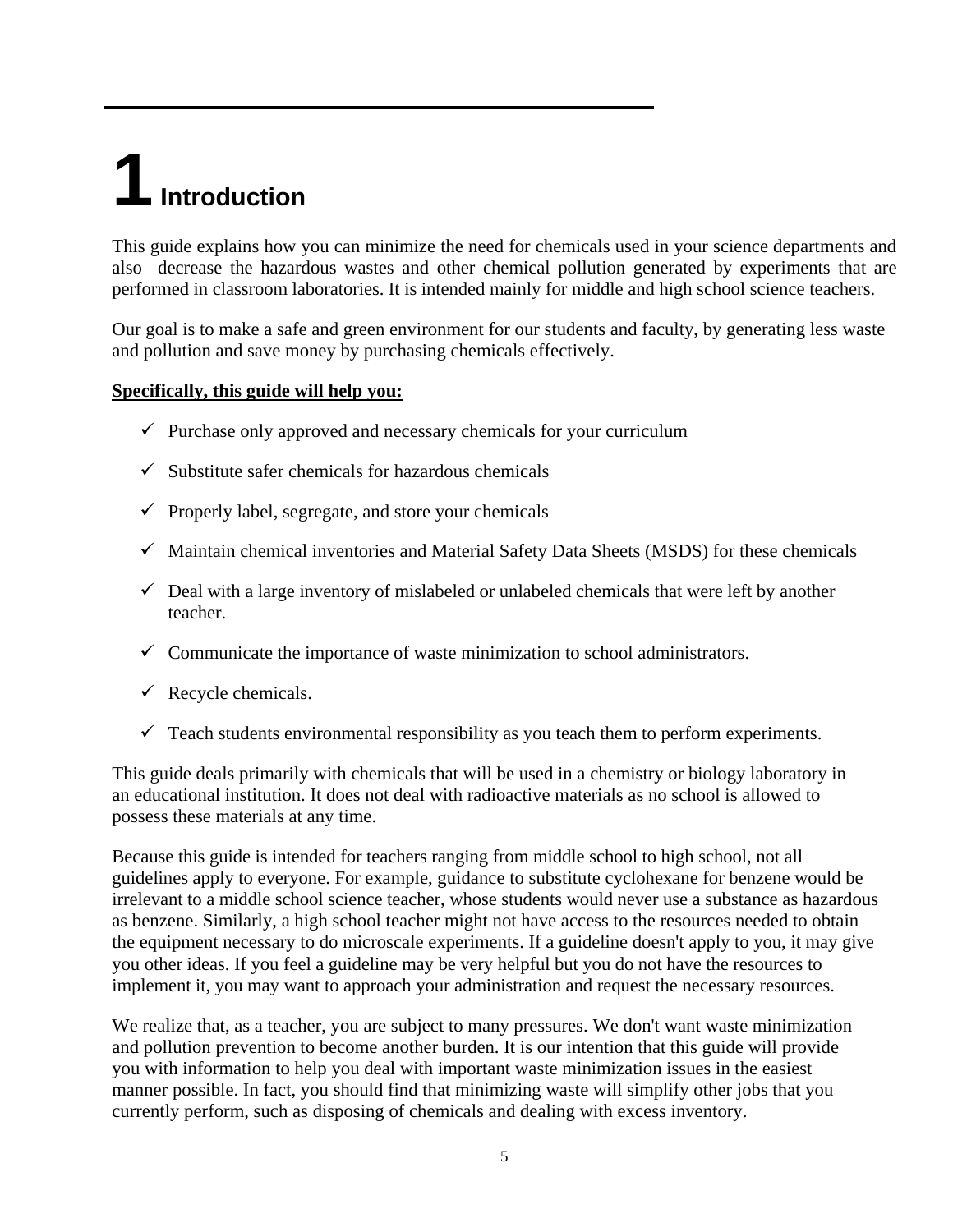## <span id="page-5-0"></span>**2 WHY IS THIS NEEDED?**

The United States Environmental Protection Agency (US EPA) and our School District have been completing detailed environmental audits of our schools and other schools in Pennsylvania for over a year. The results of the audits have opened our eyes to the lack of management of the chemicals related to our school science labs.

During the EPA's Schools Chemical Cleanout Campaign (SC3) the notable findings included that:

- schools possessed large quantities of expired chemicals;
- $\blacksquare$  many chemicals were not properly stored;
- **nost schools had not designated a Chemical Coordinator;**
- **most schools had not developed a Chemical Management Plan, and;**
- **F** most schools did not have the appropriate safety equipment needed to respond to a chemical spill.

In our audit work, we found these similar issues including that chemical purchases were not being managed or controlled, schools were excepting chemicals from private donations without any limitations or oversight, some very hazardous chemicals were being stored at the school which should have never been accepted/purchased, and no Material Safety Data Sheets (MSDS) for the chemicals were on site. We have found numerous instances were chemicals at a school included those that are not appropriate for students under the age of 18. These chemicals included those that are highly reactive, carcinogenic and shock sensitive.

Another trend that we noted was that large chemical cleanouts were being completed every 3 to 5 yrs in the science labs yet the same repeat issues are being identified. Full chemical inventories were being completed but never maintained by the schools. Therefore they are no longer valid and must be redone. This is not only a potential safety issue but also it is a high economic cost to the schools and tax payers.

The handling of the chemical waste at the schools has included the inappropriate practice of disposing of these materials down the drain. Chemicals are not permitted to be disposed down sink drains. This is a violation of the Clean Water Act and local sewer ordinances with the City of Philadelphia.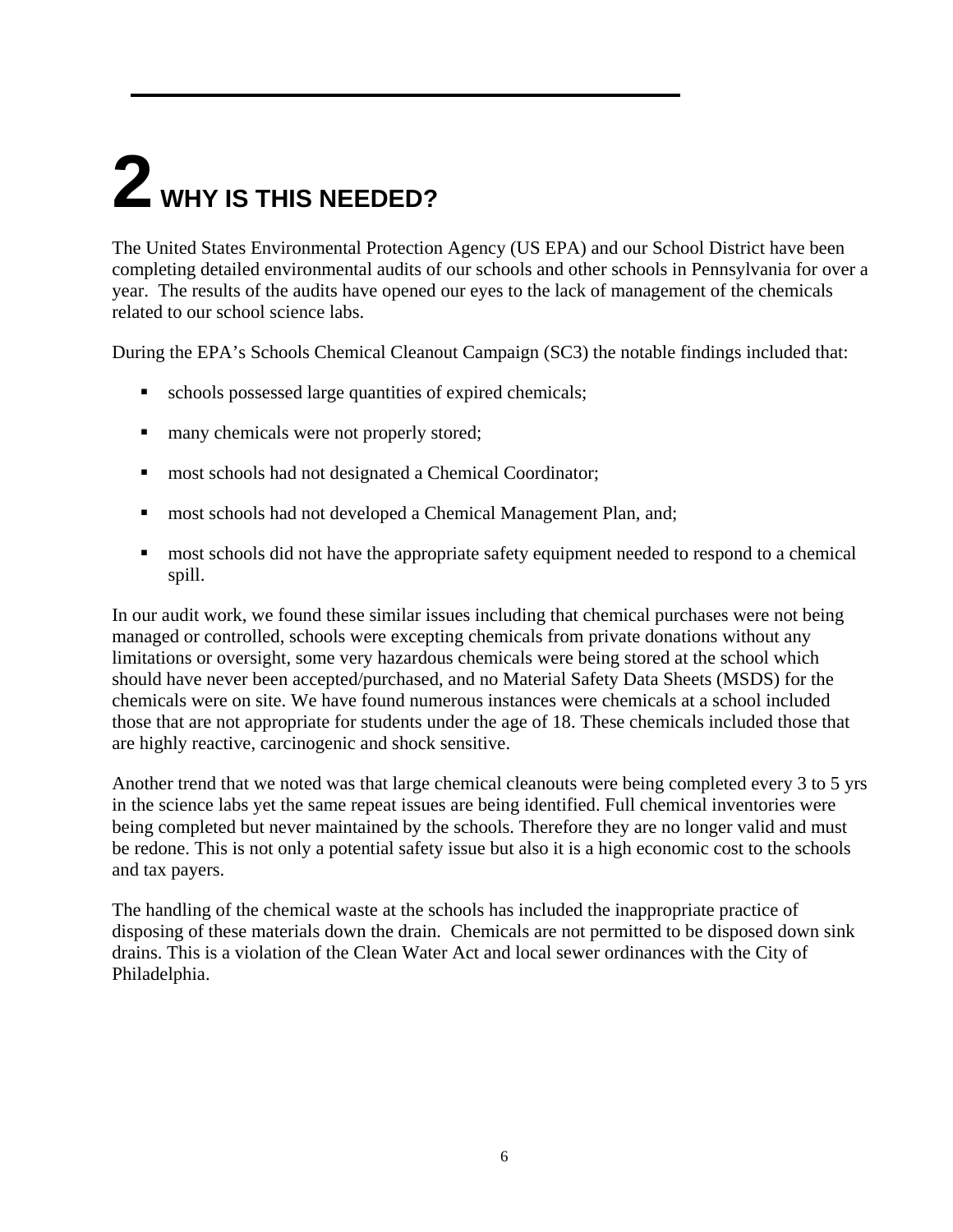## <span id="page-6-0"></span>**3 RESPONSIBILITIES**

It is the responsibility of schools to ensure that chemicals and their wastes are safely and legally handled and disposed of properly. The school board, superintendent, the district safety coordinator, the administrator (principal and/or department head) and the teacher are all responsible for a safe working environment. The school board, the administration and the instructor have the legal responsibility to provide a safe environment for students to work while they are participating in technology education activities.

## <span id="page-6-1"></span>*School Board/Superintendent/District Department Head*

The school district controls budget, curriculum and personnel policy to a major degree. Without district level support, safety program effectiveness will at best be spotty--conducted by dedicated personnel and ignored by others.

A strong comprehensive plan must have involvement and support from the district level administrators. This can be accomplished by instituting a strong chemical management program which includes some of the following elements:

- Enforce that only approved chemicals that are warranted and are safe for our students and staff are allowed in a school setting;
- Mandating current chemical inventories to be maintained;
- Requiring current MSDS for each chemicals stored;
- Demand the proper storage and disposal of all chemicals; and
- Insist on proper labeling of the chemical storage areas.

Your school's administrators can:

- secure necessary funding and other resources
- play an active role in helping you carry out your program (for instance, by interacting with chemical suppliers or tracking waste minimization savings)
- identify other schools and institutions carrying out similar programs that can aid your efforts
- provide special services that will help your program, such as identifying sources of federal grants to apply for.

School administrators may not initially recognize the importance of waste minimization in your activities, or realize how waste minimization can benefit the school. This may simply be because they don't speak the technical language (for example, they may not know why chemicals like carbon tetrachloride are bad for the environment). Or maybe your administrators do not realize the bottomline savings that a waste minimization program can provide, or how waste minimization benefits the school's community.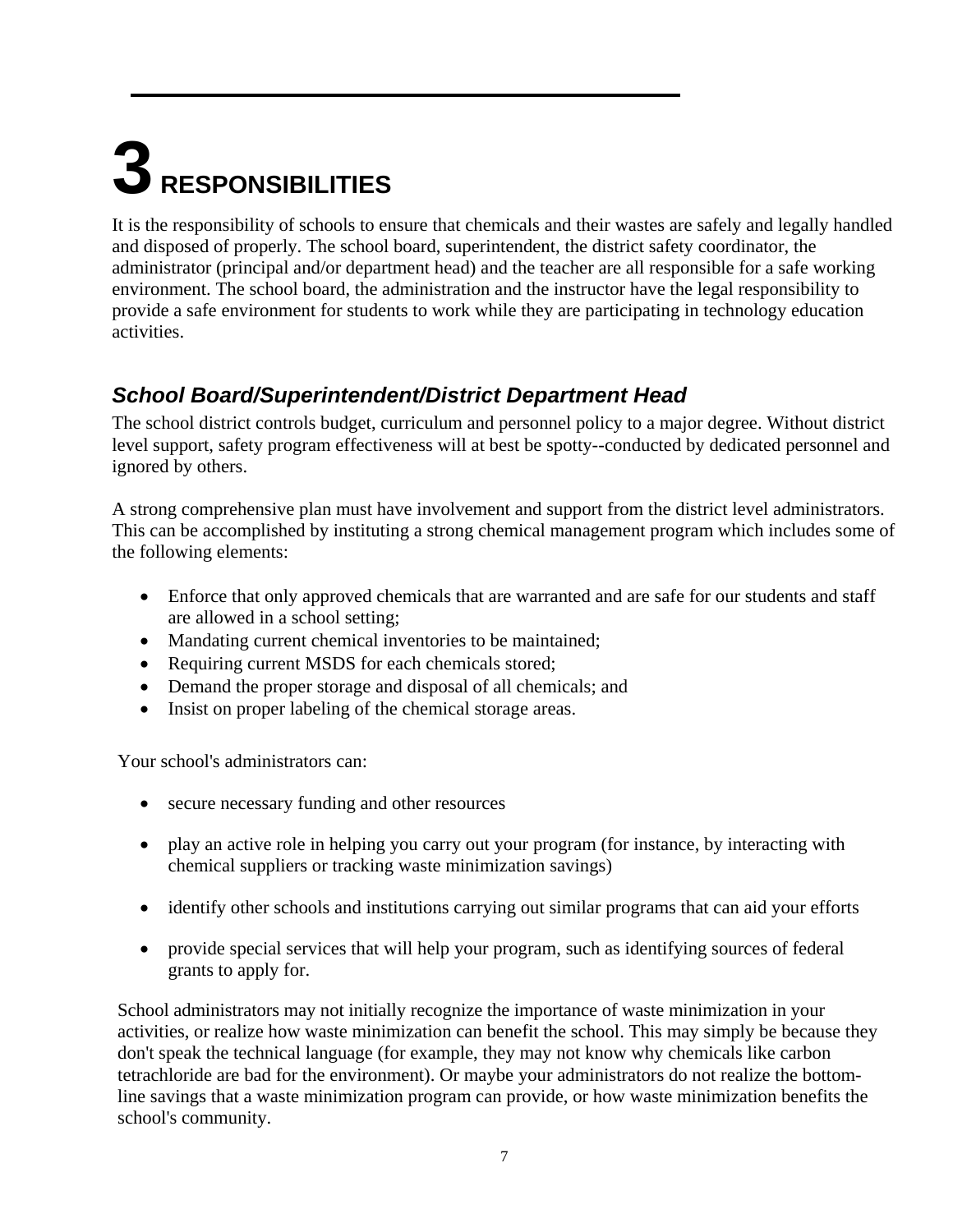However, administrators, like teachers, students, and your community, are concerned about the environment. You may be amazed at the amount of support you receive once they understand the environmental, financial, and community benefits of waste minimization activities.

### <span id="page-7-0"></span>*Individual School Principal and/or Science Department Head*

The individual school is the central unit of an educational enterprise. Therefore, the building principal is likely to be the administrator who is most directly responsible for the school's science program. If a specialized supervisor or department head functions with the principal and works directly with teachers, some of the responsibilities for the chemical management program may be delegated.

Your primary role would be to enforce that the chemical management programs is put in place through training of the staff, follow up on the implementation of the program and verification that the program is being followed at all times.

#### *The Teacher*

<span id="page-7-1"></span>The **major** responsibility for daily chemical management and laboratory safety falls on the teacher. The teacher is the person who directly interacts with the students in the lab and around the chemicals. The teachers have full access to the chemicals and how they are used, stored and disposed. If as a teacher, you have concerns over chemical management you must bring these concerns up to your school principal and/or science department head immediately.

As the facilitator of the program, you need to follow the chemical management program and look to improve the department to the best of your ability. Proper management of chemicals can lead to a green and safe environment for both yourself and the student that you interact with.

## <span id="page-7-2"></span>**4 What are Waste Minimization and Pollution Prevention?**

Pollution prevention means **not** generating waste in the first place by reducing it at the source. Waste minimization is a broader term that also includes recycling and other means to reduce the amount of waste which must be treated/disposed of.

A *waste chemical* is a chemical that has no further use. A *hazardous waste* is a chemical that presents a danger to people or the environment. Regulatory agencies determine which chemicals are considered hazardous. Sometimes, specific chemicals are regulated as hazardous substances (e.g., benzene or carbon tetrachloride). Other times, chemicals or chemical mixtures are regulated based on their hazardous characteristics, such as ignitability, reactivity, corrosivity, and toxicity.

Most hazardous waste definitions and requirements are set by the federal government; however, some states have differing definitions and requirements. In Pennsylvania, the Department of Environmental Protection (DEP) oversees the regulation of hazardous waste.

Because this guidance focuses on waste minimization, we won't go into more detail on hazardous waste regulation. However, keep in mind that meeting regulatory requirements is a key part of the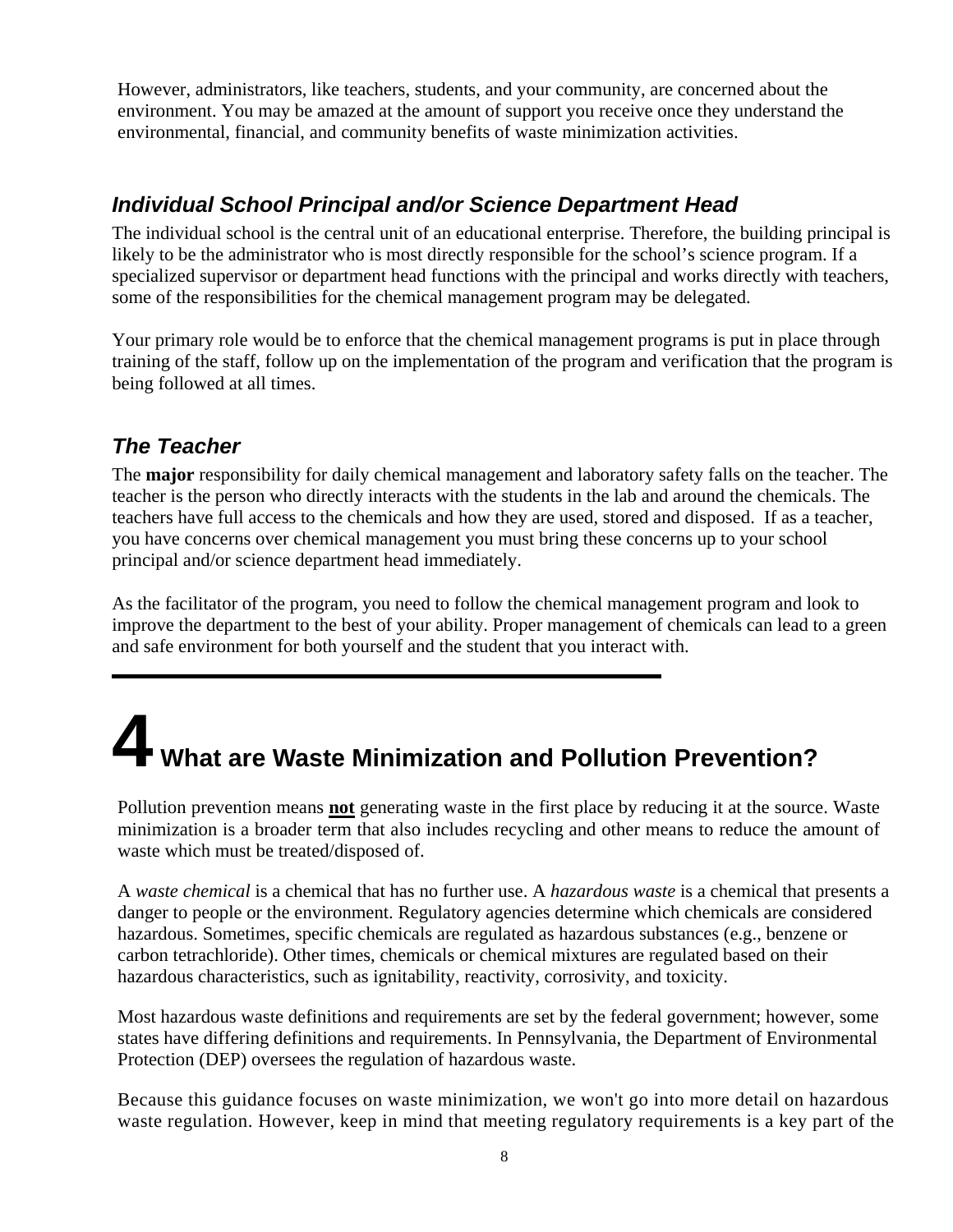proper management of laboratory waste. It is important to be familiar with the requirements covering lab waste developed by agencies such as:

- The City of Philadelphia Fire Department
- The City of Philadelphia local sewer agency
- PennSafe (OSHA does not apply to public schools)
- PA Department of Environmental Protection (DEP)
- U.S. Environmental Protection Agency (EPA)

### <span id="page-8-0"></span>*THE WASTE MANAGEMENT HIERARCHY*

There are a variety of methods to deal with the problem of chemical laboratory wastes.

#### **The Waste Management Hierarchy**

**Best Method---**Reduce waste production at the source.

**Second Choice---**Recover and reuse wastes on-site (i.e., recycling).

**Third Choice---**Recycle off-site.

**Fourth Choice---**Treat wastes to reduce volume or toxicity.

**Fifth Choice---**Dispose of wastes in a manner that protects air, water quality, land quality, and human health and safety.

**Last Choice-**--Landfill a waste.

Unfortunately, not all waste can be eliminated, and the waste that is generated must be dealt with. The second best option for managing this waste includes recycling, refining, or recovering the waste for reuse so that new raw materials are not required and so that waste pollutants never reach the land (e.g., a landfill), the water, or the atmosphere, and resources are conserved.

If that is not possible, the next best option would be to treat the waste to reduce its toxicity and its

The waste management hierarchy above shows methods of dealing with hazardous waste, in order of preference. The most preferable option on the hierarchy is to reduce the amount of waste that is produced in the first place. This approach—known as source reduction—means that no one has to deal with the waste at all. This is the cornerstone of pollution prevention.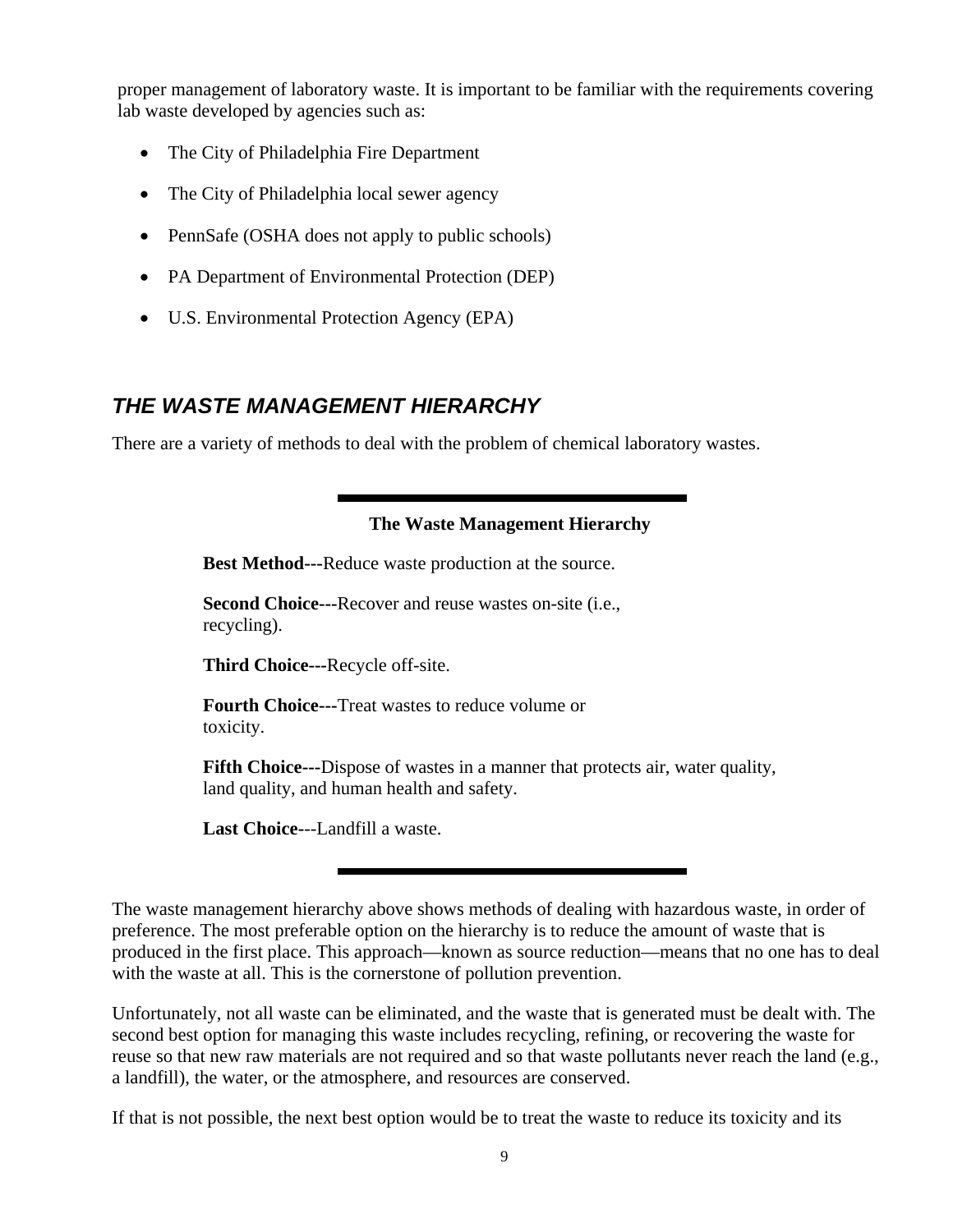potential for harming the environment.

The least preferred management method for hazardous wastes (and non-hazardous wastes) is disposal by landfilling or incineration with proper disposal of the residual ash.

While each of these options may be necessary for managing waste at certain times, it is in our best interests to always try to "move up the management hierarchy" with the wastes we generate. At the top of the hierarchy, source reduction should be the cornerstone of our efforts. It is the emphasis of this guide.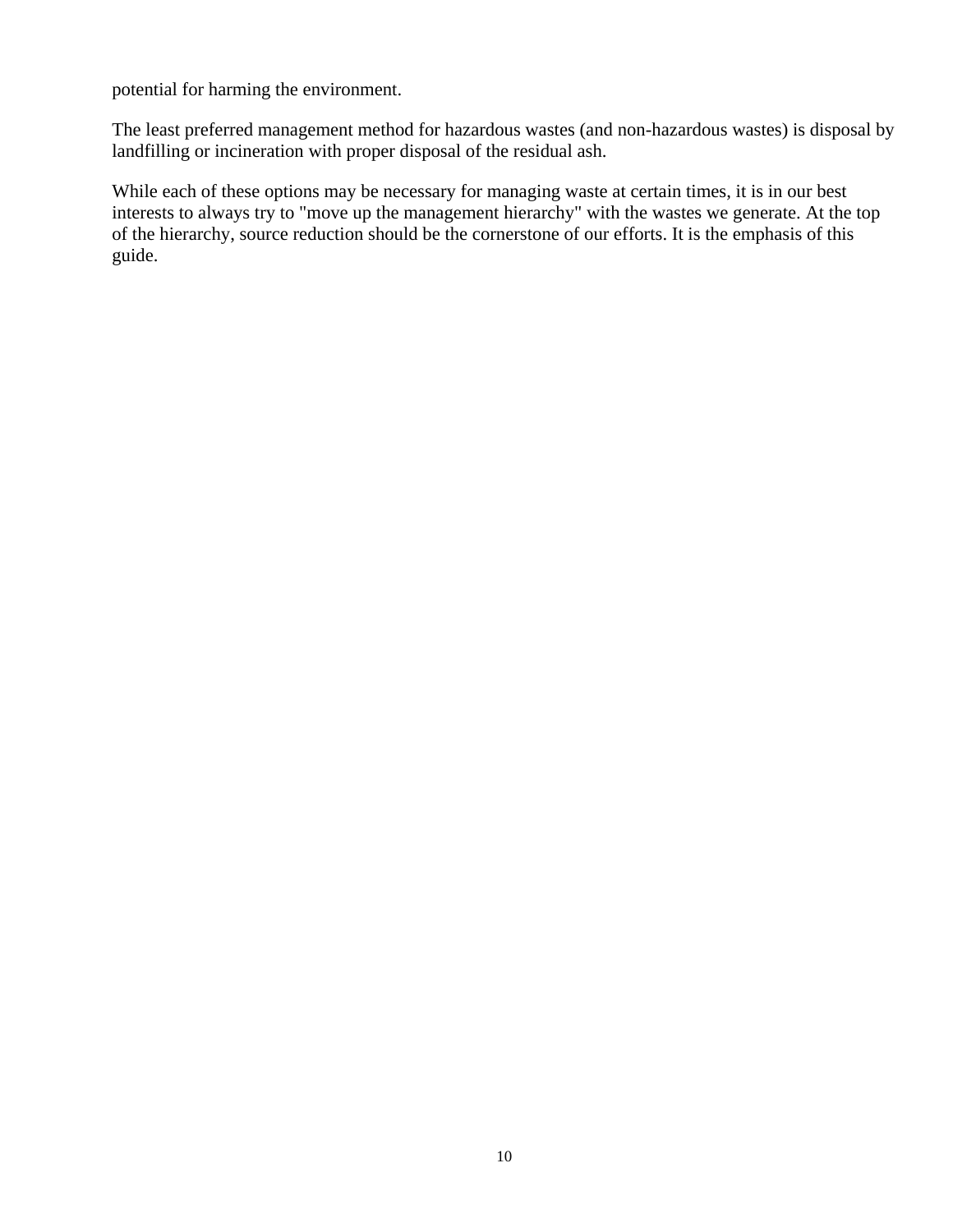## <span id="page-10-0"></span>**5 Why are Waste Minimization and Pollution Prevention Important?**

There are a number of reasons.

Waste minimization and pollution prevention are environmentally responsible. By reducing wastes at the source, you are taking the most effective step towards eliminating wastes that would otherwise be released to the environment. Schools are highly visible members of the community, and waste minimization provides the opportunity to set an example for the community, even if a school generates relatively little waste.

Practicing waste minimization and pollution prevention in schools teaches environmental responsibility. By emphasizing the importance of these approaches to your students, you can help instill habits that will be of value the rest of their lives—in the laboratory, on the job, and at home.

Waste minimization and pollution prevention encourage safety in the laboratory. Hazardous wastes can be hazardous to students and teachers, as well as to the environment. If you reduce the quantity of hazardous substances they handle, you reduce the hazard.

Waste minimization and pollution prevention save money. One effective waste minimization practice is to reduce the quantity of chemicals purchased, which in turn reduces the amount of money that is tied up in chemical inventory. Reducing chemical use will also reduce disposal costs, which can run from \$6 to \$41 per kilogram.

Finally, waste minimization and pollution prevention help ensure schools meet legal requirements. There are federal, state, and even local laws that govern waste disposal. Many schools may be violating some of these laws right now. The best way to comply with these laws is to not generate the waste in the first place.

So how do you minimize waste? Beginning with the next chapter, we'll present some specific suggestions.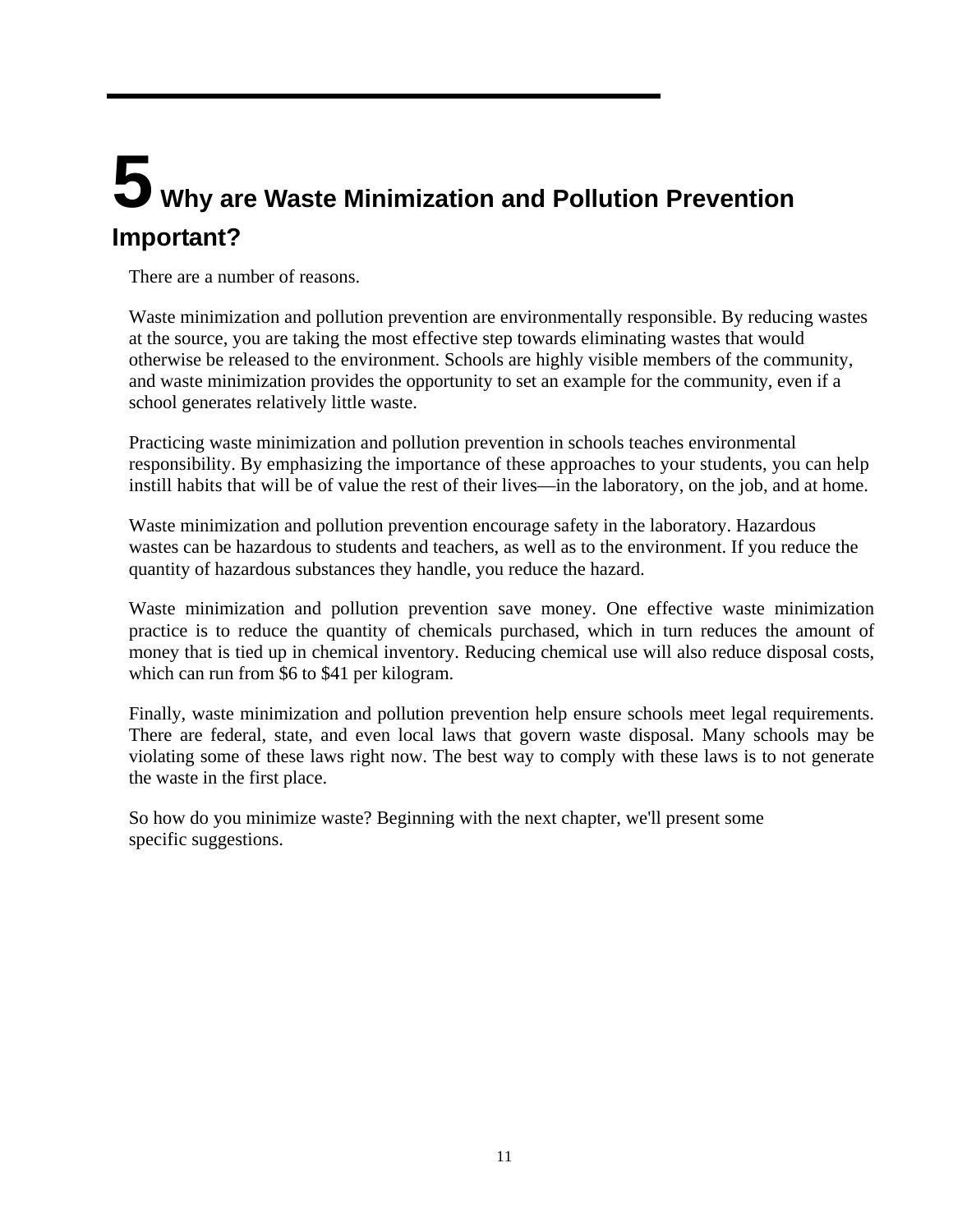## <span id="page-11-0"></span>**6 Purchasing Chemicals**

Effective waste minimization begins with effective purchasing decisions. The idea is to buy only what you need, because if you don't buy it, you don't have to get rid of it.

The American Chemical Society estimates that unused chemicals can constitute up to 40% of the wastes generated by a lab. In many schools, unused chemicals have not made it into the waste stream—yet. These schools have an inventory of unused chemicals left over by former teachers or researchers. These chemicals can be a problem for everyone. They may be useless (or even unstable) because their shelf life has expired. Containers may be in poor condition. They may be poorly labeled, illegally labeled, or unlabeled. Unused chemicals can present a safety hazard in the lab and are likely to be difficult and expensive to dispose of.

Chapter 6 will present some specific recommendations for dealing with these inventories. This chapter will tell you what you can do to prevent these inventories from accumulating—preventing damage to the environment, your budget, and your relationship with your successor.

## <span id="page-11-1"></span>*The myth of buying in bulk*

All teachers estimate the quantity of a chemical that they will need before purchasing that chemical. Problems arise when these estimates are inaccurate. The simplest way to increase the accuracy of an estimate is to shorten the time horizon; in other words, if you estimate the quantity of a chemical that you will need for a single experiment, that estimate is likely to be more accurate than an estimate of how much you will need for an entire year. If you buy smaller quantities more often, your inventory should shrink.

The problem, many believe, is that it is cheaper to buy chemicals in bulk. When you buy in bulk, you spend less time placing orders, you worry less about shipments arriving on time, and many chemical suppliers will give discounts when a large quantity is purchased.

An important fact to consider, however, is that the cost savings associated with buying in bulk are frequently offset by the costs of disposing of the unused chemicals. The following table presents an example.

|                     | <b>The Effect of Disposal Costs</b> |              |
|---------------------|-------------------------------------|--------------|
|                     |                                     | Package Size |
| If 1000 mL are used | 500mL                               | 2500mL       |
| Unit cost           | $6.25$ ¢mL                          | $4.2$ ¢mL    |
| Purchase cost       | \$62.00                             | \$104.00     |
| Disposal cost       | 0.00                                | 45.34        |
| Total cost          | \$62.00                             | \$149.34     |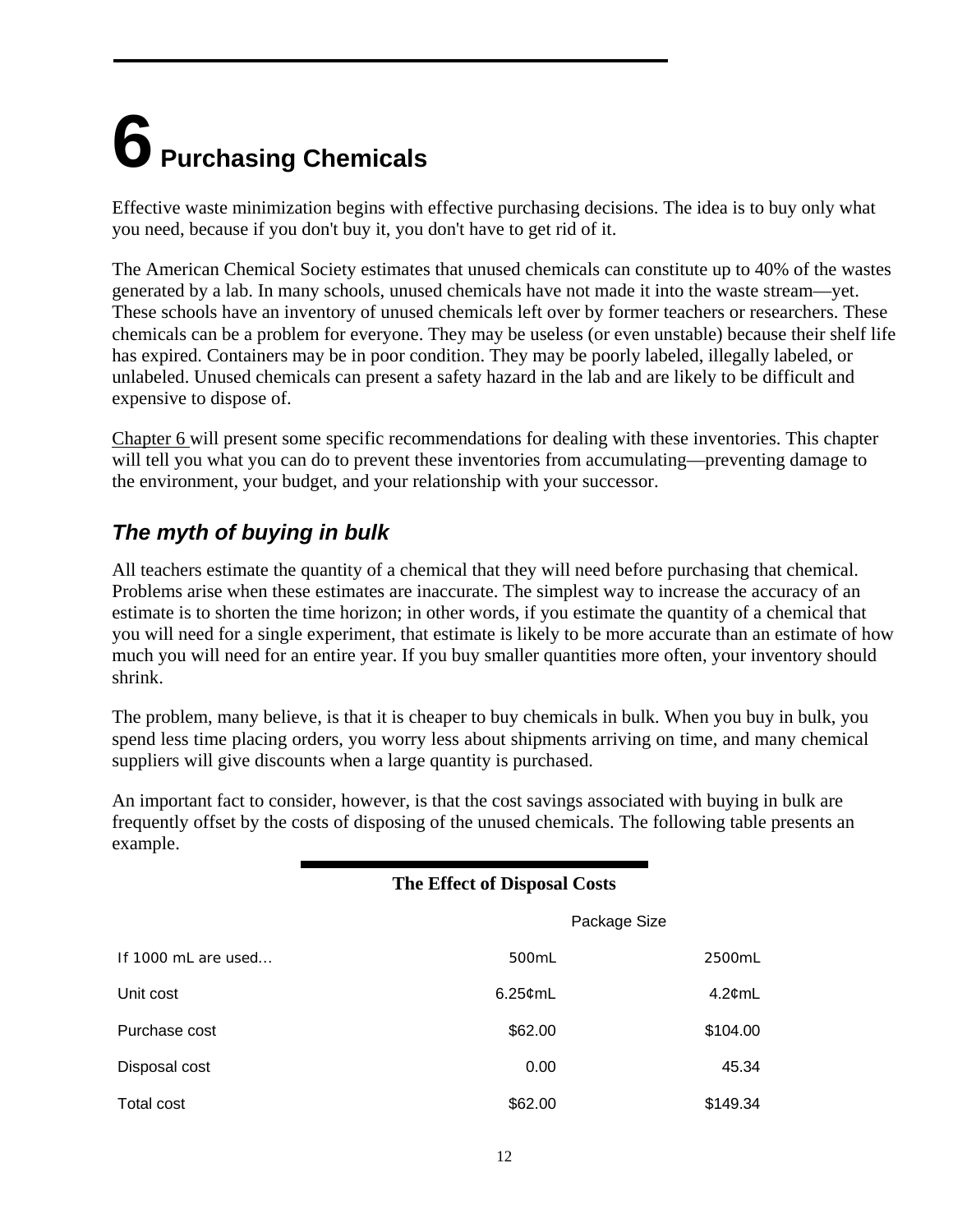| <b>Actual unit cost</b> | $6.21$ ¢mL | 15.0 $\epsilon$ mL |
|-------------------------|------------|--------------------|
|                         |            |                    |
| If 1677 mL are used     | 500 mL     | 2500mL             |
| Unit cost               | $6.25$ ¢mL | $4.2$ ¢mL          |
| Purchase cost           | \$124.00   | \$104.00           |
| Disposal cost           | \$13.08    | \$45.34            |
| <b>Total cost</b>       | \$137.08   | \$149.34           |
| <b>Actual unit cost</b> | 8.20cmL    | $8.9$ cmL          |

In this example, even though the 2500-mL size costs 37% less than the 500-mL size to purchase, the larger size can cost up to about 250% *more* to use once disposal costs are factored in.

### <span id="page-12-0"></span>*School District Approved Chemicals*

The School District of Philadelphia has an "Approved" chemical list. Only those chemicals identified on list of 279 chemicals are allowed to be in a school science department. These chemicals have a known science curriculum need and lower overall hazards for our students. A copy of the Approved Chemical List is in Appendix A.

Teachers, who may have an individual need for a chemical that is not on the approved list, may request "Project Specific Approval". This request would be made in writing to the School District's Office of Environmental Management and Service. The forms for such request can be found in Appendix B of this management plan. Approval will not be given for any chemical which are known carcinogens or have high hazards rankings.

### <span id="page-12-1"></span>*Other Purchasing Strategies*

In addition to buying chemicals in smaller amounts, there are other purchasing strategies that can reduce the amount of chemical waste generated.

- Select a chemical supplier who will support waste minimization efforts. Find a supplier who can deliver small amounts of chemicals on short notice and who will accept unopened chemicals that are returned.
- Look for safer greener alternative chemicals to complete the needed curriculum element. Ask suppliers, other teachers, or even look to District Department Head for suggestions. The DEP and EPA are also a source that maybe able to assist.
- Allow only one person to complete all the chemical purchasing at your school. This person will be aware of the "big picture" and may be able to point out purchases that can be consolidated.
- It may help to create a "Required Use List" for the chemicals. Therefore the known use, teacher, and curriculum for that item is known. If it is found that the chemical is not used due to a change in the curriculum or teacher need, then there is no need to further order this item in the future and the current chemical can be placed aside for proper disposal. This can serve to steer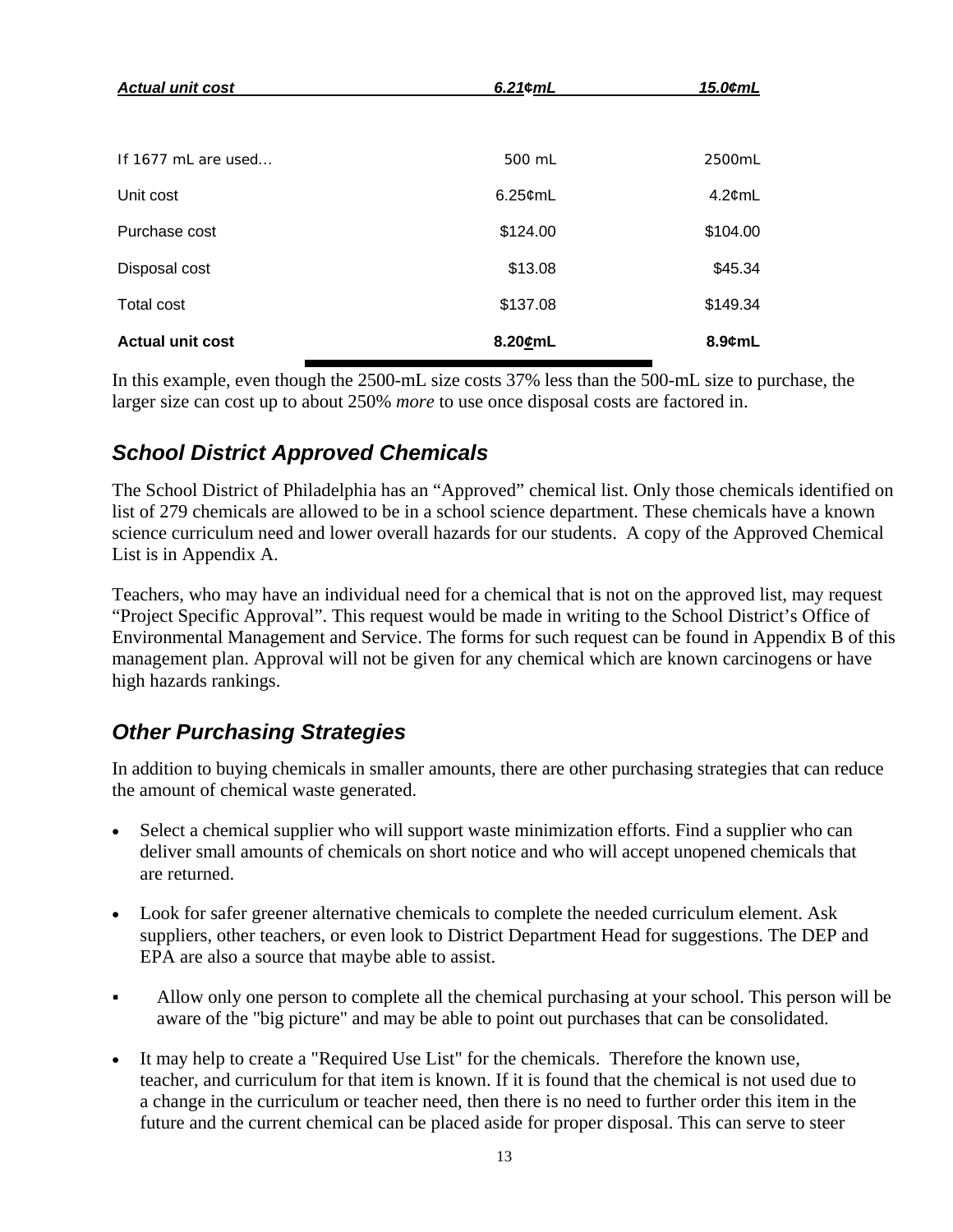## <span id="page-13-0"></span>**7 Managing Chemical Inventories**

Managing chemical inventories effectively can prevent many of the ills that plague environmental managers: unknown chemicals, excessive inventory stocks, and poor use of materials. By managing chemical inventories in a few simple but effective ways, you can avoid many of these problems.

## <span id="page-13-1"></span>*Label Chemicals Properly*

Proper labeling is a simple and powerful way to reduce many of the environmental hazards and costs associated with chemicals used in the laboratory. Since science teachers and students are responsible for producing chemicals wastes, they should shoulder the responsibility for identifying the wastes. Mixing unknown or improperly identified wastes can produce dangerous reactions; people have been injured and killed at waste treatment facilities because wastes were poorly identified and packaged.

Consider also the costs of mislabeled or unidentified chemicals on your shelf: the cost of analyzing a chemical prior to disposal can exceed \$1,000, by one estimate, many times the original cost of the product. Properly labeling containers also decreases the risk of accidents and injuries, and aids in complying with regulatory requirements such as hazard communication to the local fire department.

Some recommendations for labeling are:

- Establish a policy that requires identifying all chemical containers—including waste containers and specifying a responsible party.
- Adopt a standard labeling procedure for chemicals and wastes.
- Use labels that are colorfast and permanent.
- Do not use non-laboratory grade containers (ex. Tupperware, empty soda bottles, ketchup containers)

## <span id="page-13-2"></span>*Store Chemicals In A Centralized Place*

Laboratories often use a wide variety of toxic, corrosive, reactive and flammable chemicals in small containers. These chemicals should all be stored in a designated, centralized place. Even a small middle school chemistry program should establish a designated chemical storage area.

See Chapter 7 for more data on chemical storage and segregation.

## <span id="page-13-3"></span>*Guidelines for Conducting a Chemical Inventory*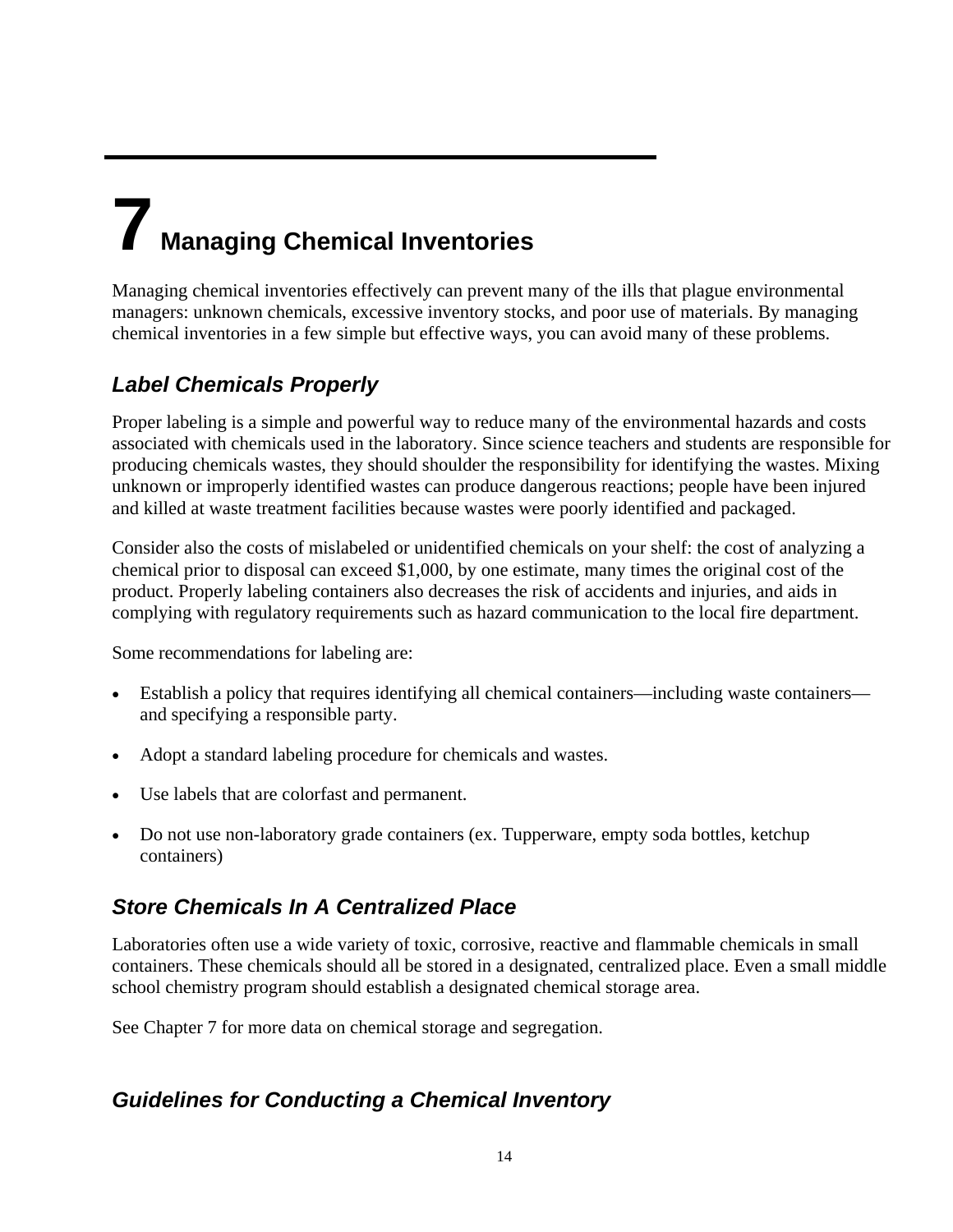The first step in developing a comprehensive chemical health and safety plan is to inventory existing chemicals. This may pose significant risks to the individuals taking the inventory and ample time should be allowed to properly conduct the inventory. Only those who have technical knowledge about the chemicals should be involved in the inventory; students should never be involved! In some cases an inventory may take two people many hours to complete; it's important not to underestimate the amount of time required to complete the inventory. Administrators may not be aware of the time commitment and the importance of an accurate inventory, therefore it is very important to educate them. If you are new to the school and/or a recent inventory has not been conducted you need to be especially cautious. Serious injury can result from touching or moving chemicals that have become shock sensitive or pressurized.

#### **If any chemical container is unmarked, bulging, leaking, rusted, cracked, or has a degraded top, liquid above a solid, or crystals in a liquid, it should not be moved, even for the inventory.**

It is best to be cautious! In most cases the inventory will need to be used to generate a disposal list and to determine the quality of the chemicals to be retained. Hazardous waste removal companies require very specific information. Therefore, it is important to include as much information about the chemical to avoid unexpected price changes. For example, anhydrous aluminum chloride is much more expensive to dispose of than is hydrated aluminum chloride. In developing a disposal list it is important to list the proper chemical name, the size of the container and the approximate amount present.

#### <span id="page-14-0"></span>*Suggested Procedure:*

1. Allow ample time to conduct the inventory.

2. Have a plan to deal with potential explosives if they are found. Will the local or state bomb squad remove the potential explosives? What agencies need to be alerted? What is the procedure for removal of potential explosives? Will the school have to close until the chemical is removed? Notify your local authority (e.g. fire dept.) that you will be doing an inventory, especially if this is the first inventory in several years.

3. Work in pairs and never work alone. It is best if one team does the entire inventory.

4. Be sure the areas in which you are working have adequate lighting.

5. Wear appropriate personal protective equipment. This should include gloves, chemical splash goggles, a lab apron and closed toed shoes.

6. Provide access to a phone, eyewash and a safety shower.

7. Have a written response plan nearby in case of a spill or accident.

8. One person should act as the recorder and the other person should list the chemicals. Be sure to pronounce the chemical correctly; the recorder should read the chemical name after it is recorded to confirm it is correct.

9. Enter the storage area and develop a general feel for the area. Is this a room in which no one has been in five years? Are there obvious vapors; are broken containers present? Are the shelving units secured to the walls? How is the lighting? If above eye level storage is present use a safety step stool or a small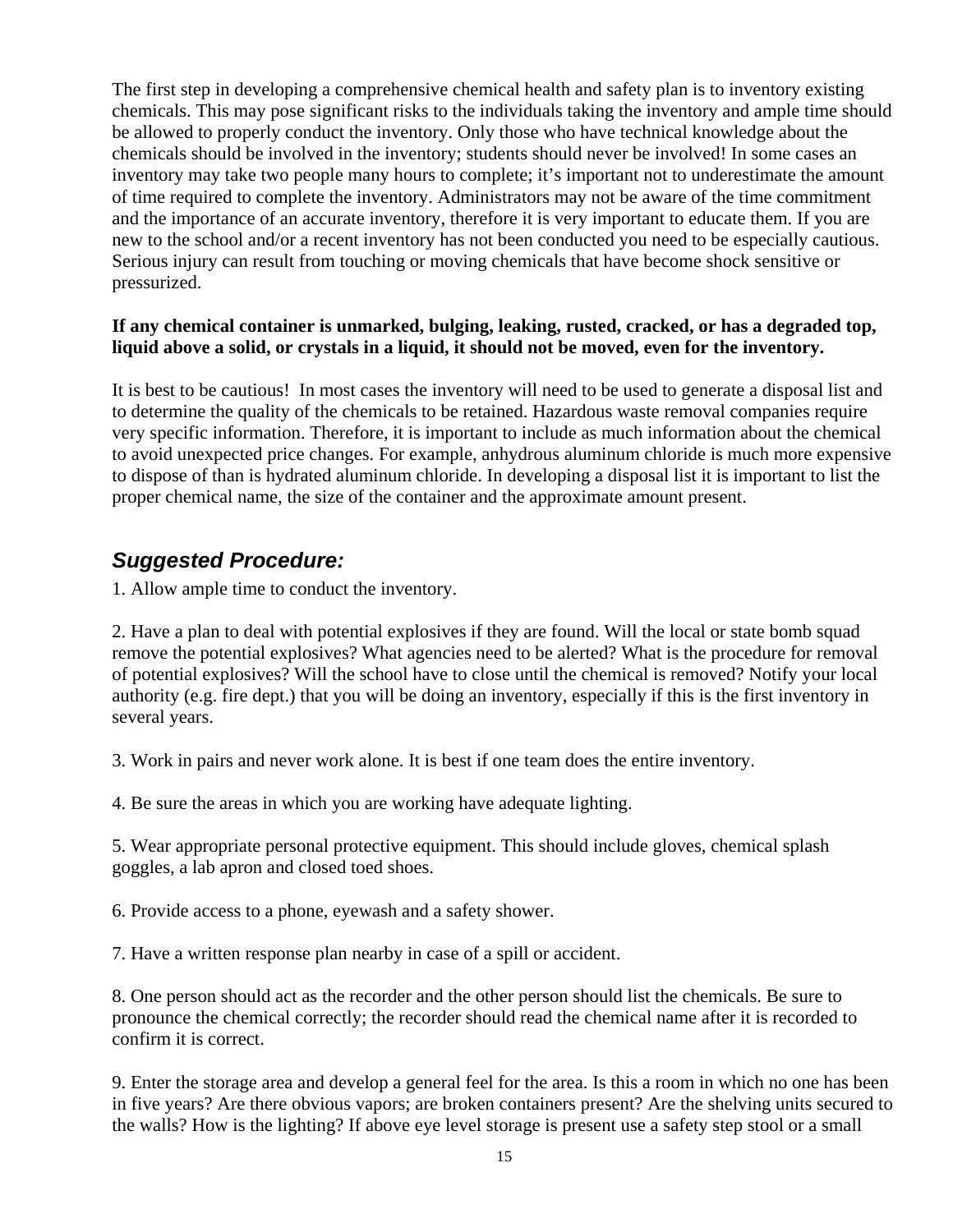step-ladder to reach the top shelf.

10. Record the room number and the date on your record sheet. Also indicate where in the room the inventory begins. Starting on the top shelf record the name of each chemical, the size of the container, the type of container, the approximate amount of chemical present, the condition of the container (i.e. rust, cracks, degraded top, bulging, liquid above a solid, crystals in a liquid), the presence of spills, defects in the shelving or its supports, corroded wires or gas lines or any other indicator of a hazard present. Do not touch or move chemicals if they are listed as potential explosives or the container appears distorted in any manner.

#### **Serious injury can occur from merely touching the top of a container of picric acid or expired ethyl ether. Use extreme caution not to knock any container to the floor.**

11. Be sure you examine all containers and record as much information as possible. For example, if ethyl ether is present record its lot number, expiration date and the manufacturer. **Do not touch the container.** You only want to conduct the inventory once and you want to gather as much information as possible. If the inventory is conducted over several days be sure you mark where you stopped at the end of the day.

12. If kits are present be sure to inventory all chemicals in each kit. Many older kits may contain unlabeled chemicals with only manufacturer's numbers on them. Although kits are particularly time consuming to inventory, each container must be identified. Record the manufacturer, the chemical number, and the size of the container and any information concerning the manufacturer such as phone number and address as well as the kit identification number. Do not ignore the kits; many contain carcinogens such as cadmium powder or toxic chemicals such as sodium azide.

13. If preserved specimens are present, record the preservative used. Contact the supplier to determine if the specimens are capable of outgassing formaldehyde. Many specimens contain some formaldehyde.

14. Be sure to examine all areas in each room including desks.

15. Once the inventory is developed, the next step is to decide if any immediate response is required. Does any chemical present pose a significant risk if not addressed immediately? This is a difficult question to answer particularly if potentially explosive chemicals are present. If you have a chemical health and safety committee or a chemical hygiene/safety officer they should discuss the situation with the principal and the local fire chief.

This inventory procedure was adapted from Chem Info Net. Additional information can be found on their web site, http://cheminfonet.org. Conducting a chemical inventory may be hazardous and those who do so should proceed with extreme caution. A school should consider contracting a licensed Hazardous Waste disposal firm to conduct the inventory and dispose of any hazardous waste.

### <span id="page-15-0"></span>*Track Chemicals From "Cradle To Grave"*

An effective chemical tracking system and inventory control is essential to waste minimization. For instance, by tracking chemical purchases and shelf life, you can identify how frequently materials are used, dispose of chemicals as shelf life expires, identify chemicals for exchange with other schools, reduce quantities purchased so that chemicals are completely used before their shelf life expires, and minimize needless waste.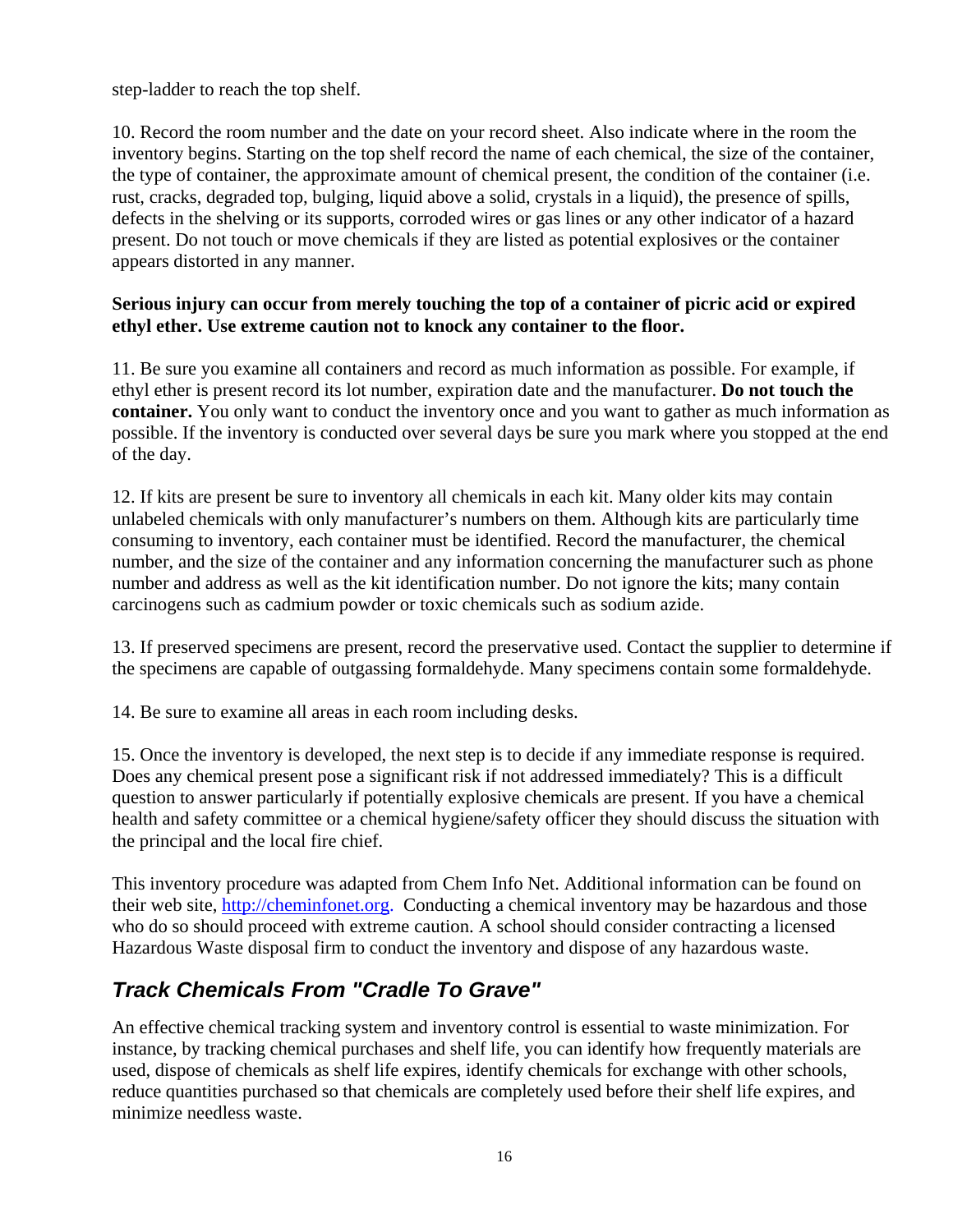The chemical tracking system should be designed to track chemicals from the time they are purchased through the time when they are used, and ultimately disposed. A tracking system should provide information on who uses chemicals and where chemicals are kept. The "cradle-to-grave" tracking system you develop will depend on the resources you have at your disposal to revise your current inventory control, the demands on your chemical inventory, and the scale of your laboratory operations. A good chemical inventory system will provide the chemicals needed in the right amount with a minimum hassle, and maximize efficient chemical use and distribution.

A cradle-to-grave tracking system includes a centralized inventory space, a file or data management system, and a person assigned to overseeing chemical inventory control and distribution. The inventory control system can be relatively straightforward or very complex, using the latest inventory management methods. Very easy to use inventory systems are available from such vendors as Baker Chem, Flinn, and the American Chemical Society for about \$200. Alternatively, many off-the-shelf software packages such as Excel, Lotus 1-2-3, or FoxPro can be used to track chemical inventories. Some inventory system options include

- Always compare new purchasing requests to your current chemical inventory so that excess chemicals in stock can be used before buying more, or ensure that purchasers regularly check the inventory to avoid overstocking chemicals.
- If materials are not centralized, conduct a school-wide inventory to identify where chemicals are located to facilitate sharing, and identify expired chemicals that should be disposed of. Provide a simple monthly listing to chemical users on available chemical stocks, location, and points-ofcontact.
- Date chemical purchases and rotate chemical stocks using a "first in, first out" rotation; in other words, use the oldest chemicals first.
- Conduct regularly scheduled inventory audits or review "Required Needs List" to identify chemicals that aren't being used, and use this data when reviewing future chemical purchases to cut down on excess inventory going to waste.
- Regularly "purge" chemicals that are no longer used, if possible, and list them with the local chemical exchange. Also, return expired materials to the supplier, if possible.

### <span id="page-16-0"></span>*Storing Waste Prior To Disposal*

Storing wastes should follow many of the same practices used for storing virgin chemicals. That is, wastes should be clearly labeled, they should be grouped and segregated according to type, and they should be tracked. Here are some general suggestions for how to store waste, whether or not it is legally considered hazardous:

- If you know that the waste is hazardous, label the waste with the words "Hazardous Waste," the date, and the type of hazard of the material (corrosive, explosive, etc.). Otherwise, label your waste with the words "Potentially Hazardous Waste," the date, and the type of hazard. A waste label should provide as much information as possible.
- As with all chemical storage containers, make sure the waste storage container is compatible with its contents. Keep it tightly closed.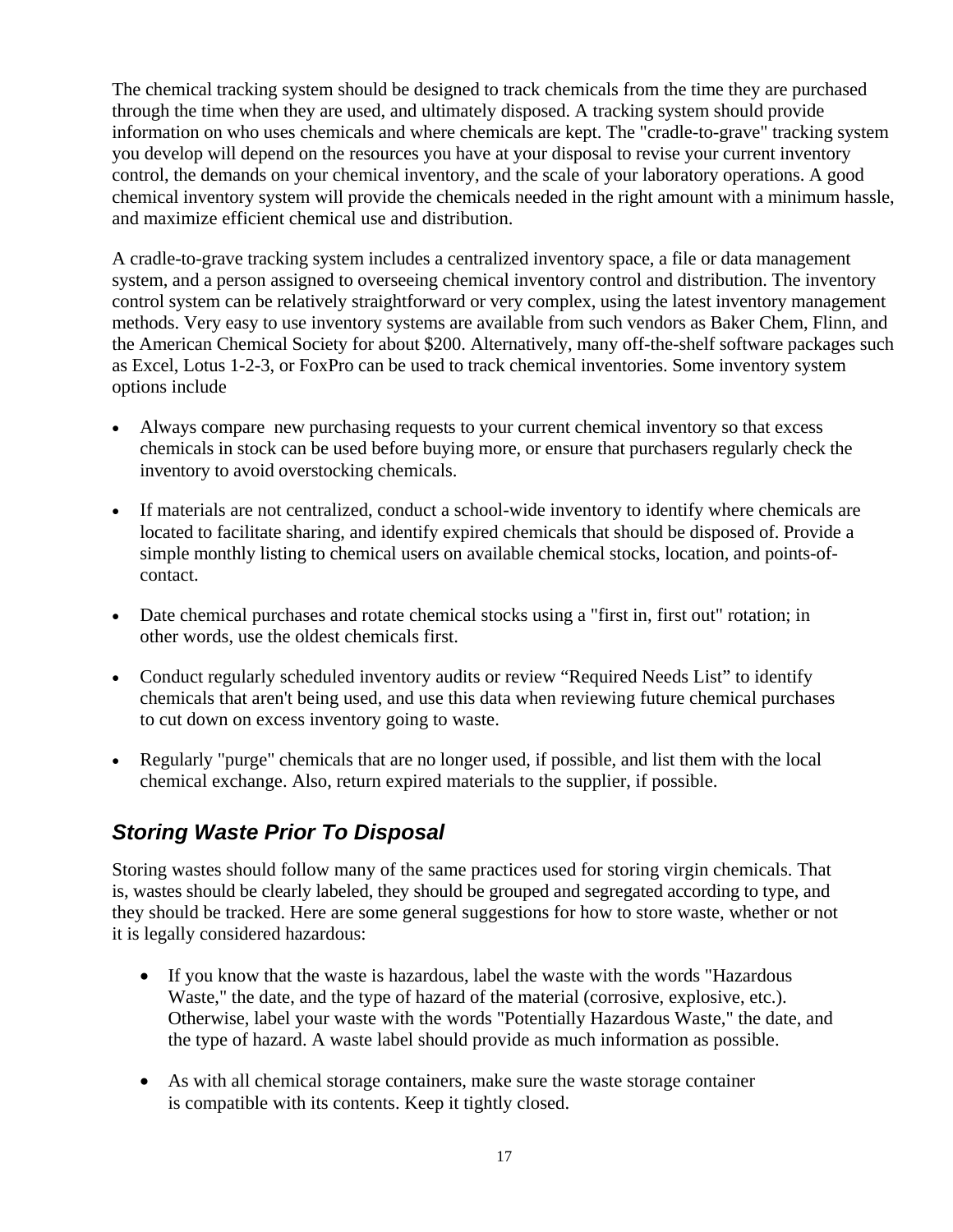- Segregate all wastes based on chemical incompatibilities.
- Store so you can inspect it all (e.g., don't pile containers on top of each other). Inspect the waste regularly for damage to containers or leaks.
- Make sure that any people handling the waste are familiar with the hazards associated with it, as well as with the regulations governing waste handling and storage.

Finally, keep in mind that storing waste isn't the end of the story—you need to have a plan in place for disposing of the waste. Even small science programs are limited in the amount of hazardous waste they can accumulate on-site at any one time. Under federal law, if you accumulate over 1,000 kg of hazardous waste, you will be subject to considerable regulation; state and local laws may impose lower limits than federal regulations. See Chapter 6 for more information on waste disposal or contact the School District's Office of Environmental Management and Services for more information on chemical waste storage and disposal.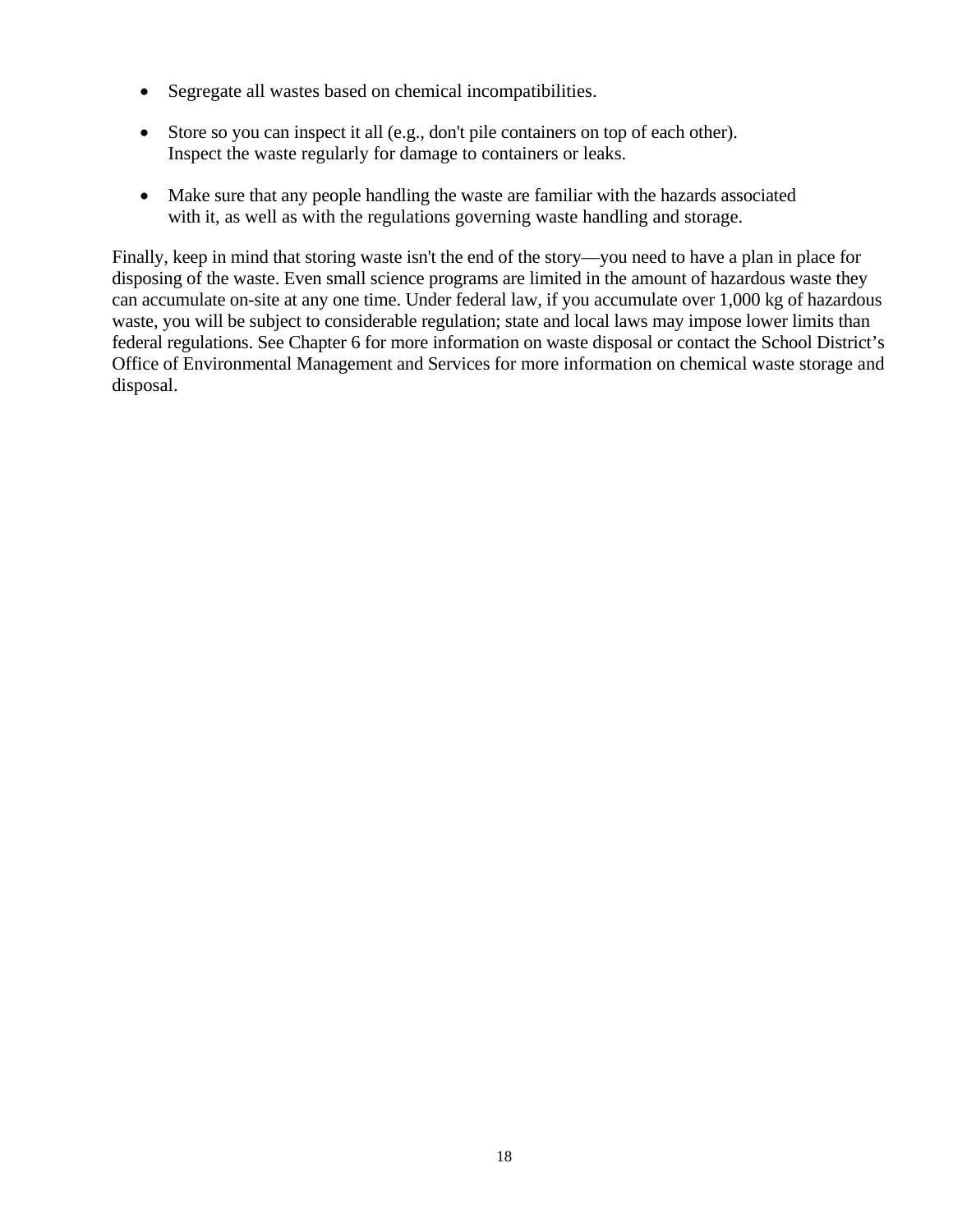# <span id="page-18-0"></span>**8 Dealing with an Existing Inventory of Unwanted Chemicals**

If you have inherited a cabinet full of poorly labeled or even unlabeled chemicals from a previous teacher, you are not alone. Many teachers are left with stockpiled chemicals and don't know how to deal with them in a manner that does not present a danger to the environment—or even to themselves or their students.

Old inventories are a common problem. In 1986, a survey was conducted of over 100 secondary schools in Massachusetts. These schools reported that they had 8700 pounds and 500 gallons of unwanted chemicals. Forty-eight percent of the respondents said that chemicals had never been removed from their inventory. A survey of Illinois schools revealed similar problems.

These inventories tend to sit around because it is too much trouble to dispose of them properly. However, the truth is that these inventories are a huge liability—an accident waiting to happen. Dealing with an exposure to a student, teacher, or staff member will be a lot more trouble than safely disposing of the inventory.

## <span id="page-18-1"></span>*Getting Help*

The first step in dealing with an unwanted inventory is to realize that stockpiled chemicals are not just your problem—they're the school district's problem and even the city, county, or state's problem. The district and local and regional government have an obligation to help and you will need their help to dispose of the stockpile safely.

Both the EPA and PADEP have a number of programs in place to help schools and individuals dispose of unwanted chemicals and hazardous materials. Our School District has contractors who specialize in chemical waste disposal who assist us regularly with these matters.

With some ingenuity, you may be able to secure other forms of assistance. For example, you may be able to enlist the help of a graduate student, whose time would be funded by a university, to assess and help you deal with the problem.

No matter what your situation, the School District's Office of Environmental Management and Services should be your first contacts in trying to solve your problem.

> School District of Philadelphia Office of Environmental Management & Services 440 North Broad Street Philadelphia, PA 19130 215-400-5213 p 215-400-4751 f

## <span id="page-18-2"></span>*Disposing of Expired, Unneeded or Non-Approved Chemicals*

If you know what a chemical is and can safely and legally dispose of it through your Building Engineer's waste pickups, then do so. But don't expect to be able to dispose of a hazardous or unlabeled inventory yourself. It's a job for professionals—you will probably need to hire a hazardous waste disposal contractor to properly pack and dispose of these chemicals. Again, the School District Office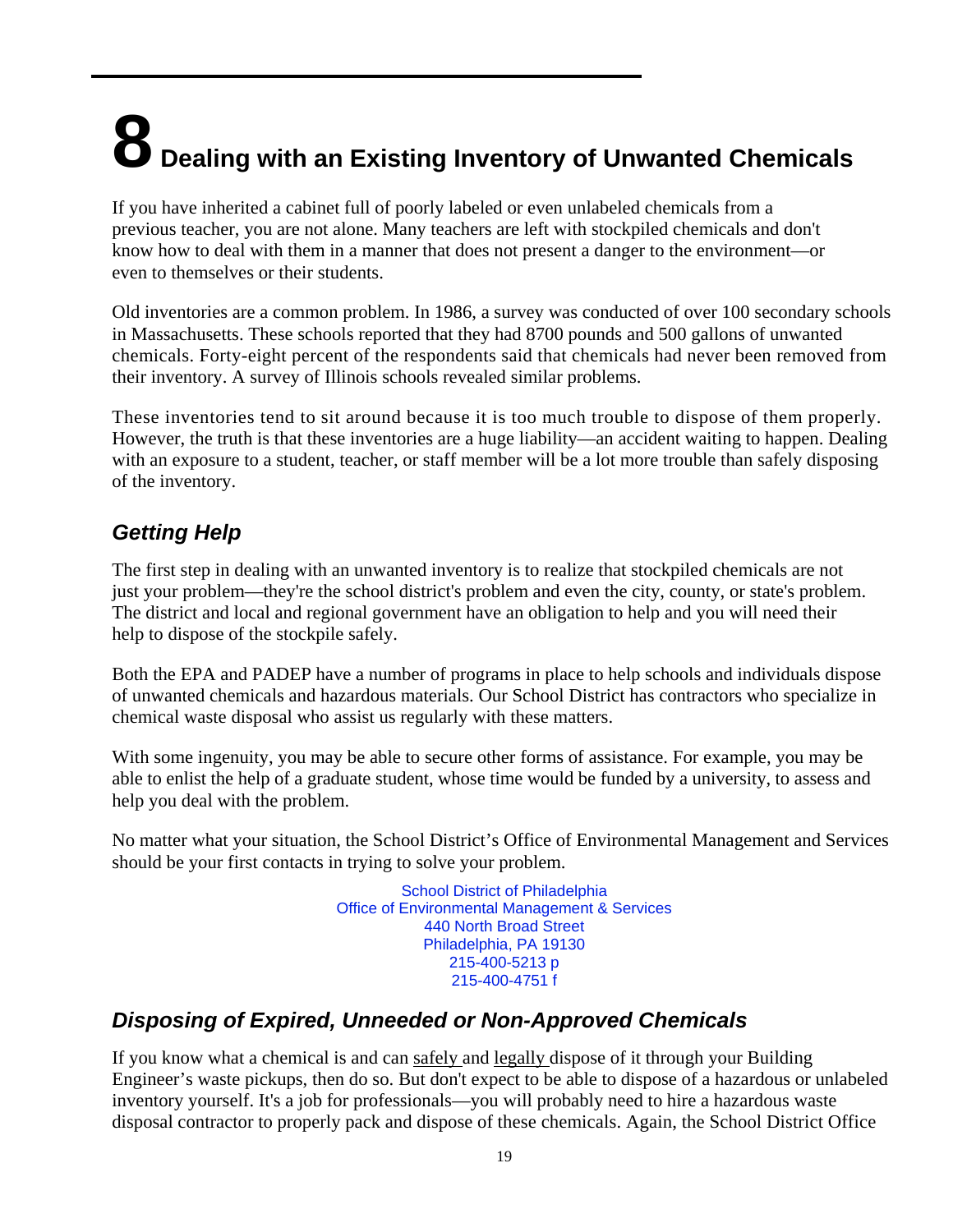of Environmental Management and Service can assist you and has the licensed contractors who can do the work properly.

#### *Remember that if a chemical is hazardous or you don't know what it is, you can't throw it in the trash or pour it down the drain.*

#### <span id="page-19-0"></span>*Making Sure It Doesn't Happen Again*

So, once you dispose of your inventory, work to keep excess inventory from accumulating again. That's a good policy even if you have an unmanageable inventory. Don't let the problem get any worse. It may also be a good idea to set aside time each marking period and then deliberately search for and dispose of unwanted chemicals on an incremental basis.

Ironically, inventories of dangerous chemicals may accumulate as schools switch to safer chemicals. If you discontinue use of a dangerous chemical, by all means get rid of the hazardous chemical at that time.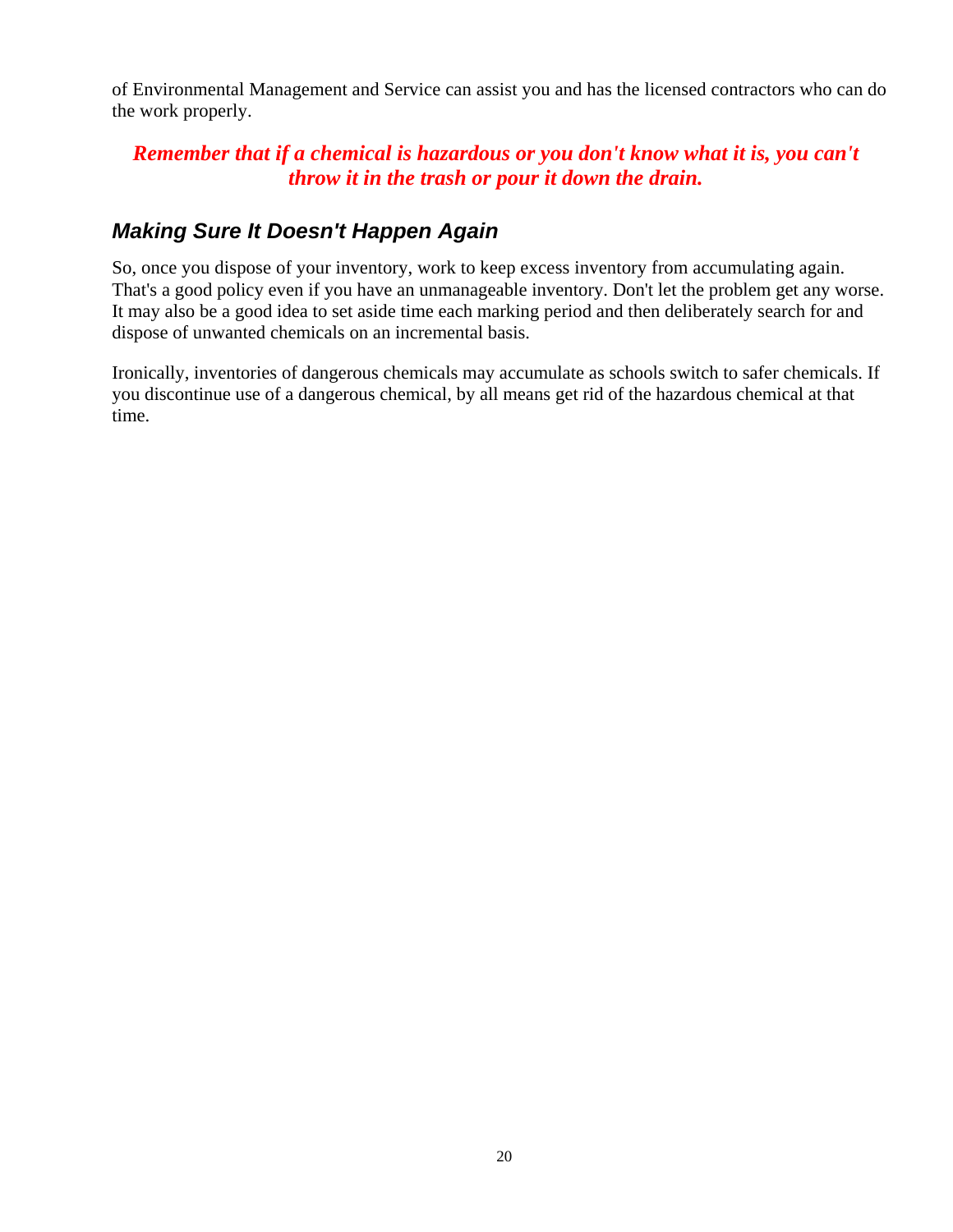## <span id="page-20-0"></span>**9 Proper Chemical Storage**

Proper chemical storage controls health or physical hazards posed by chemical compounds during storage in the lab. It is designed to 1) protect flammables from ignition; 2) minimize the potential of exposure to poisons; and 3) segregate incompatible compounds to prevent their accidental mixing (via spills, residues, fires or human error). These guidelines are not only a good management practice but also required by law and fire codes. The City of Philadelphia Fire Department has been working with the School District to help create a safe lab set up for all.

## <span id="page-20-1"></span>*Segregation*

**Do not store chemicals alphabetically as a general group.** This may result in incompatibles appearing together on a shelf. Separate chemicals into their primary hazard class or organic and inorganic families and then related and compatible groups. Separation of chemical groups can be by different shelves within the same cabinet if spill containers are used.

The labels on several manufacturers' chemicals include a Storage Code. This color-coded bar provides a visible guide to storage compatibility by primary hazard class. Some of the groups may be further subdivided. The School District of Philadelphia requires that chemicals be systematically stored into five storage groups:

- **RED:** Flammable. Store in area segregated for flammable reagents.
- **BLUE**: Health Hazard. Toxic if inhaled, ingested or absorbed through skin. Store in secure area.
- **YELLOW**: Reactive and oxidizing reagent. May react violently with air, water or other substances. Store away from flammable and combustible materials.
- **WHITE**: Corrosive. May harm skin, eyes, mucous membranes. Store away from red-, yellow-, and blue-coded reagents.
- **GRAY, GREEN or ORANGE**: Presents no more than moderate hazard. For general chemical storage.

Store incompatible materials separately (e.g., keep flammables in a separate cabinet, away from oxidizers, acids from bases). Using a systematic order for storing your chemicals will not only help avoid accidents, it will make retrieval easier.

### <span id="page-20-2"></span>*Storage*

The primary requirements for proper storage include:

- Store chemicals in cabinets and on shelving provided for such storage. Store chemicals in such a way as to reduce the risks of breakage and spills that could release materials into the environment. For example, glass containers should always have secondary containment, such as a heavy gauge plastic tub, in case of breakage. Make sure that the secondary containment material is compatible with the chemical stored.
- Record any spills or leaks and have a plan to respond to them.
- Periodically inspect stored chemicals for signs of leakage, poor storage practices, or any other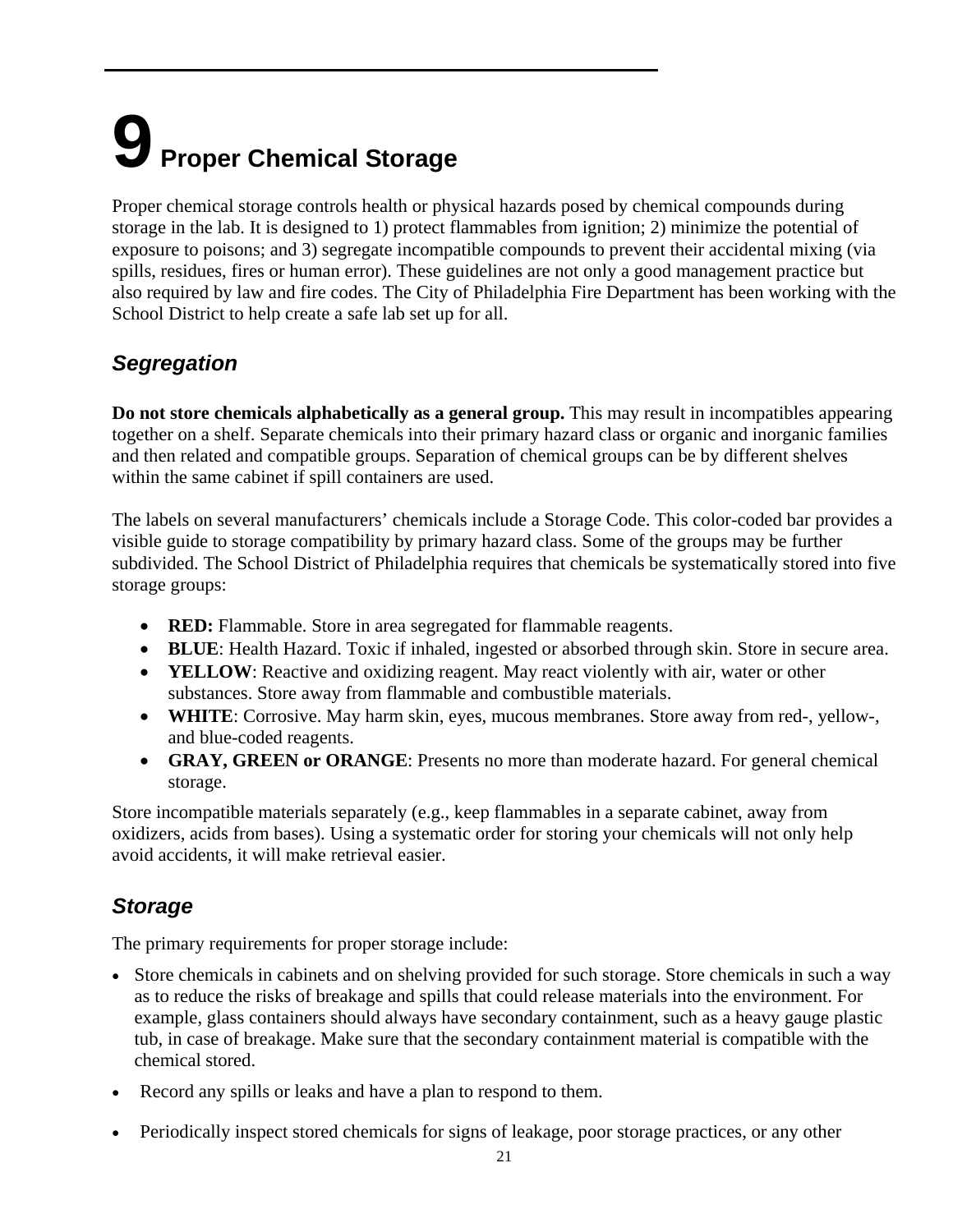- Spill and leak protection should be available in chemical storerooms. Berms, sumps, or even simple plastic bins can be useful forms of protection. If necessary, showers, sinks, absorbent materials, and other sanitary and safety equipment should be readily available for cleaning up a spill.
- Keep chemical storage areas off limits to all students.
- Avoid storing chemicals on bench tops or in fume hoods. Store flammable materials in a Flammable Storage Cabinet. Also do not store chemicals on top of cabinets, and never store any material within 18 inches of the ceiling in sprinklered areas.
- Label all chemical containers, including samples, appropriately with the full name and hazard warning.
- Use secondary containment if the chemicals are stored near a sink or other drain or to segregate incompatible materials (e.g. acids and bases in a corrosive storage cabinet).

The School District of Philadelphia also requires the schools to keep Material Safety Data Sheets (MSDS) on hand and easily accessible for each chemical in your laboratory. Material Safety Data Sheets contain valuable information on chemical handling and storage, physical and chemical properties, transport, disposal, hazards and safety.

#### *The School District maintains the current MSDS for all "Approved" chemicals on the internal server at the following location: XXX*

A chemical segregation flow chart should be posted in all chemical storage rooms. A copy of such a flow chart can be found in Appendix C.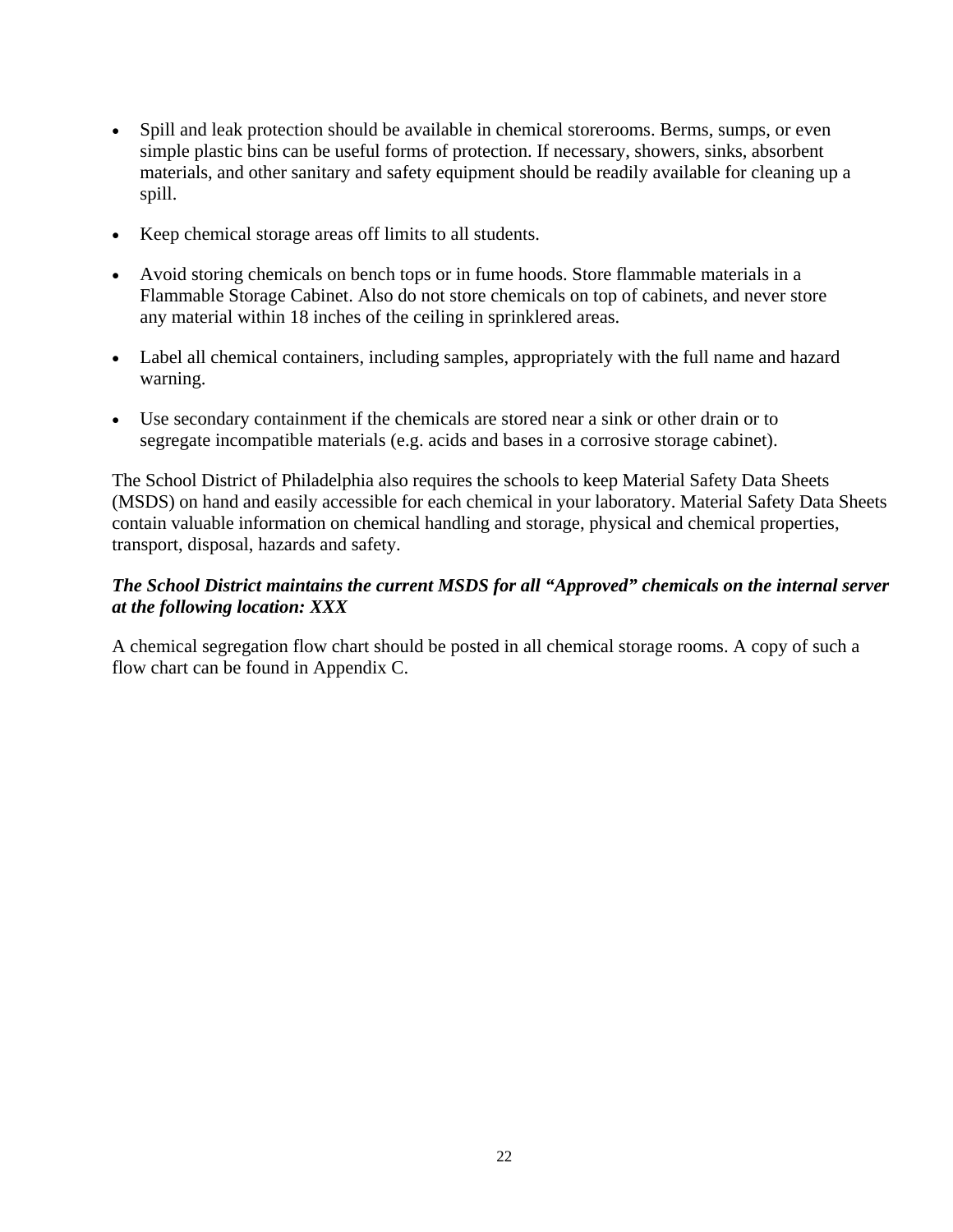## <span id="page-22-0"></span>**10 Conducting Experiment**

Waste minimization in the laboratory doesn't necessarily require major changes in the way you run experiments. Some basic efforts to be more efficient and careful with experimental procedures can substantially reduce the amount of waste generated.

## <span id="page-22-1"></span>*Teach—And Practice—Resource-Efficient Procedures*

A starting point for waste minimization is being efficient in your use of resources. If you, as a teacher, place emphasis on being sparing with chemical usage or use of other resources (such as water or electricity), then students will be more likely to pay attention to these resources as well. Getting students to think about the environmental consequences of their laboratory activities makes sense in any experiment. Some suggestions for teaching resource-efficient procedures include:

- Have students use solvents and other hazardous materials sparingly.
- Monitor experimental reactions closely and add additional chemicals only as necessary.
- Emphasize water conservation by reducing rinse times where possible.
- Be alert for opportunities to save electricity. For example, don't leave equipment running when it's not being used.

### <span id="page-22-2"></span>*Set Up Experiments With Waste Minimization In Mind*

In addition to being just plain careful about chemical use, you can take a number of steps in the design and set up of experiments that will help to minimize waste. Chapter 9 will cover in detail the option of scaling down the size of experiments. Other steps you can take include:

- Pre-weigh chemicals for students. This will take more time on your part, but it will also make lab time more productive for the students.
- Have students work in teams. For example, pairing students can cut the number of chemicals that will be used in half. Pairing also teaches students to work together.
- Alternatively, you may want to demonstrate some experiments yourself, rather than having the whole class perform them.
- Set up a procedure to use spent or recovered solvents for an initial rinse, and save fresh solvents for use in the final rinse only.

Where feasible, include a step as part of the experiment that destroys or inactivates any hazardous products. Chapter 13 will cover "treatment" of hazardous waste materials in more detail. Certain hazardous chemicals such as acids and bases can be easily neutralized as a part of the experiment.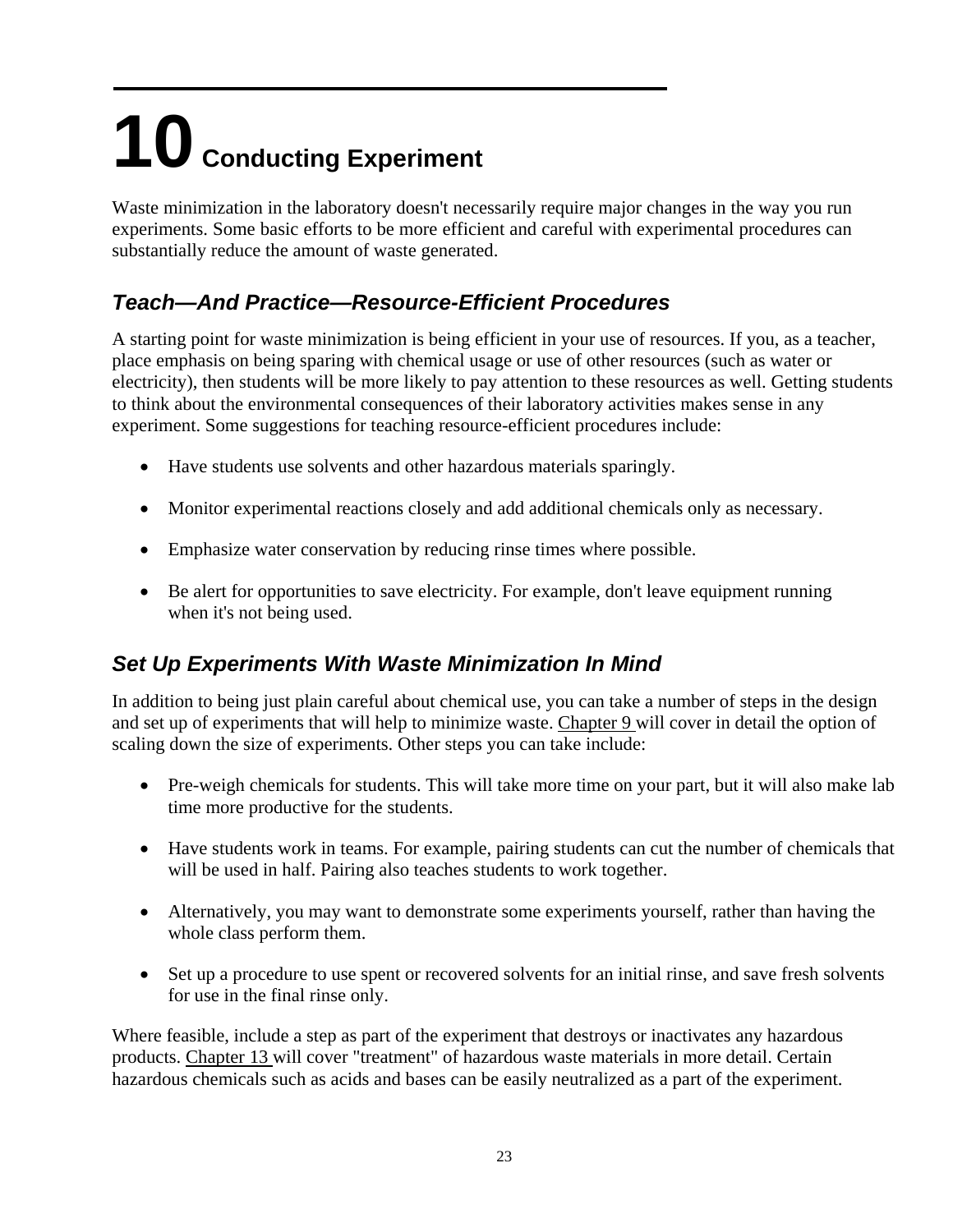### <span id="page-23-0"></span>*Encourage Students To Research Waste Minimization*

Finally, a good way to get students thinking about waste minimization as they run experiments is to have them actually research waste minimization techniques. You might think of including an experiment in your curriculum that actually gets the students to identify ways to minimize use of hazardous chemicals or generation of hazardous byproducts.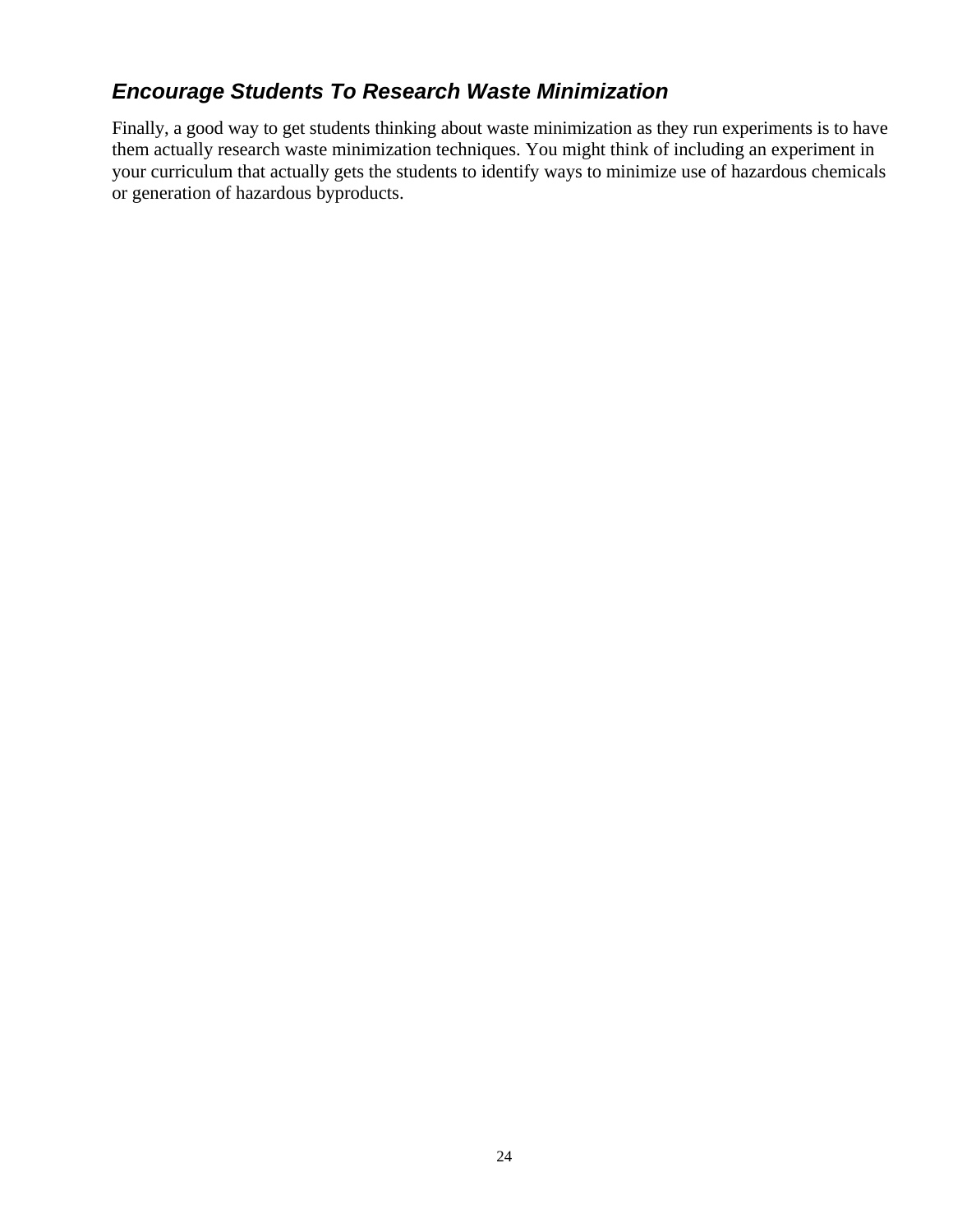## <span id="page-24-0"></span>**11 Scaling Down Experiment**

Typically, educational experiments are designed at a macroscale level, with little thought about waste minimization. Most macroscale experiments can be easily scaled down and still achieve the same level of analytical rigor. Experimental quantities can be scaled down by about 50% with little effort or cost, or scaled down to 1/100th to 1/1000th of the original quantities using glassware and experiments designed for microexperimentation. The result—less waste, less student exposure, and fewer chemical purchases.

In upper-level chemistry courses, microscaling complements the use of analytical equipment such as chromatographs, spectrophotometers, nuclear magnetic resonance systems, etc. These systems require extremely small sample quantities for analysis.

## <span id="page-24-1"></span>*Reduced Scale Chemistry*

If you cannot convert to true microscale chemistry, try decreasing experimental quantities by a third or half. A 50% reduction in quantities can usually be achieved with conventional glassware. Such scale reductions may require a few trial runs to ensure desired experimental results—a good exercise for students who volunteer for extra credit lab work. (Caution: Instructor supervision is important!)

### <span id="page-24-2"></span>*Microscale Chemistry*

Microscale chemistry techniques and equipment can reduce chemical use by as many as three orders of magnitude. Efforts at developing classroom micro experiments for general, organic, inorganic, and physical chemistry courses have been and continue to be successful. Several student and instructor textbooks have been published. Some recommended textbooks are listed in Chapter 15. Two of these books (Ehrenkranz & Mauch, 1993, and Waterman & Thom<sup>p</sup>son, 1993) are specifically intended for high school chemistry classes.

Micro techniques are also being explored and developed in radioactive chemistry and radiochemistry. Most microscale techniques can easily be mastered by beginning students, with proper instruction.

As an example, conventional experiments with solids use 10- to 50-gram amounts, while microscale experiments can use as little as 25-100 milligrams (mg). Similarly, experiments with liquids can be cut from 25-100 milliliters (mL) to 100-200 microliters (pL). Highly accurate density and specific gravity determinations can be achieved using less than 1 mL of liquid and a micropipette, rather than the conventional larger volumetric flask method, requiring up to 30 mL of the solution.

#### <span id="page-24-3"></span>*Implementing Microscale*

An inexpensive way to achieve an initial level of microscale would be to use flexible, small diameter polyethylene tubing instead of bent glass tubing to transfer gases, using micro pipettes, microburets, and Hirsch filtration funnels rather than the traditional larger size equivalents. (Note: Some of the plasticware may not be suitable for organics.)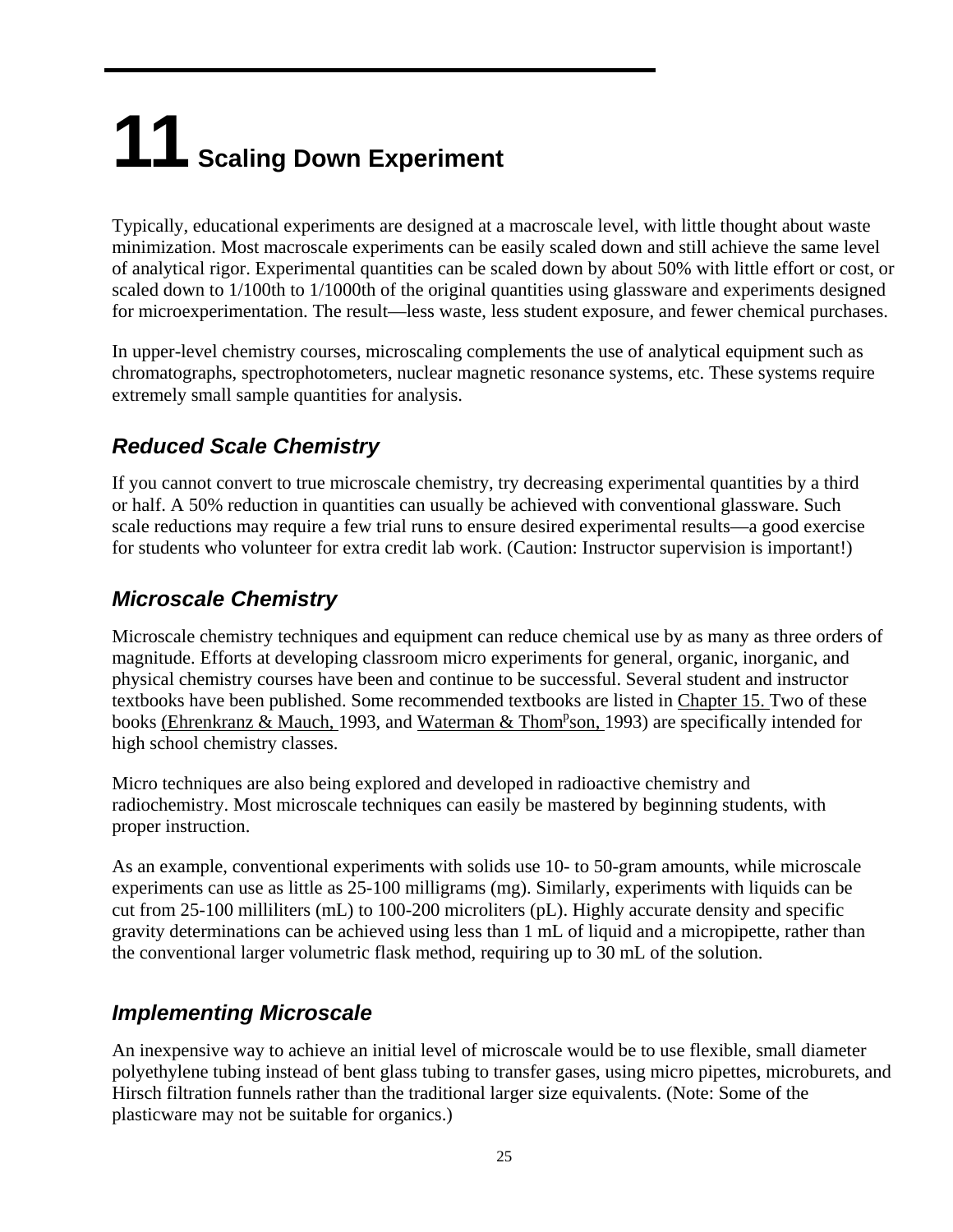To fully retrofit a conventional chemistry lab to microscale, some investment is necessary. Full microscale glassware kits cost up to \$110 to \$150 (advanced levels) per student (1994 prices). Analytical microscale equipment also adds to the initial cost. Typically, one piece of equipment (e.g., one electronic digital balance or one capillary melting point apparatus) suffices for 15 students.

These costs are typically recovered in nine months to three years (depending on the size and scope of the program). Chapter 14 provides possible strategies for acquiring funding or equipment to convert to microscale chemistry.

The National Microscale Chemistry Center (NMC2) at Merrimack College in North Andover, Massachusetts, offers a wealth of information on implementing mircorscale chemistry in the laboratory. You can visit their web site at http://www.silvertech.com/microscale. Many other colleges are practicing, or are converting to, microscale experimentation in their laboratories and may offer training or auditing of courses using microscale.

## <span id="page-25-0"></span>**12 Substituting Materials**

Substitution of hazardous chemicals in the laboratories with nonhazardous (or at least less-hazardous) chemicals is an important source reduction strategy. If you use nonhazardous chemicals in place of hazardous chemicals, you've gone a long way towards avoiding a hazardous waste problem. Substitution can sometimes be done in conjunction with scaling down quantities used in experiments (see Chapter 8), giving you a double savings. Both substitution and scaling down experiments should be considered before such options as reuse, recycling, or treatment. (Remember that, according to the waste management hierarchy, source reduction is always preferable to recycling, treatment, or disposal.)

Substitution of hazardous chemicals with non- or less-hazardous chemicals has been achieved by a number of secondary schools, as well as some high schools and introductory college chemistry courses. These schools have created laboratory curricula that rely on chemicals and compounds that can be purchased at the local grocery store, rather than from a chemical supplier. Below is a table that includes some of the possible substitutes for hazardous chemicals.

| <b>Hazardous</b>      |                     |                                  |
|-----------------------|---------------------|----------------------------------|
| <b>Procedure</b>      | <b>Chemical</b>     | <b>Substitute</b>                |
| Glassware cleaning    | Chromic-sulfuric    | laboratory detergents, enzymatic |
|                       | acid solutions      | cleaners, aqueous solvents       |
|                       | Alcoholic potassium |                                  |
|                       | hydroxide           |                                  |
| Density determination | methanol solution   | sugar water                      |
| Organic synthesis     | chromate ion        | hypochlorite ion                 |

#### **Possible substitutes for hazardous chemicals**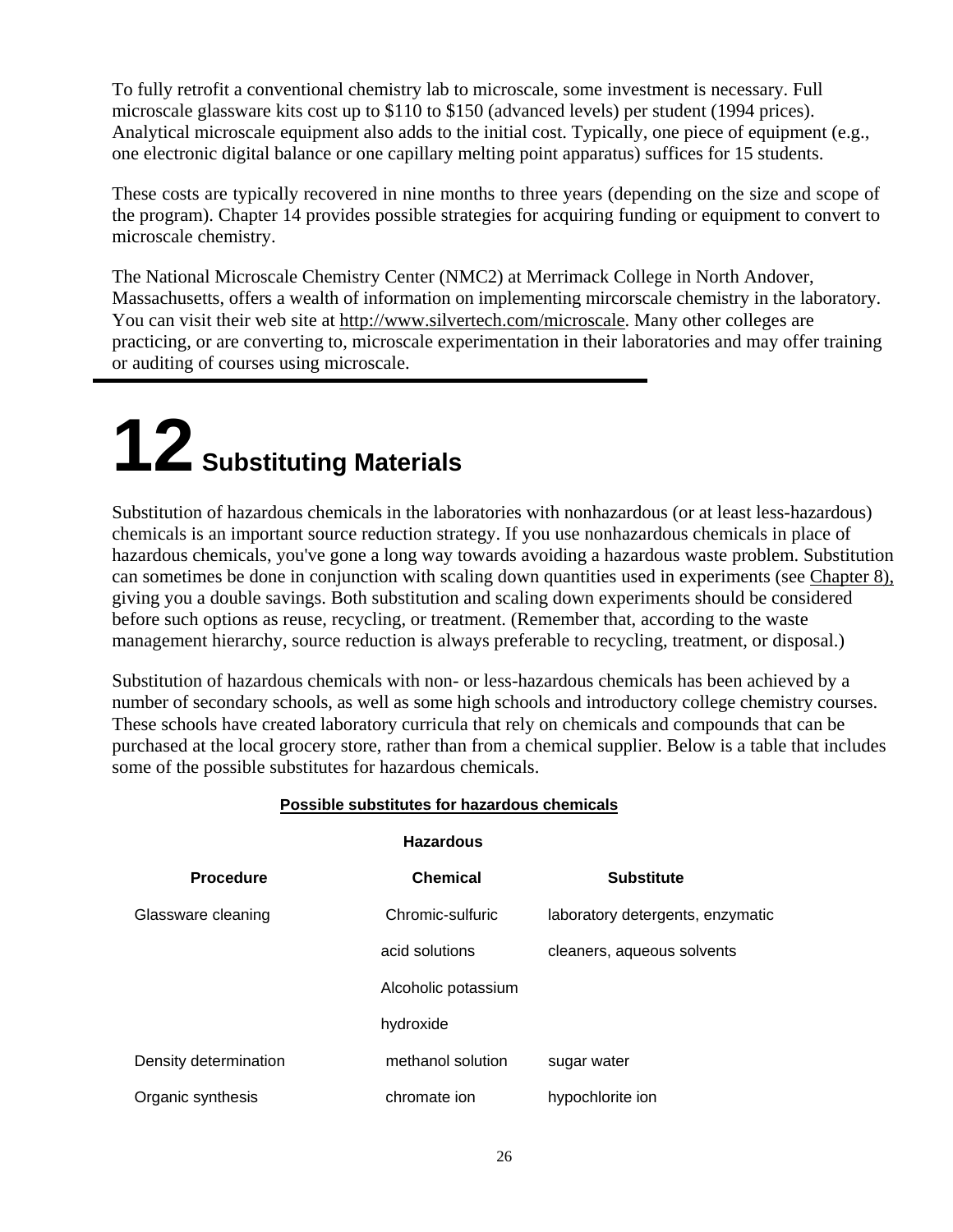|                                                                                                       | ethyl ether                                      | methyl t-butyl ether             |
|-------------------------------------------------------------------------------------------------------|--------------------------------------------------|----------------------------------|
| Qualitative test for heavy metals                                                                     | sulfide ion                                      | hydroxide ion                    |
| Molecular weight determination<br>freezing point lowering methods                                     | benzene                                          | cyclohexane                      |
| Temperature                                                                                           | mercury<br>thermometers                          | red or green liquid thermometers |
| Storage of biological specimens                                                                       | formaldehyde                                     | ethanol or other preservatives   |
| In-phase change and freezing<br>depression                                                            | acetamide                                        | stearic acid point               |
| Qualitative test for halide ions                                                                      | carbon tetrachloride cyclohexane                 |                                  |
| Measurement of vapor pressure- carbon tetrachloride isopropyl alcohol temperature<br>by isotensiscope |                                                  |                                  |
| Acid-base experiments                                                                                 | conventional acids<br>conventional bases ammonia | vinegar                          |

Table from *Less is Better* and Freeman, 1995, pg. 511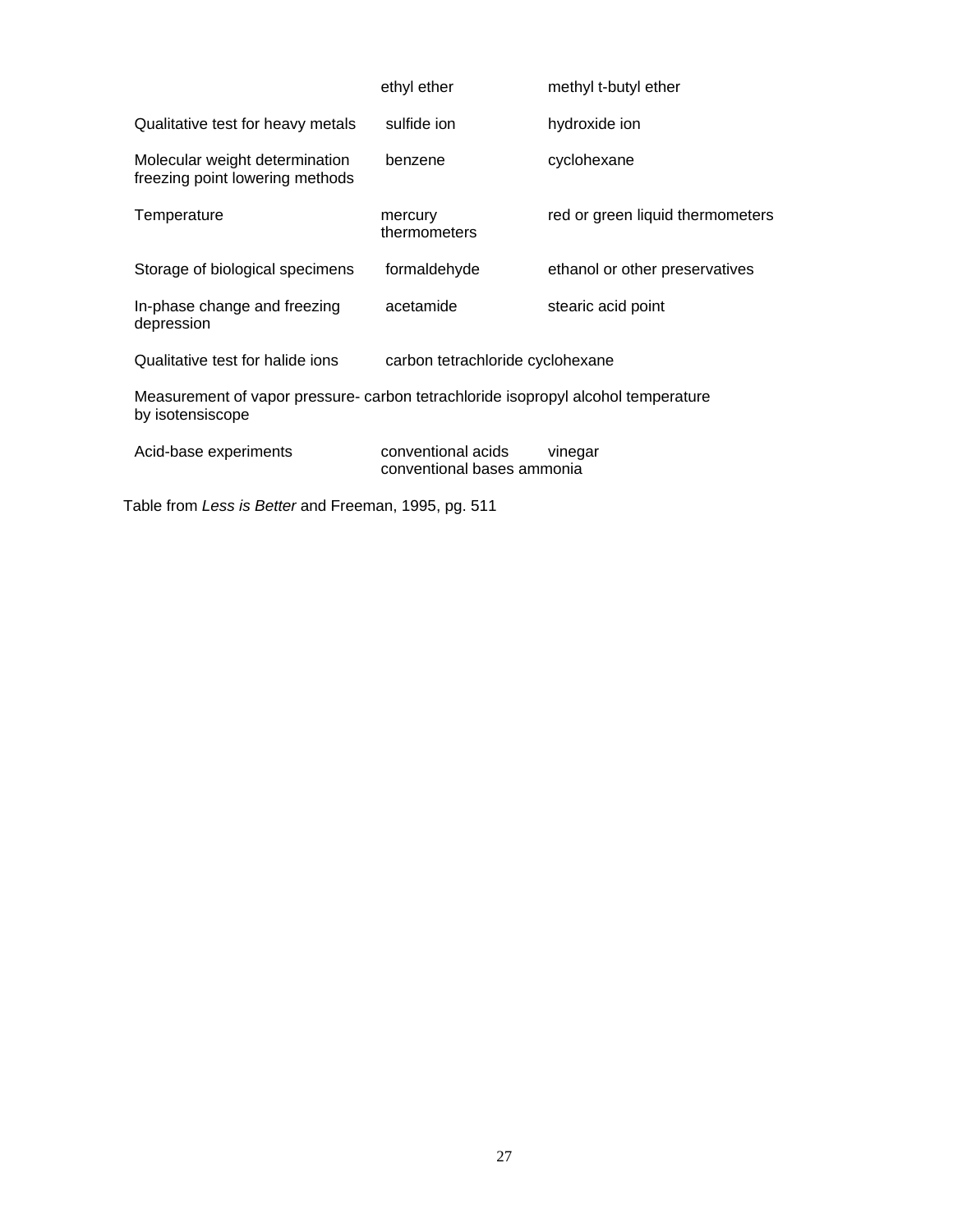# <span id="page-27-0"></span>**13 Alternatives to Wet Chemistry**

In addition to substituting safer chemicals and reducing the scale of experimentation, you might also want to consider avoiding certain experiments altogether. While hands-on wet chemistry experience is important to a certain degree, there are good reasons for exploring alternatives such as instrumental analysis, computer simulation, or even videos. One important consideration is that commercial and industrial laboratories are moving away from wet chemistry and towards instrumentation and simulation whenever possible, so it is important for students to gain experiences with these techniques. In addition, of course, these techniques offer a means of minimizing or avoiding some chemical wastes.

#### <span id="page-27-1"></span>*Instrumentation*

Sample separation, purification, and other new techniques and equipment have advanced significantly in the last decade. However, many of the new instruments can be expensive, and can require users to be rather sophisticated. By and large, these instruments are more applicable to higher-level university science classes than to introductory science or chemistry courses.

Chapter 9 discussed several instruments related specifically to microscale experimentation. In addition, there are a number of other instruments that can perform important laboratory analyses with reduced chemical input requirements. Some of these instruments include:

- ion, liquid, and gas chromatographs El mass spectrophotometer
- IR and UV spectrophotometer II nuclear magnetic resonance (NMR)
- atomic absorption instrument II X-ray diffraction instrument

These highly sensitive instruments can reduce the quantities of analytes required for testing by 10 to 100-fold. For example, NMR analysis requires a 1 mL sample for quantitative analysis.

Again, many of these instruments may be beyond your budget, or may be inappropriate for the scale of your classes. However, keep in mind that just like other technologies (e.g., computers), they may become more affordable and easier to use in time.

### <span id="page-27-2"></span>*Sample Preparation*

Another area where alternatives to wet chemistry exist is in the preparation of samples for analysis. Most samples require some extraction and/or concentration in preparation for further analysis. Traditional procedures (liquid-liquid or liquid-solid extraction) are time-consuming and waste substantial quantities of solvents. Solid phase microextraction (SPME) and supercritical fluid extraction (SFE) are two recently developed methods that eliminate the need for solvent to separate analytes. (These methods may not be relevant for high school laboratories.)

SPME is a solventless sample preparation method for analysis of organic compounds by gas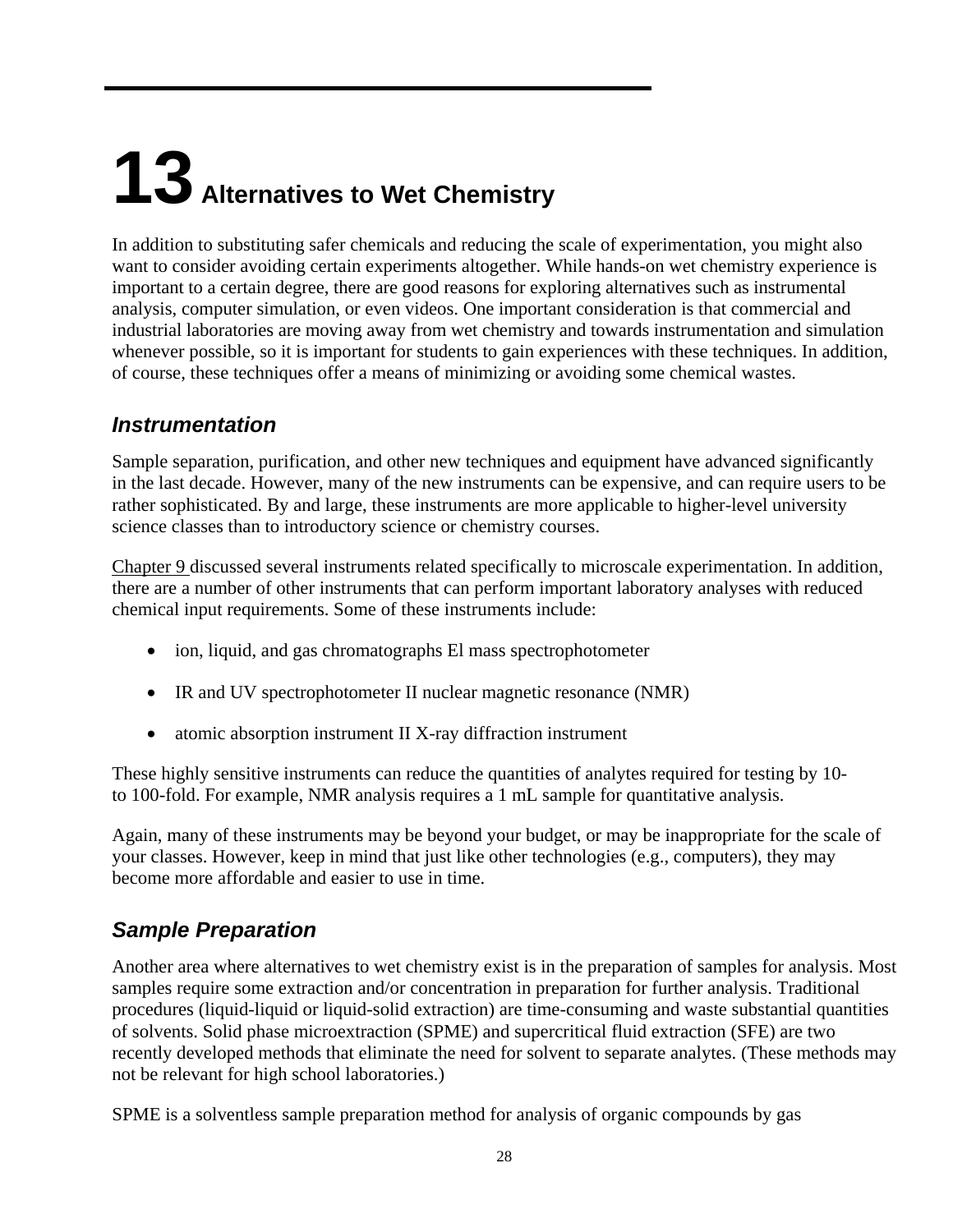chromatograph (GC). This approach replaces traditional methods such as purge and trap systems or liquid-liquid extraction. Essentially, SPME is a modified syringe holding a phase-coated fused silica fiber that adsorbs organic analytes when placed in the water sample. The analytes are then desorbed from the fiber into a capillary GC column at the heated injection port. The equipment is fairly small and reasonably priced, and the fibers are reusable up to 100 times. SPME is particularly cost effective when you consider the savings in solvent purchase and disposal.

SFE uses the unique characteristics of supercritical  $CO<sup>2</sup>$  to extract analytes from a sample, fully eliminating solvent use. Because supercritical fluids have lower viscosity and diffuse more rapidly into a sample, it also greatly reduces sample preparation time. The smaller, more recent SFE equipment models may be appropriate for some classroom settings. These models offer microprocessor controls as well as an elimination of moving parts to make maintenance and use easier. A typical extraction takes about 30 minutes at a material cost of about 10 cents.

#### <span id="page-28-0"></span>*Computer Simulation/Videos*

Again, it is important that students gain laboratory experience in using glassware and equipment. However, due to time constraints in lab courses, and the length of typical introductory experiments, computer simulation may allow students to see a wider variety of experimental results, without generating wastes, and in a much shorter time period. At higher level educational institutions, computer simulation may greatly decrease the amount of chemicals (and wastes) required in research and development by allowing researchers or students to tweak and optimize experiments on a computer instead of repeating experiments again and again at a bench-scale or full-scale level.

A number of computer software vendors are producing chemical reaction simulation software. In some cases, this software is quite elaborate and complicated, as it is oriented towards commercial and industrial applications. In other cases, the software might be useful in the classroom. A good resource for more information (in addition to your local software store) might be a regional or state university, many of which have already started to implement simulation software. In addition, more and more information is being provided on the Internet.

In addition to computer simulations, you might also be able to teach certain experimental principles by using videos—even "home grown" videos.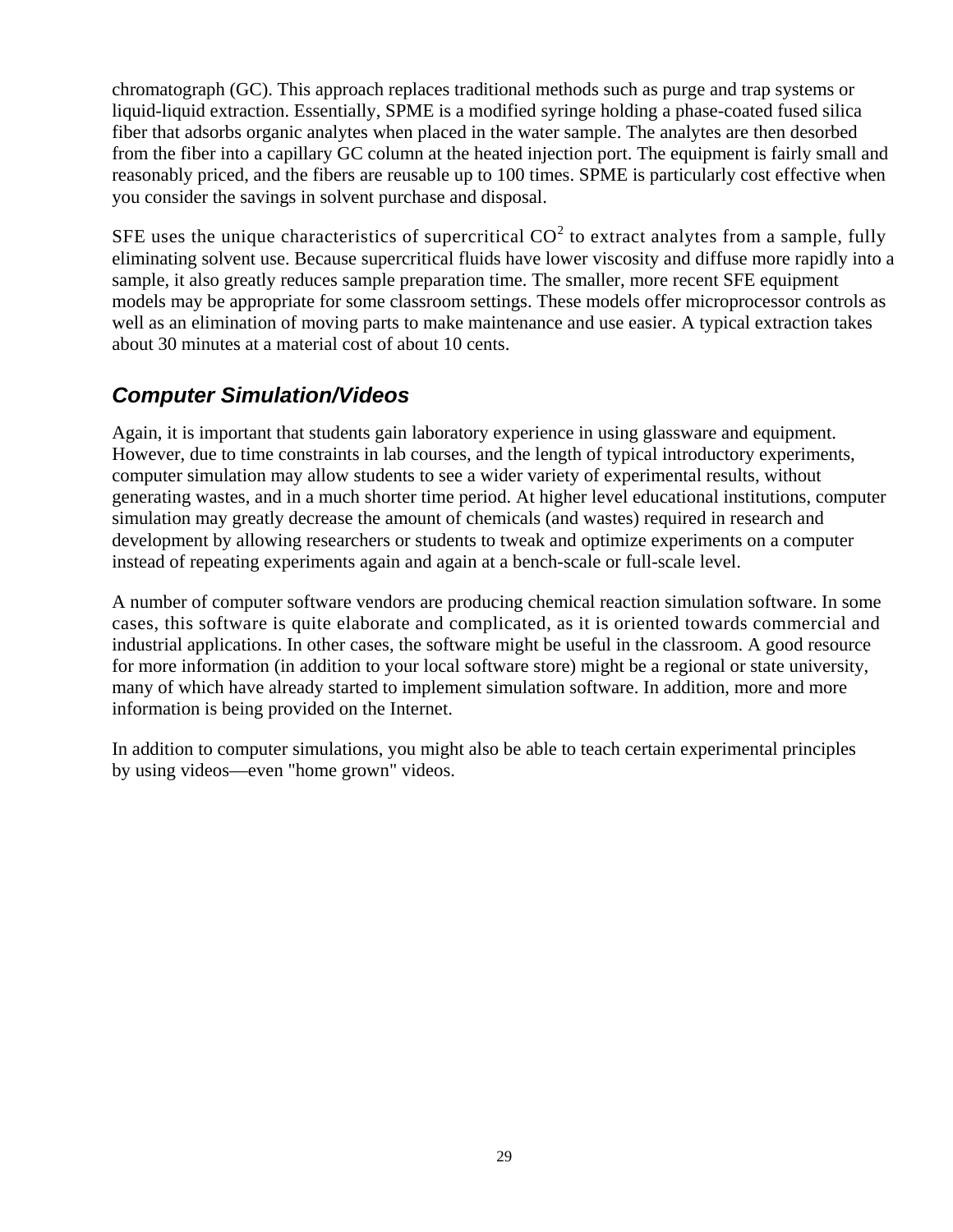# <span id="page-29-0"></span>**14 Reusing and Recycling Chemical Resources**

After doing as much as possible to minimize waste generation through source reduction, the next most preferable options are recycling and reuse. Although people tend to avoid recovery efforts because of the "costs" involved, chemicals can often be recovered at net costs lower than the cost of disposal. Reuse and recycling can occur at a number of points in the chemical use cycle. Some options include recovering chemicals as part of the experimental process, participating in a chemical swap, and including recovery activities as part of the experiment. Again, some of these options will only be appropriate for larger, more advanced laboratories; others—such as the chemical swaps—may work even if you have a smaller program.

### <span id="page-29-1"></span>*Recovery in Process*

Recovery of chemicals can serve as a valuable learning tool for students and can be presented as the final step of a chemistry experiment, or can be an "extra-credit" opportunity for interested students. (Caution: Recovery methods should always be performed under supervision.)

The College of the Redwoods, located in California, has designed a series of "closed loop" experiments where the by-products of one experiment become the reagents/reactants of the next experiment. At the end of the series, the by-products of the final experiment are available for the next set of students to start the process all over again. See the reference list in Chapter 15 for more information on this "no waste" lab manual.

### <span id="page-29-2"></span>*Chemical Swaps*

Finding a use for surplus opened containers of chemicals is a good way to avoid having to dispose of them as waste. In many cases, laboratories or other users may be able to use these chemicals even though they have a lower purity. In addition, outside organizations may be willing to accept waste streams from laboratories if they can economically recover the valuable constituents. (Note: waste transport is subject to state/local regulations.) Some things you can do to encourage chemical swaps/waste exchanges:

- Talk with other schools in your area to see if you can set up a simple exchange mechanism for school district.
- Consult the Merck Index to see what types of manufacturers in your area may be interested in your chemicals. For example, artisans may use metal salts for ceramic glazes; auto shops may be able to use distilled solvents for parts cleaning. This is most likely to happen with unused raw material that is properly labeled and in good condition.

When in-house or inter-school exchanges are not possible or too difficult to set up, external surplus exchange services might be helpful. Most exchange services are non-profit; some target educational laboratory institutions, some target industry, and some target both. Services are mostly regional to minimize transportation of potentially hazardous wastes.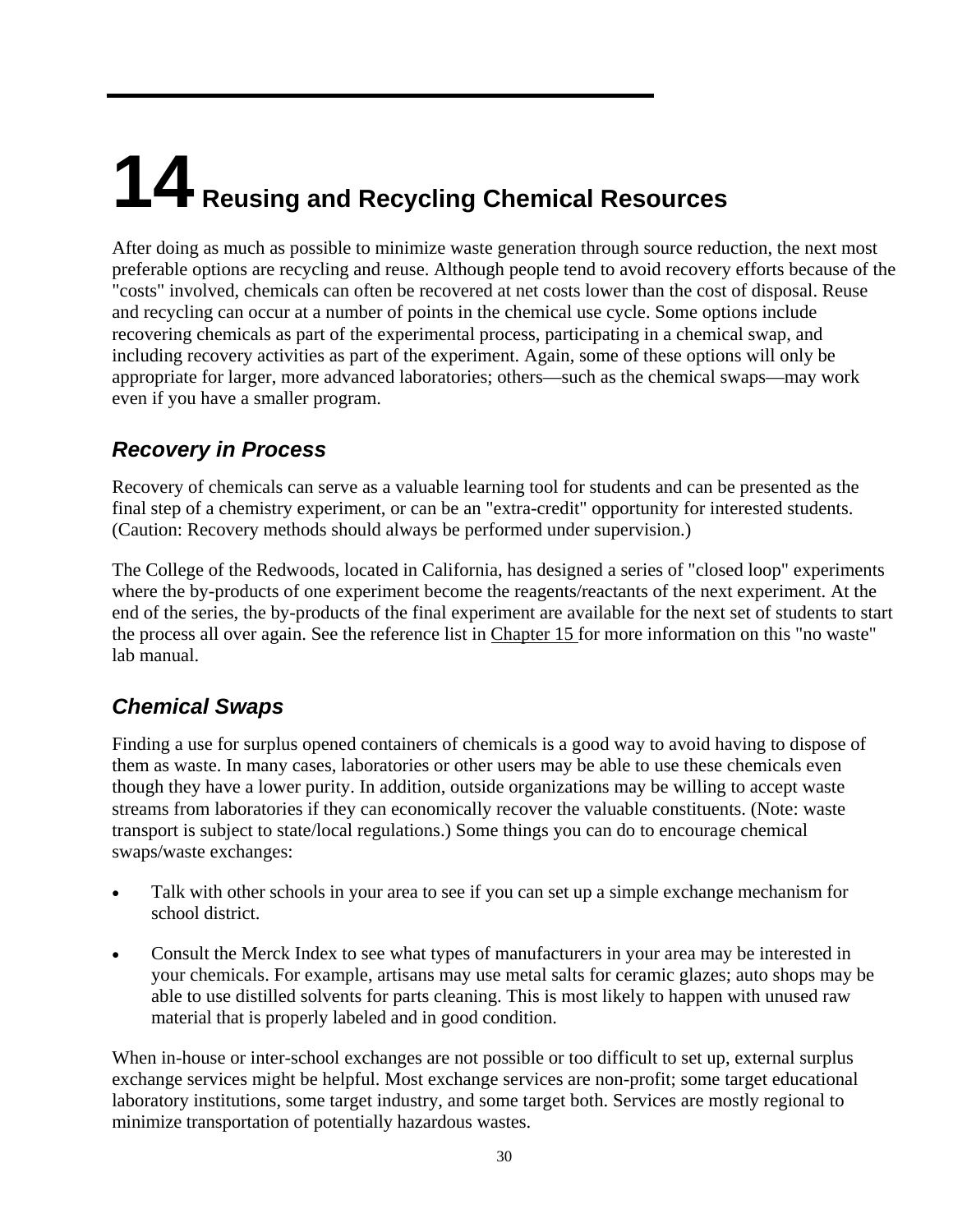Passive surplus exchange services allow generators to "advertise" for free their chemicals and waste materials that may be of use to others. A "catalog" is published every few months, or an on-line database may be available. Items are listed as "wanted" or "available." (You can help close the recycling loop by obtaining chemicals for your lab from the "available" section.) Passive services rely on advertisers and readers to communicate directly to negotiate any exchanges. One such exchange service in Pennsylvania is listed below.

| <b>Passive Surplus Exchange Service</b> | <b>Web Address</b>             |
|-----------------------------------------|--------------------------------|
| Pennsylvania Material Trader            | http://www.materialtrader.org/ |

Active exchange services, and/or chemical brokers may be able to find (or provide tips on how to find) market alternatives for reusable chemical wastes. Brokers charge a fee for an exchange, but may offer a free consultation visit to inform you of potential customers for your chemicals. Contact your local DEP Regional Office for more information on waste or chemical exchange services in your area. Remember that containers must be properly labeled and in good condition.

## <span id="page-30-0"></span>*Solvent recovery*

If you regularly generate spent solvents, recovery can be very cost-effective, as well as environmentally sound. Spent solvents that are properly segregated (see Chapter 12) can be easily distilled in-house to a high purity that will allow multiple reuse of the same batch of solvent. Many solvents are excellent candidates for distillation, including xylene, methanol, acetone, and toluene. Some exceptions are peroxide-forming solvents, which should not be distilled, and ethanol, which may require a permit for distillation.

In-house, bench-top distillation units ("stills") are commercially available, or can be set up at little or no additional cost with existing laboratory equipment. However, it is important to consult your local fire department before you consider purchasing or setting up a still, since most fire departments have regulations that apply to stills used to process flammables. Alternatively, you may be able to contract with off-site recyclers to recover used solvents, depending on the quantity of solvents you generate.

If you use high-performance liquid chromatography (which tends to generate a substantial quantity of used solvent), you should know that automated, in-line solvent recovery systems are available that make it very easy to recapture up to 80% of high-purity solvents. The recovery equipment is fairly small, is low-maintenance, and requires minimal attention. The recovered solvent can be reused again and again. Such systems are available for a few thousand dollars and can pay for themselves in about one year due to reduced solvent purchases and waste disposal fees.

### <span id="page-30-1"></span>*Metal recovery*

Many heavy metals have been largely phased out of school science experiments, although mercury, silver, and others may still be used. Even small amounts of these metals can be successfully recovered in the laboratory, possibly as an educational exercise. For larger quantities, local or regional industries may be interested in metal-bearing wastes for recovery of the metals. In fact, the original suppliers may be interested in taking back such wastes for credit and/or recovery.

A few companies in the U.S. recover and clean contaminated mercury for reuse. It is possible to develop a closed-loop system whereby your mercury wastes are purified and returned to you specifically. These companies provide DOT-approved containers for accumulation and transport. Types of mercury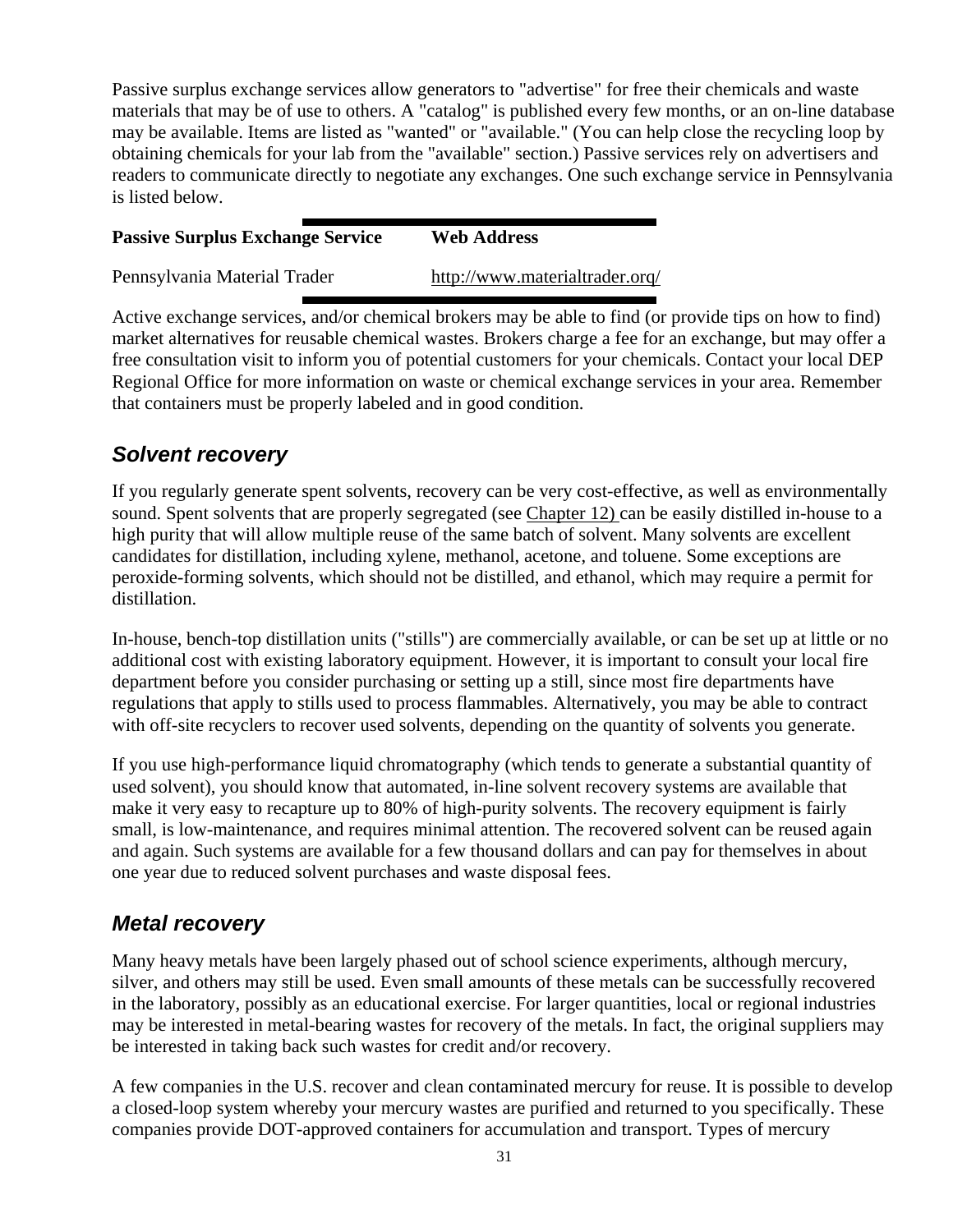accepted for recovery, recycling, or purification include spill debris, liquid mercury, and mercury in switches, thermometers, barometers, fluorescent lamps, and other items.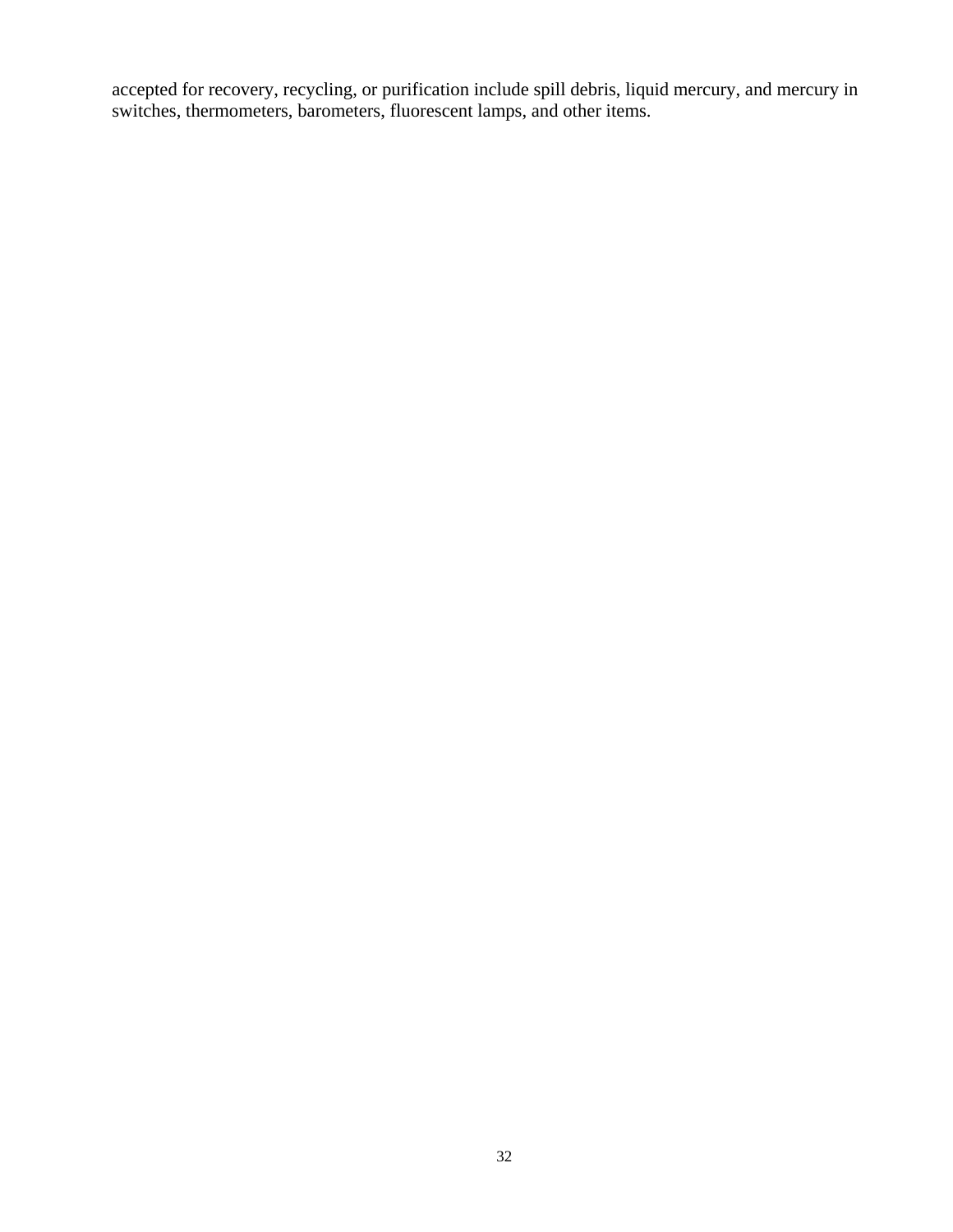## **15 Managing the Waste Streams**

School science laboratory programs will generate two types of waste streams. Those that are hazardous waste and those that are non-hazardous. Hazardous waste is highly regulated by both federal and state laws. We must properly manage and dispose of these waste streams.

Hazardous wastes can not be put down a drain or into the trash.

### *Determining if a Waste is Regulated as Hazardous*

It is the responsibility of the generator of the waste (this would be the science teacher who is conducting the experiment) to determine if the waste is hazardous. Checking to see if a chemical is on one of the lists is simple enough, but deciding whether a chemical or product is a characteristic waste might take a little research. The Material Safety Data Sheet (MSDS) for the material will usually provide enough information to identify characteristic wastes. Occasionally, a chemical or mixture may have to be tested to determine whether it is hazardous.

The disposal options for hazardous waste generated by educational facilities are either *listed* (commonly called "Listed "Hazardous Wastes) in 40 Code of Federal Regulations (CFR) 261 Subpart D, or they are wastes *characterized* (commonly called "Characteristic" Hazardous Waste) in 40 CFR 261 Subpart C as hazardous.

A hazardous waste determination must be made of any chemical waste material generated. (See 40 CFR 262.11).

### *What Makes Up Hazardous Waste*

The disposal of certain chemicals is regulated by federal law: the Resource Conservation and Recovery Act of 1976. This law is frequently referred to by its acronym, "RCRA" (pronounced "rick-rah"). RCRA defines which chemicals are regulated and requires that they be subjected to "cradle to grave" monitoring until they are destroyed, rendered non-hazardous, or buried in a special hazardous waste landfill.

Schools should try to reduce or eliminate as many of their waste streams as possible. If a school is not generating any hazardous waste, the associated disposal costs, potential spills, potential health and safety hazards, and recordkeeping requirements will not be applicable.

A chemical to be disposed of will be a regulated hazardous waste if it exhibits one or more hazardous characteristics (characteristic waste) or because it appears on one of four lists (listed waste).

#### **Characteristic Waste**

There are four types of characteristic hazardous waste: ignitable, corrosive, reactive, and toxic. These are referred to in the regulations as "D" wastes. The complete definitions of characteristic wastes can be found in 40 CFR 261.21-261.24 accessible from EPA's website: *www.epa.gov*

The following are abbreviated definitions of these characteristic wastes.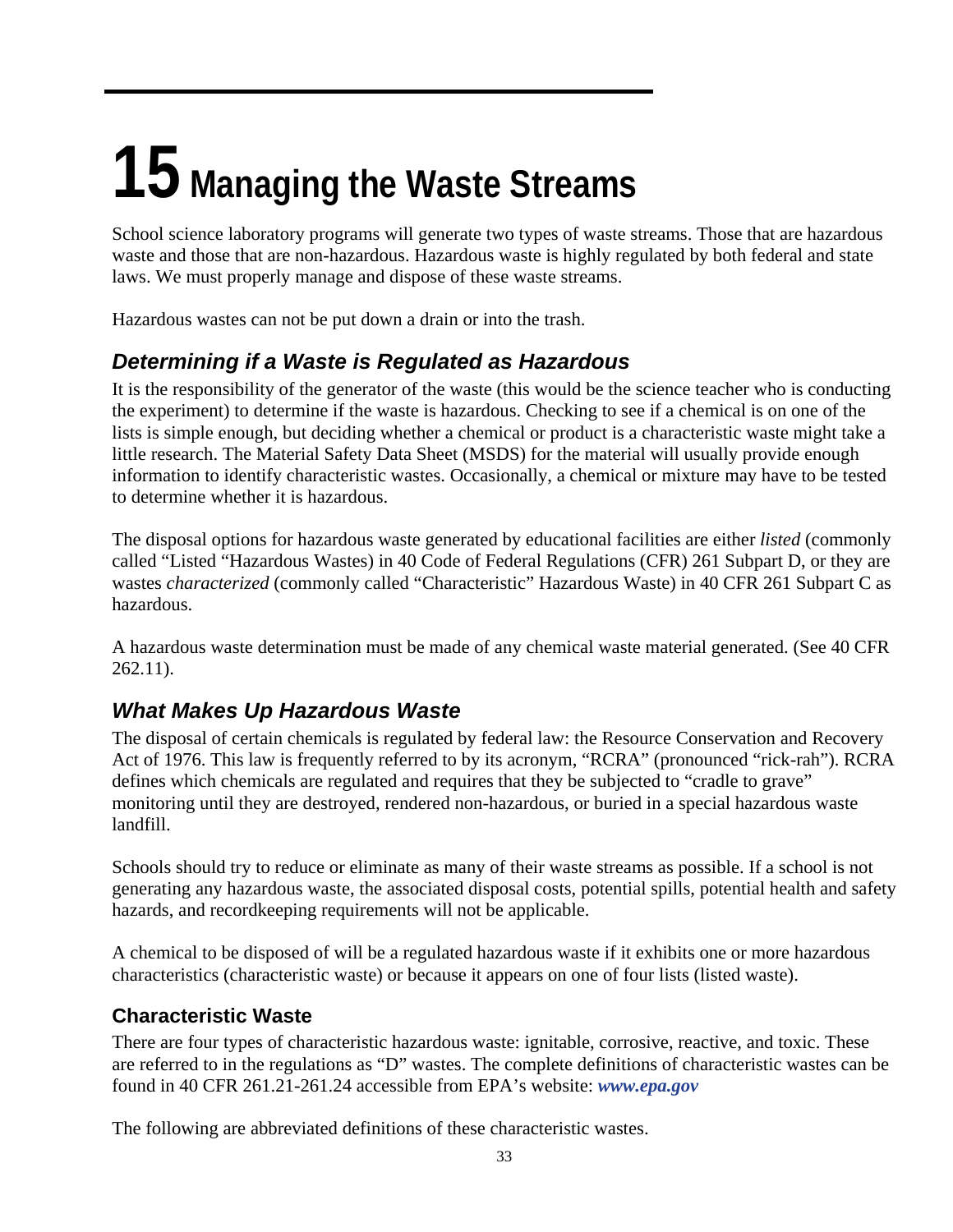#### *Ignitable*

There are four reasons a waste could be classified as ignitable:

- $\cdot \cdot$  <sup>o</sup> It is a *liquid* that has a flash point less than 140°F (60°C.) (The flash point is the temperature at which a liquid gives off enough vapor that the vapor will ignite if initiated by a flame or spark.) Examples are ethyl ether, most mineral spirits, ethanol, and gasoline.
- ° It is *not a liquid* and is capable, under ordinary conditions, of causing fire through friction, absorption of moisture, or spontaneous chemical change. Examples are activated carbon, metal dusts, pyrophorics, and matches.
- ° It is an *ignitable compressed gas*. Examples are cylinders of hydrogen, acetylene, and propane, and aerosol cans using flammable gas as a propellant.
- ° It is an *oxidizer*; that is, capable of supporting combustion by contributing oxygen. Examples are oxygen, nitrates, peroxides, and hypochlorites.

#### *Corrosive*

• A corrosive waste is a *liquid* with a pH less than or equal to 2 or greater than or equal to 12.5; that is, it is strongly acidic or caustic. Examples are concentrated acids and concentrated ammonium hydroxide.

#### *Reactive*

• A reactive waste exhibits one or more of the following properties:

- ° It is *unstable* under ordinary conditions. An example would be any explosive, such as dried picric acid.
- ° It *reacts violently with water*, sometimes producing toxic, corrosive or flammable gases. Examples are alkali metals, acid anhydrides, phosphides and organometallics.
- ° It is a *cyanide or sulfide-bearing waste* that, when exposed to a pH between 2 and 12.5, can generate toxic gases. Examples are potassium cyanide and sodium sulfide.

#### *Toxic*

• The characteristic of toxicity refers to a waste from which harmful chemicals would leach if it were disposed of in a landfill. A test, the Toxicity Characteristic Leachate Procedure (TCLP, pronounced *T-clip*), is performed on the waste, and if the resulting leachate exceeds the allowable concentration of any one of 39 substances, the waste is a regulated hazardous waste. The list of these 39 chemicals can be found in 40 CFR 261.24. Examples are absorbent material used to clean up a spill of trichloroethylene, lead-based paint, and electronic equipment containing heavy metals. (It is not always necessary to have the TCLP test performed if you have sufficient knowledge of the waste to accurately predict whether it would pass or fail. For example, you would know that barium chloride would fail the test for barium, but barium sulfate would pass, because it is practically insoluble.)

#### **Listed Wastes**

The other category of hazardous waste is listed waste. There are four lists: F, K, U and P:

- F-wastes are mixtures from non-specific sources: for example, solvents used for cleaning.
- K-wastes are those produced by specific industrial sources; schools would not have any of these wastes.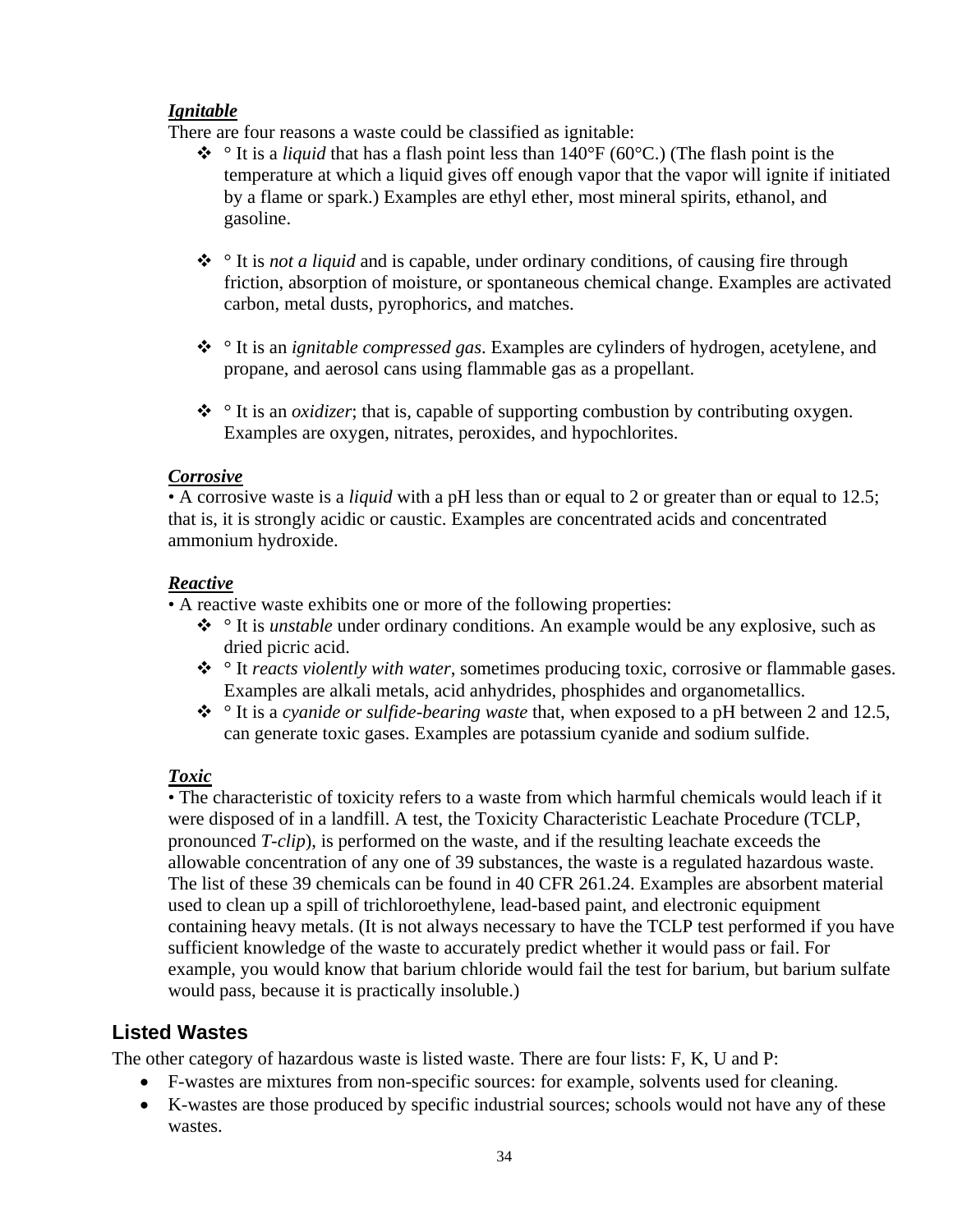- U-wastes, listed by name, are commercial chemical products.
- P-wastes are also commercial chemical products listed by name, but P-wastes are considered to be "acutely hazardous" and are more strictly regulated.

Most listed hazardous wastes generated by school laboratories would be on the U or P lists. All these lists are in 40 CFR 261.31-261.33 available at: *www.epa.gov*

#### *We generated Hazardous Waste-Now what?*

When a hazardous waste determination has been conducted, the amount of waste generated monthly or stored on site will establish generator status.

To determine a schools status, one must measure all quantities of listed and characteristic hazardous wastes that are:

- Accumulated on the property for any period of time before disposal or recycling;
- Packaged and transported away from your facility;
- Placed directly in a regulated treatment or disposal unit at your facility; or
- Generated as still bottoms or sludges.

It is most likely that a school facility will be a Conditionally Exempt Small Quantity Generator (CESQG) of hazardous waste. CESQGs generate 220 pounds (100 kilograms) or less per month of hazardous waste, or 2.2 pounds (1 kilogram) or less per month of acutely (or P-listed )hazardous waste.

Therefore almost all schools with science labs would be required as a CESQGs (see 40 CFR261.5) to:

- CESQGs must identify all the hazardous waste generated.
- CESQGs may not accumulate more than 2,200 pounds (1,000 kilograms) of hazardous waste at any time.
- CESQGs must ensure that hazardous waste is delivered to a person or facility that is authorized to manage it.
- Written documentation must be kept for three years.

If you generate more than the waste volumes noted above your facility status could be a LQG (large quantity generator), or a SQG (Small Quantity Generator), contact the School District's Office of Environmental Management and Services for further assistance as the regulation are much more complicated and strict with the high waste volumes generated.

#### *Segregation of Waste Streams*

Segregating laboratory wastes during handling, storing, and lab packing is important for safety reasons, for legal reasons, for pollution prevention reasons, and for ensuring the lowest disposal costs. Many of the ideas presented in Chapter 5 on Managing Inventories can also help you manage wastes.

Segregation of incompatible materials in a storage area is critical. Ignitables should be separated from oxidizers or sources of ignition, especially solvents. Acids should be separated from bases, and oxidizing agents from reducing agents. There are also more specific chemical incompatibilities that you might want to consider during waste storage—these can be found in waste management publications or in the references cited in Chapter 15.

Hazardous and nonhazardous wastes should not be mixed together. Likewise, organic and inorganic waste streams should be segregated. For example, if you mix solvents with oils (e.g., from auto shop),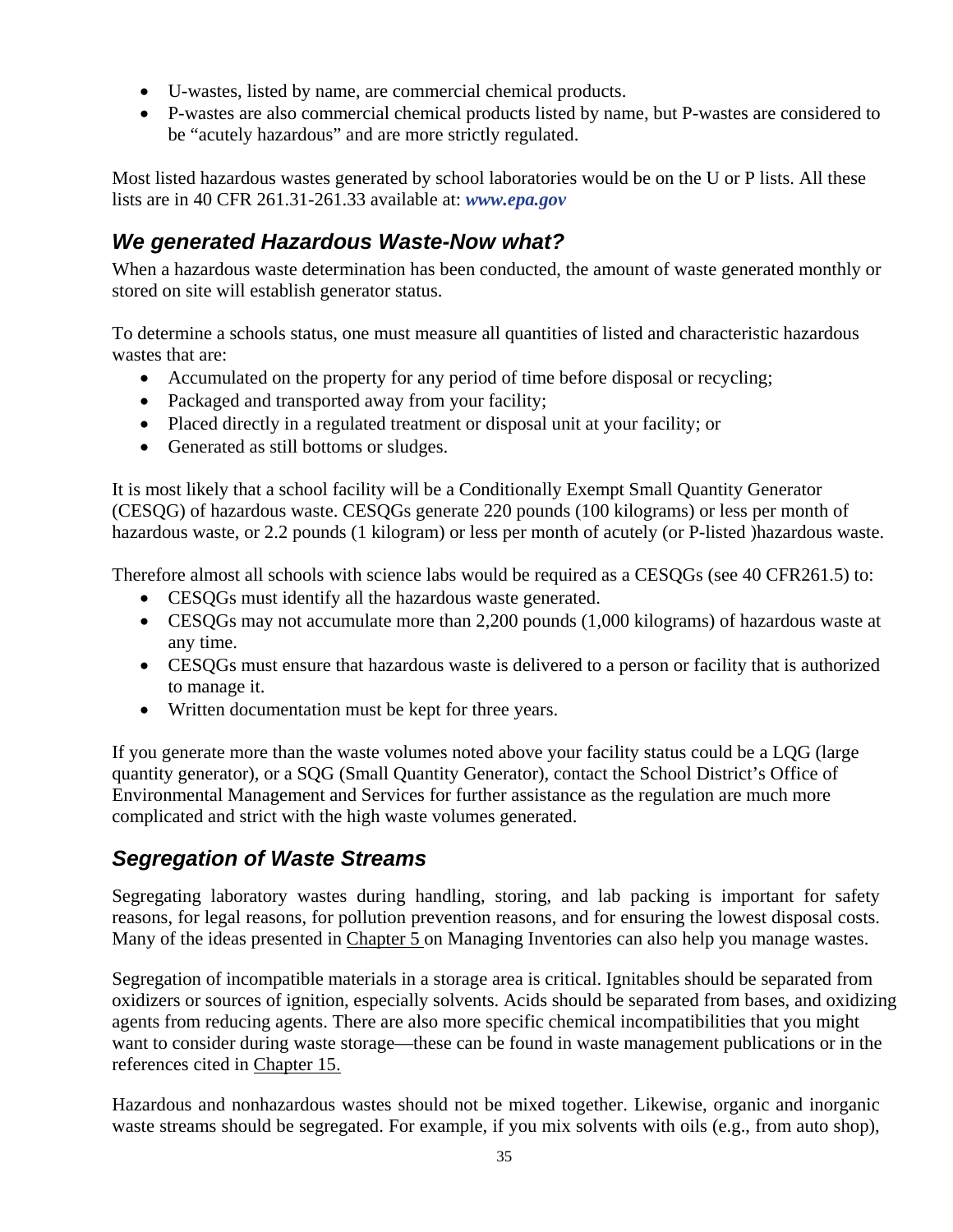you can expect to pay up to five times the disposal cost because the waste is now mixed. Segregating wastes within the same material type is also important, especially in the category of organic wastes.

Waste streams that you can recycle, especially recoverable metals or solvents, should be stored separately. In some cases, segregation will be important to facilitate recycling. For example, halogenated solvents and non-halogenated solvents should always be stored separately, since they need to be distilled separately. In particular, chlorinated solvents (which you might want to avoid using altogether) should not be mixed with non-chlorinated solvent wastes.

### *Disposal of Hazardous Wastes*

Hazardous wastes have the potential to harm human health and the environment. These wastes cannot be put in the garbage or down the drain. They cannot be disposed on or in the ground, or in local landfills, septic tanks, or injection wells, and may not be disposed of by open burning. You may recycle or reclaim these wastes or dispose of them through licensed hazardous waste management firms. **Not complying with hazardous waste regulations can lead to significant fines and penalties for both the school and yourself directly.**

Regardless of quantity, the generator of HW is ultimately responsible for the waste from "cradle to grave", and can be held liable for improper management of HW even though it may have been sent to a "proper" HW management facility using a licensed transporter. The School District's Office of Environmental Management and Services has the proper licensed contractors and they are the only contractors who can package, remove and dispose of chemicals wastes on School District property.

#### <span id="page-35-0"></span>*Chemical Disposal Guidelines*

When disposing of chemical waste follow these guidelines:

- a) Do not transport the wastes from the school property they are currently located on.
- b) **DO NOT** dispose of waste chemicals down the drain unless they have been properly treated in accordance with local, state and federal guidelines. In the City of Philadelphia only elementary neutralization is acceptable.
- c) Do not use fume hoods to evaporate volatile chemicals.
- d) Dispose of wastes by recycling, reclamation or chemical deactivation whenever possible. A hazardous waste transporter will be needed for this step.
- e) Avoid stocking over 2.2 pounds (1.0 kilogram) of "P-listed" chemical products. This could help you stay below large quantity hazardous waste generator status. This link will help you identify listed wastes. http://www.epa.gov/epaoswer/osw/hazwaste.htm.

As of May 8, 1990, most hazardous wastes must be treated to meet Land Disposal Restrictions (LDR) prior to disposal in permitted hazardous waste landfills or surface impoundments. **The LDR rule prohibits the dilution of restricted wastes as a substitute for effective adequate treatment.**

Certain wastes, such as heavy metals or pure chemical product, must **NEVER** be discharged to the sanitary sewer in **ANY** concentration. These wastes must be collected and managed as hazardous waste. Contact School District's Office of Environmental Management and Services for specific information.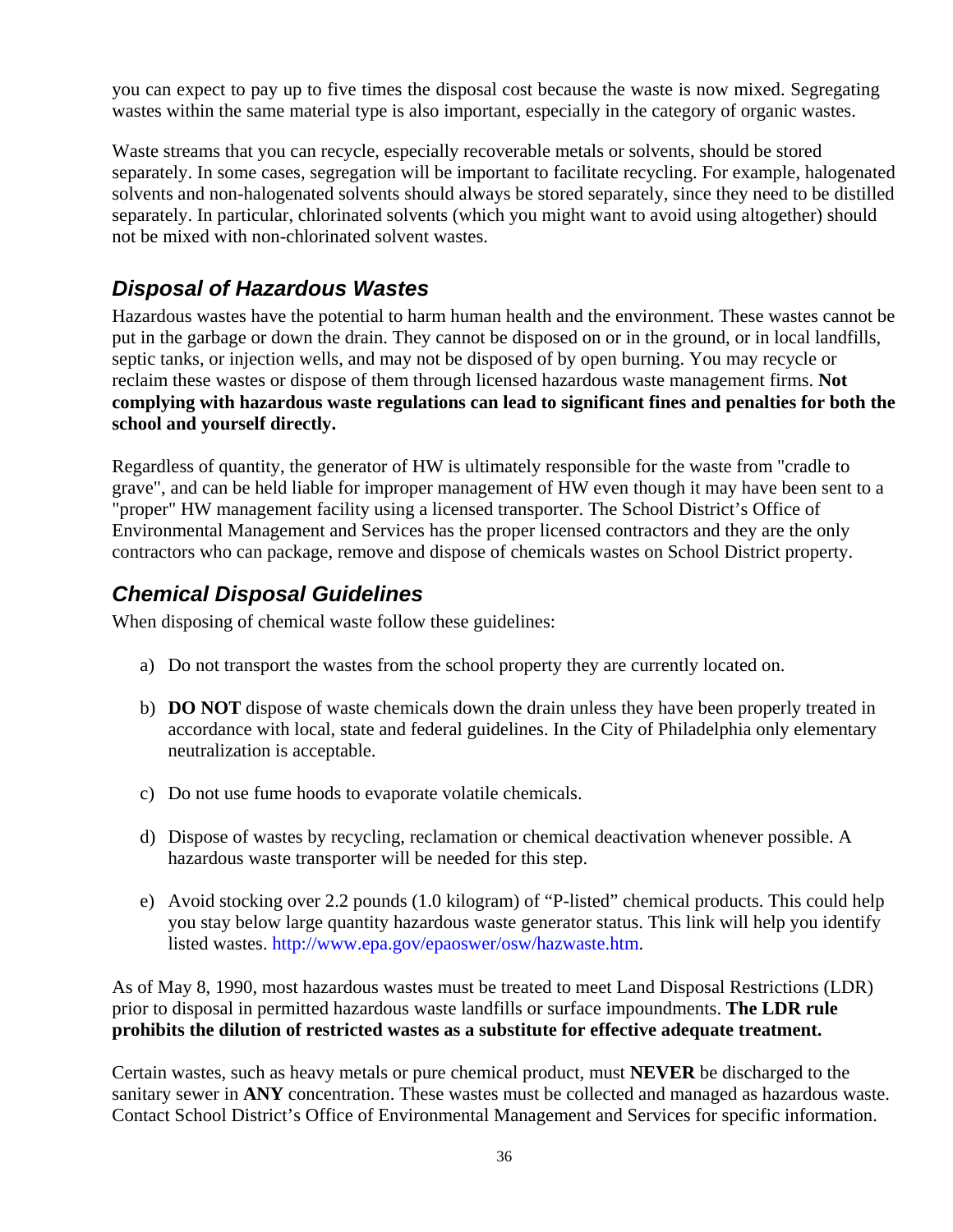Since most concentrations in a lab are a 0.1 Molar solution, keep in mind that 0.1 Molar CuSO4 is equal to 6355 mg/L of copper.

You may dispose of chemical waste as outlined below. It is the responsibility of the teachers, principals, administrators, and school district to ensure hazardous waste does not end up in ground water, soil or the atmosphere through improper disposal.

1) **Sanitary Sewer** - Some chemicals (acids or bases) may be neutralized and disposed to the sanitary sewer. This disposal option must be approved by the School District's Office of Environmental Management and Services prior to disposal. Hazardous waste may **NOT** be disposed of in this manner. This includes heavy metals.

2) **Disposal Through a Licensed and Approved Contractor** - A contractor may be used for the disposal of the waste chemicals. Remember that you must keep documentation of your hazardous waste disposal for at least three years. This information must include a waste manifest, reclamation agreement or any written record which describes the waste and how much was disposed, where it was disposed and when it was disposed. Waste analysis records must also be kept when making a determination is necessary. **Any unknown chemicals should be considered hazardous**!

Call the School District's Office of Environmental Management and Services for additional information: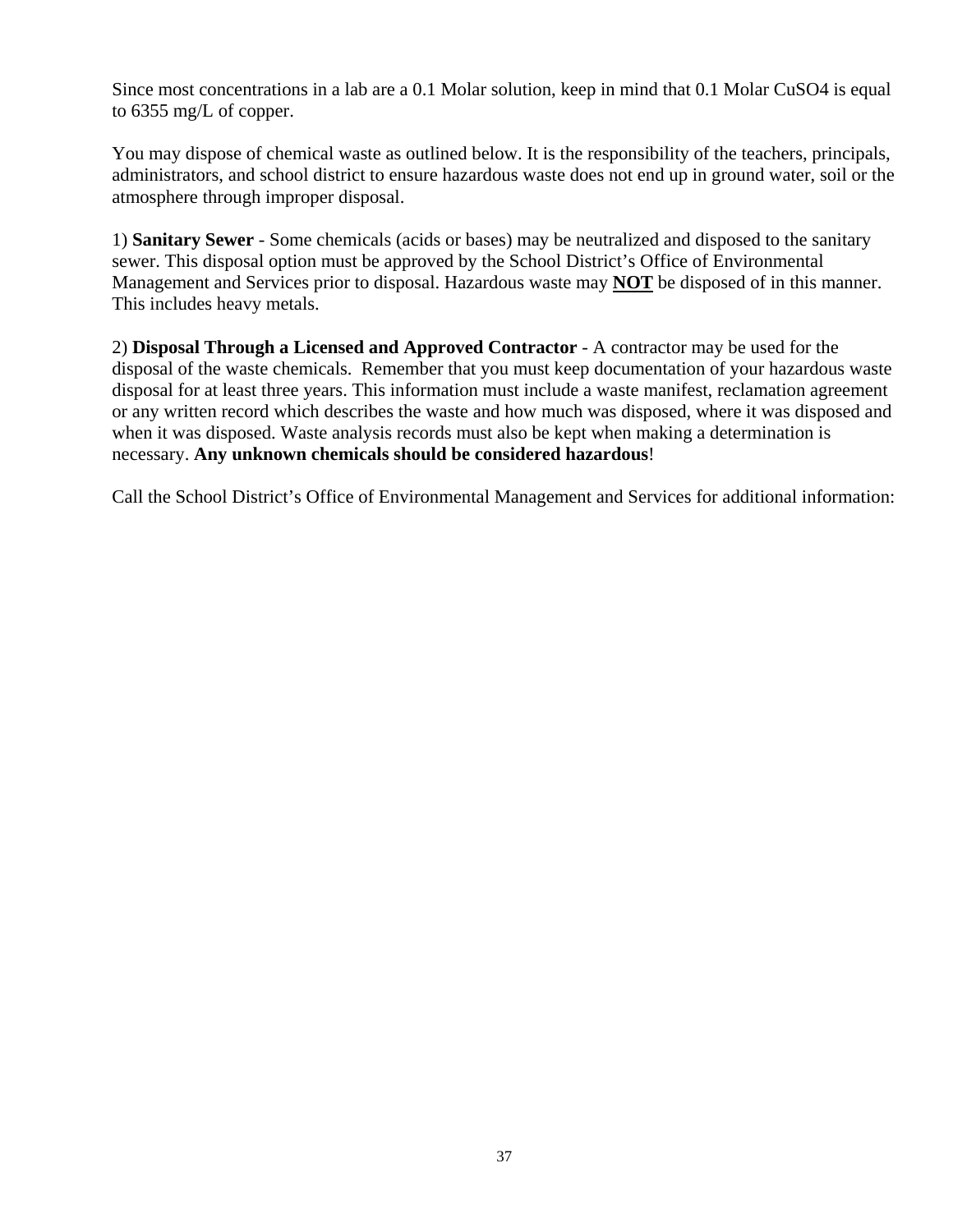## <span id="page-37-0"></span>**16 In-Laboratory Treatment of Wastes**

As a last line of defense in efforts to minimize waste generation, you might want to consider options for in-laboratory treatment of wastes.

An important distinction exists between recycling or reclamation of chemicals and treatment of chemical waste. Reclamation or recycling generally applies to efforts to recover chemicals for re-use—either in the laboratory or elsewhere. By contrast, treatment generally applies to efforts to make waste less hazardous, followed by disposal. While treatment may be a useful activity, you should be aware that the treatment of hazardous waste may require a permit or be subject to regulation.

In the laboratory setting, treatment that occurs as the last step in an experiment is technically not covered by regulation. Therefore, you will be in the best position if you can fold the following treatment options into your experiments directly.

Types of treatment techniques for rendering compounds non- or less hazardous—or in some cases reusable—include:

| neutralization | precipitation             |
|----------------|---------------------------|
| separation     | degradation               |
| fixation       | ion exchange II oxidation |

Neutralization of acids and bases is probably the most commonly used treatment method in educational institutions. Neutralization reduces a material's corrosivity (acid or caustic properties) by raising or lowering the pH to a neutral range, between 6 and 9.

In some cases you may need to accumulate wastes before treatment is practical. Treatment of chemical waste outside the experimental process may involve additional regulatory requirements.

**Before you implement any treatment methods outside of the experimental process, you should discuss your plans with the School District of Philadelphia Office of Environmental Management and Services.**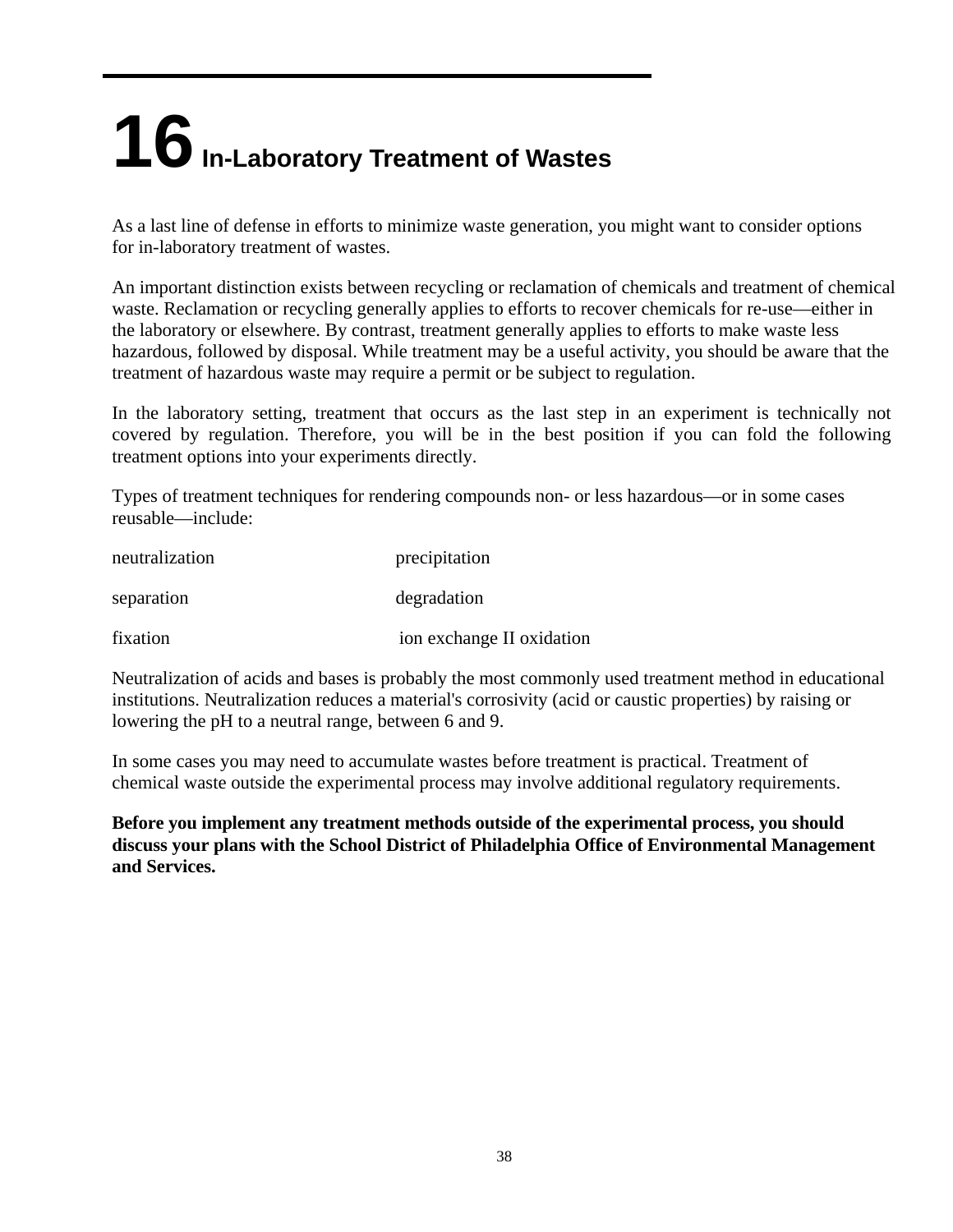## <span id="page-38-0"></span>**17 Getting More Information**

Here is a list of organizations and publications that may be of help to you as you establish your pollution prevention program.

## <span id="page-38-1"></span>*Organizations*

- Pennsylvania Chemical Industry Education Foundation (see page 18), (717) 232-6681.
- The PA Department of Environmental Protection (See the list of DEP regional offices on page 8.)
- U.S. Environmental Protection Agency, Regional Office in Philadelphia serves all of Pennsylvania -(215) 814-5000 or (800) 438-2474
- El National Science Foundation (703) 306-1234
- II American Chemical Society, 1155 –16th Street NW, Washington, DC 20036
- College Chemistry Programs and Pollution Prevention Programs. Publications: Laboratory Waste Minimization
- American Chemical Society. (1993). Less is better: Laboratory chemical waste management for waste reduction (2nd ed.). Washington, DC: Author.
- American Chemical Society (1994). Laboratory Waste Management: A Guidebook. Washington, DC: Author.
- American Chemical Society (1995). Model Chemical Hygiene Plan for High Schools. Washington, DC: Author. Available on disk: MacOS or MS-DOS.
- Environmental Protection Agency. (1990, June). Guides to pollution prevention: Research and educational institutions. Cincinnati: U.S. Environmental Protection Agency.
- Field, R.A. (1986). Management strategies and technologies for the minimization of chemical wastes from laboratories. Raleigh: North Carolina Pollution Prevention Pays Program.
- Illinois Department of Natural Resources. (1990, May). Waste reduction guide for Illinois schools. Springfield, IL: Author.
- Kaufman, J.A. (Ed.). (1990). Waste Disposal in Academic Institutions. Chelsea, MI: Lewis Publishers, Inc.
- National Research Council. (1983). Prudent practices for disposal of chemicals fromlaboratories. Washington, DC: National Academy Press.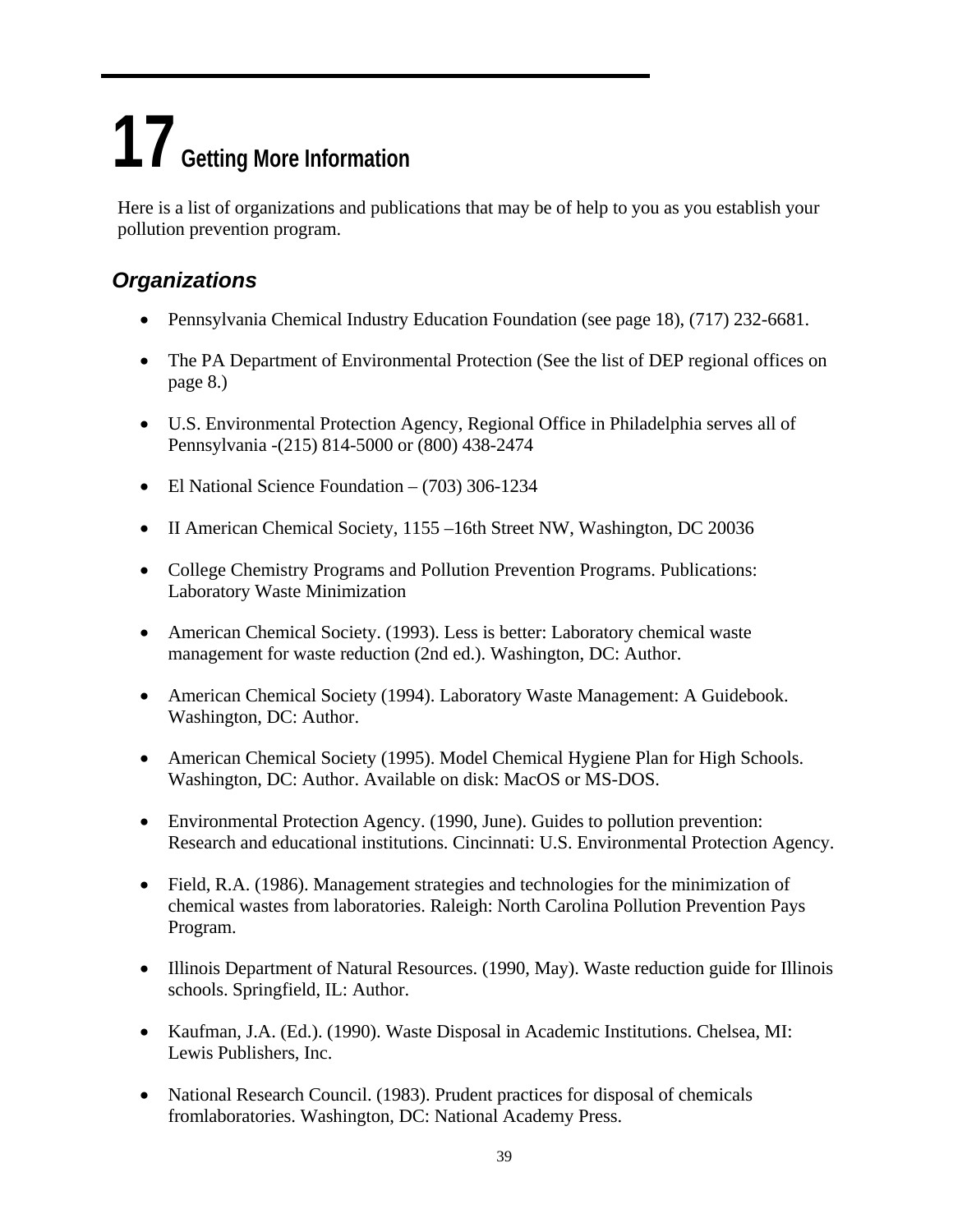- Jacobson, L. (no date). Children's art hazards. New York: Natural Resources Defense Council, Inc.
- State of Washington School Chemistry Lab/Storeroom Safety Committee. (1984). Who should conduct high school lab/store room cleanups and assure safe disposal? Contact James Knudson, Washington State Department of Ecology, Hazardous Waste Section, (206) 459-6203.
- Task Force on RCRA. (1990). The waste management manual for laboratory for personnel. Washington, DC: American Chemical Society.
- Wahl, G.H., Jr. (Ed.). (no date). Reduction of hazardous waste from high school chemistry laboratories. Raleigh: Pollution Prevention Pays Program, North Carolina Department of Environment and Natural Resources.

#### <span id="page-39-0"></span>*Publications: General Waste Minimization*

- Freeman, H.M. (Ed.). (1990). Hazardous waste minimization. New York: McGraw-Hill Publishing Company.
- National Renewable Energy Laboratory. (no date). Waste World: Teaching students about municipal solid waste. Municipal Waste Resource Management Program—Project Fact Sheet. Golden, CO: Author.
- National Research Council. (1985). Reducing hazardous waste generation: An evaluation and a call for action. Washington, DC: National Academy Press.
- Tulis, J.J., & Thomann, W.R. (Eds.). (1992). Proceedings: Strategies for Improved Chemical and Biological Waste Management for Hospitals and Clinical Laboratories. Raleigh: Office of Waste Reduction, North Carolina Department of Environment and Natural Resources.

#### <span id="page-39-1"></span>*Publications: Laboratory Manuals*

- Bergstrom, W., & Howells, M. (1988). Hazardous waste reduction for chemical instruction laboratories. Cincinnati: U.S. Environmental Protection Agency.
- College of the Redwoods. (1989). No-waste lab manual for educational institutions. Sacramento: California Department of Toxic Substances Control.
- Ehrenkranz, D.F. (1993). Chemistry in microscale: a set of microscale laboratory experiments. Dubuque, Iowa: Kendall/Hunt Pub. Co.
- Ehrenkranz, D.F. (1993). Chemistry in microscale: a set of microscale laboratory experiments with teacher guides. Dubuque, Iowa: Kendall/Hunt Pub. Co.
- Flinn Scientific (1994). Spectrophotometer Laboratory Manual. Batavia.
- Hathaway, R.A. (Ed.). (1991). Safety considerations in microscale chemistry laboratories.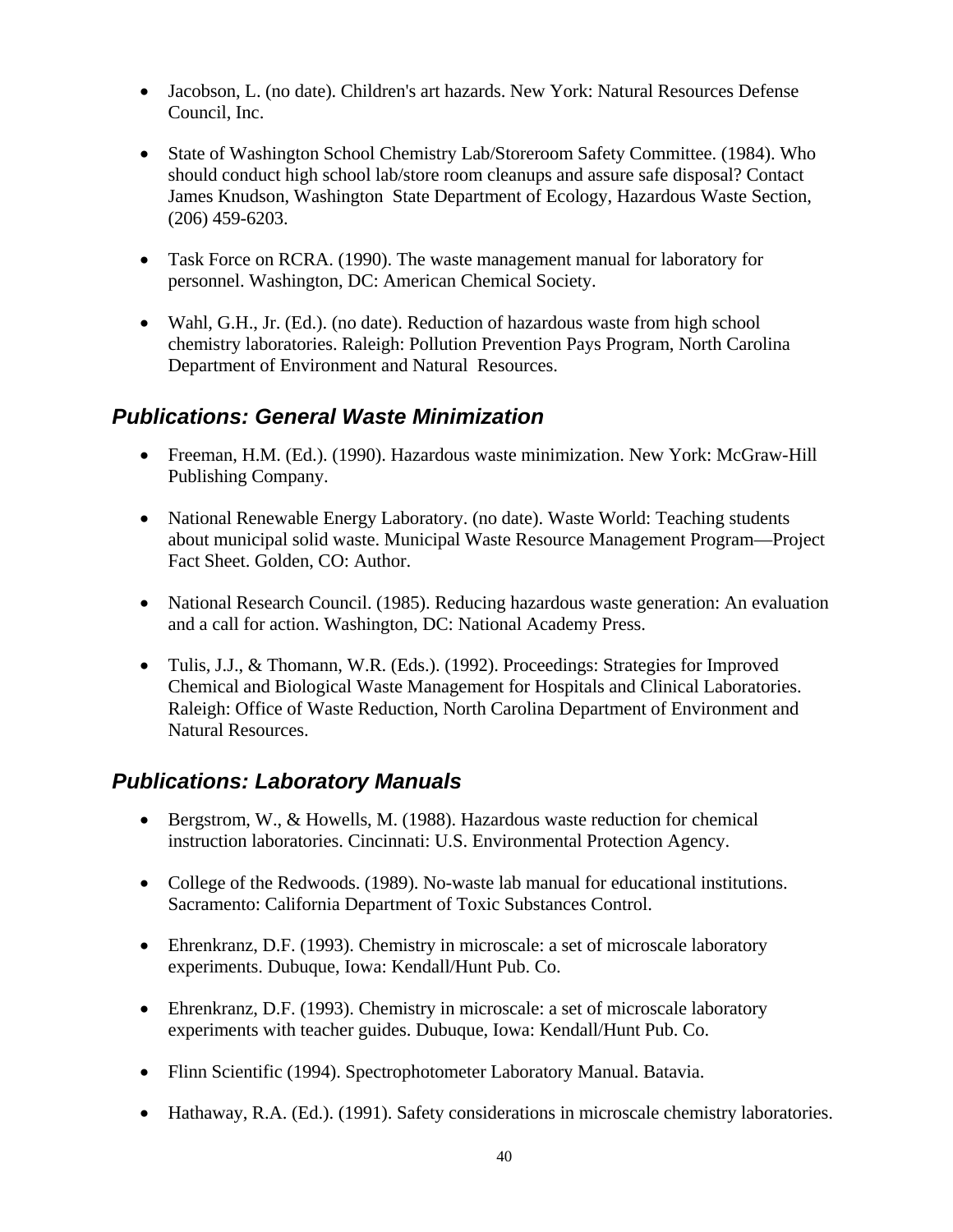Symposium at the 197th national meeting of the American Chemical Society, April 12, 1989, Dallas. Washington, DC: American Chemical Society.

- Mayo, D.W., Pike, R.M., Trumper, P.K., & Fickett, P. M. (1994). Instructor's Manual, Microscale Techniques for the Organic Laboratory. Third Edition. New York. John Wiley & Sons, Inc.
- Mayo, D.W., Pike, R.M., & Trumper, P.K. (1994). Microscale Organic Laboratory with Multistep and Multiscale Syntheses (3rd ed.). New York: John Wiley & Sons, Inc.
- Mayo, D.W., Pike, R.M., Butcher, S.S., & Trumper, P.K. (1991). Microscale Techniques for the Organic Laboratory. New York. John Wiley & Sons, Inc.
- Mayo, D.W., Pike, R.M., & Butcher, S.S. (1989). Microscale Organic Laboratory (2nd ed.). New York. John Wiley & Sons, Inc.
- Pavia, D.L., Lampman, G.M., Kriz, G.S., & Engel, R.G. (1990). Introduction to Organic Laboratory Techniques: A Microscale Approach. Philadelphia: Harcourt Brace College Publishers.
- Pike, R.M. (Winter 1994). Microscale Chemistry Small Scale, Big Idea. EM Scientist, 3(1), pp. 1-2.
- Szafran, Z., Pike, R.M., & Singh. (1991). Microscale inorganic chemistry: A comprehensive laboratory experience. New York: John Wiley & Sons, Inc.
- Waterman, E.L. (1993). Small scale chemistry laboratory manual. Menlo Park, CA: Addison-Wesley Publishing Co.
- Waterman, E.L. (1993). Addison-Wesley small scale chemistry. Menlo Park, CA: Addison-Wesley Publishing Co.
- Williamson, K.L. (1989). Macroscale and Microscale Organic Experiments. Lexington, MA: D.C. Heath and Company.

#### <span id="page-40-0"></span>*Online Resources*

- Pennsylvania Department of Environmental Protection, http://www.dep.state.pa.us/. Information on waste minimization, recycling, pollution prevention and hazardous waste disposal in Pennsylvania.
- U.S. Environmental Protection Agency, http://www.epa.gov/. Information on hazardous waste disposal and pollution prevention.
- National Microscale Chemistry Center, http://www.silvertech.com/microscale/ Web site for Merrimack College's Microscale Chemistry Center, dealing with the use of microscale chemistry as a pollution prevention technique.
- Pollution Prevention in Chemical Laboratory Instruction,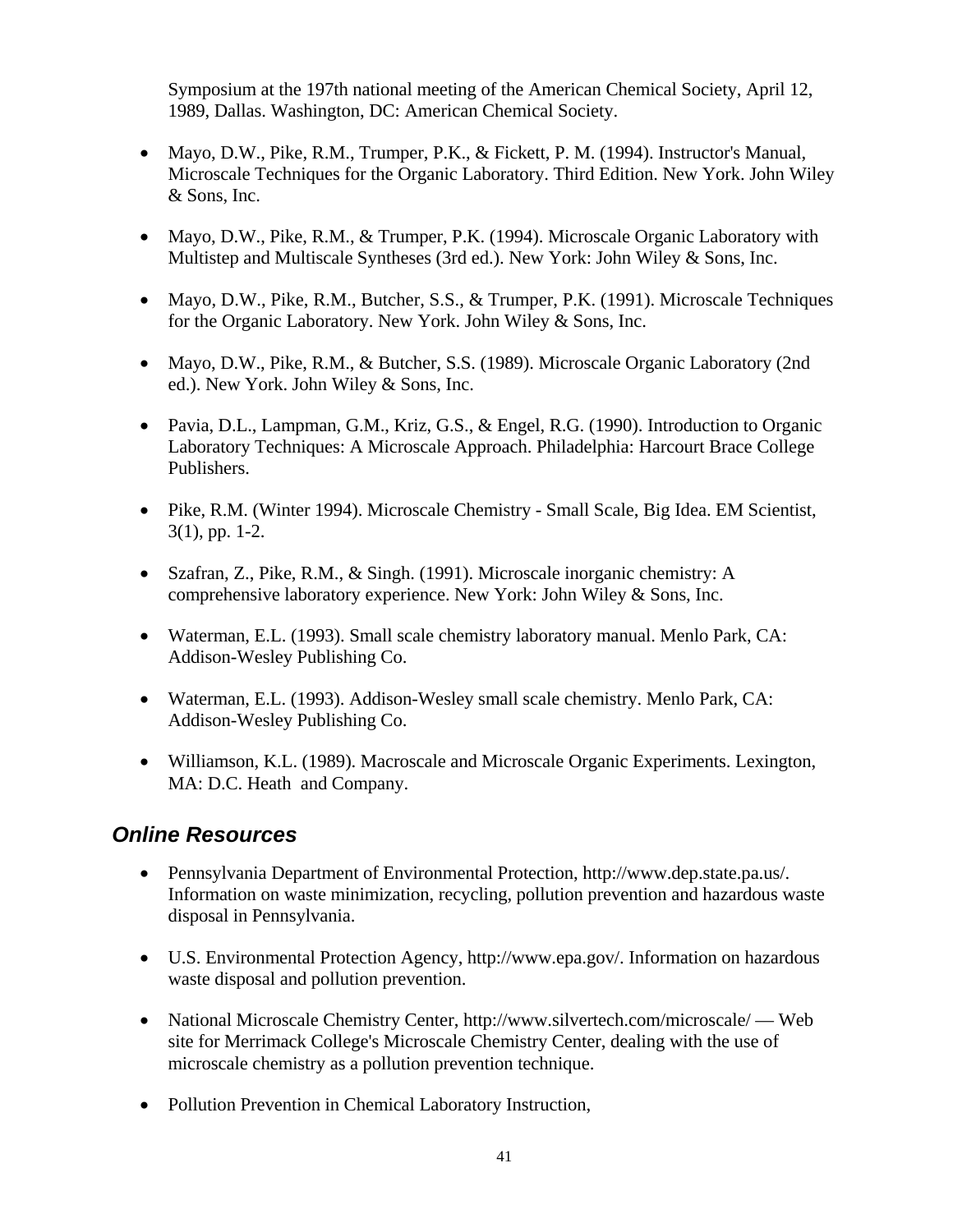- http://www.pprc.org/pprc/rpd/statefnd/minn oea/pollutio.html— Summary of Laboratory P2 project at the University of Minnesota on P2 in Laboratory settings
- National Pollution Prevention Center for Higher Education, http://www.umich.edu/ nppcpub/resources/ -Home page for the National Pollution Prevention Center for Higher Education (NPPC), which is established to help educators integrate P2 into the curriculum. A good source for readings and curricular materials.
- http://www.ehs.uiuc.edu/— Great resource on laboratory pollution prevention developed for use at the University of Illinois at Urbana-Champaign. Includes "101 Ways to Reduce Waste in the Laboratory."
- http://www.epa.gov/greenchemistry/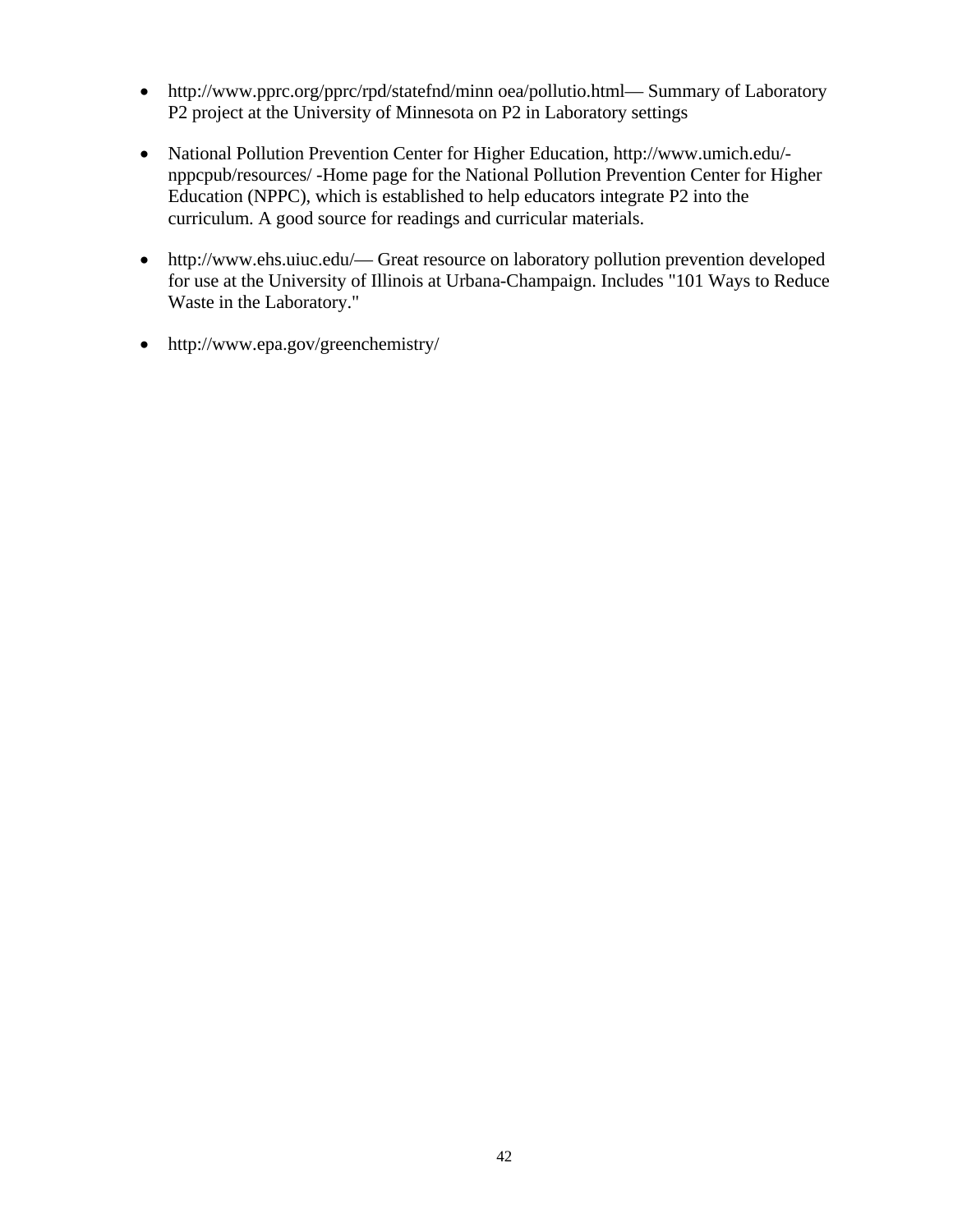**Waste Minimization Checklist**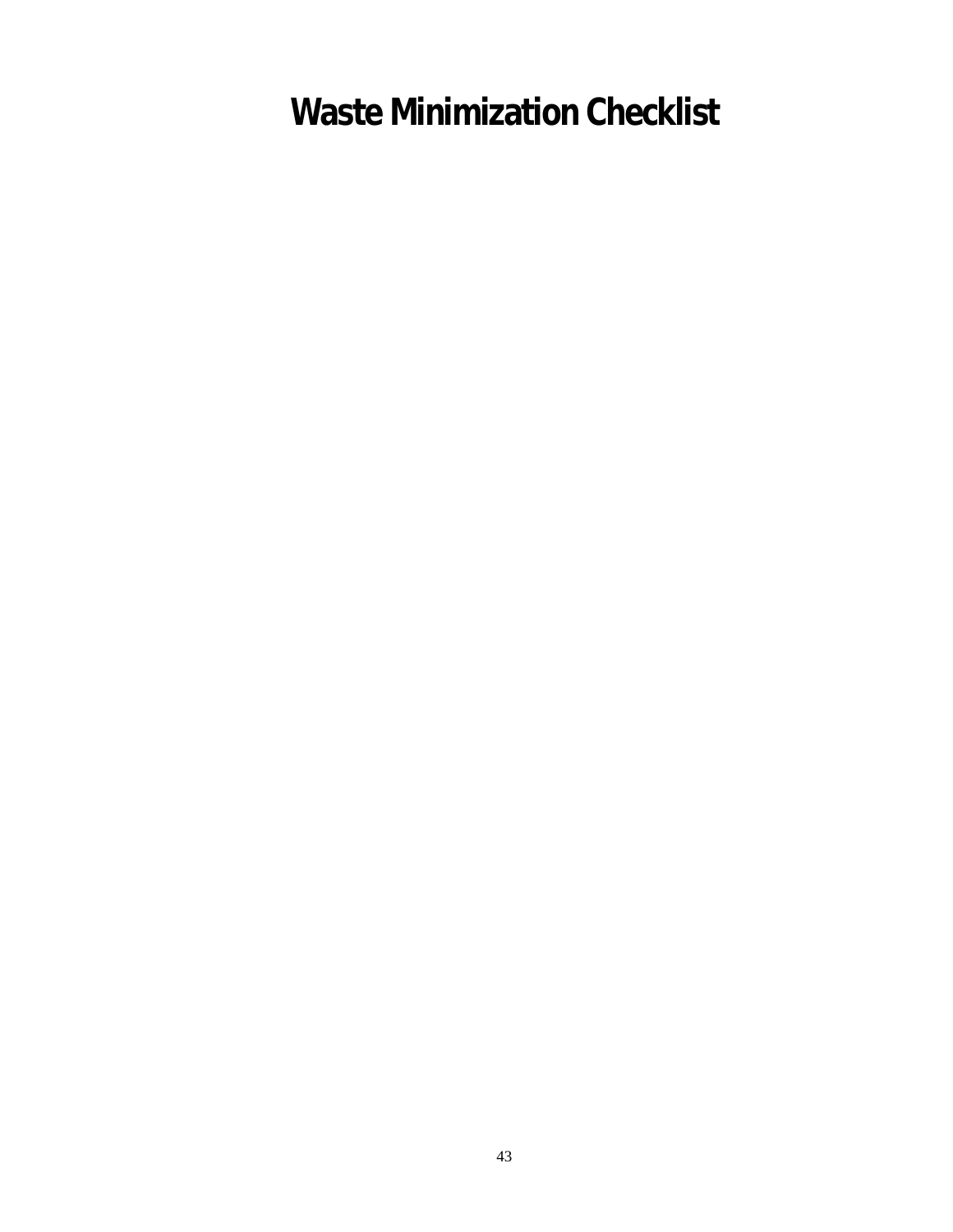The following checklist is designed to help you minimize the amount of waste generated in the laboratory. The list is not all-inclusive, but should serve as a starting point for your efforts.

#### **Purchasing Chemicals**

- Develop a purchasing strategy for chemicals and other hazardous materials.
- O Purchase chemicals in smaller sizes.
- O Standardize chemical purchases across classes or laboratories.
- Designate a single person to be responsible for purchasing chemicals and monitoring inventories.
- Link purchasing requests into an inventory system so that excess chemicals in stock can be used before buying more.
- Find a supplier who will accept unopened chemicals that are returned, or will otherwise support waste minimization efforts.

#### **Managing Chemical Inventories**

#### **Institute inventory control**

- Conduct a school-wide inventory to identify where chemicals are located.
- Designate a centralized place for chemical storage and another for waste storage, with spill containment.
- O Organize your chemical and waste storage systematically to keep like chemicals together.
- Adopt a standard labeling procedure for chemicals and waste, using labels that are colorfast and permanent.
- Designate who is responsible for labeling and inventory control.
- Use tags, bar codes, or some other system to establish a computer tracking of chemicals.
- Use a first-in/first-out policy.
- $\bigcirc$  Return expired material to supplier.
- Perform regular inventory audits to identify chemicals that aren't being used.
- Provide a simple regular listing to chemical users on available chemical stocks, location, and point-ofcontact.

#### **Work on spill and leak prevention**

- O Keep chemicals and waste containers covered to prevent spills.
- O Install spill and leak protection in chemical storerooms, including berms, sumps, or even simple plastic containers.
- Anchor storage cabinets to walls and floors.
- Periodically inspect stored chemicals for signs of leakage, poor storage practices, or any other problems.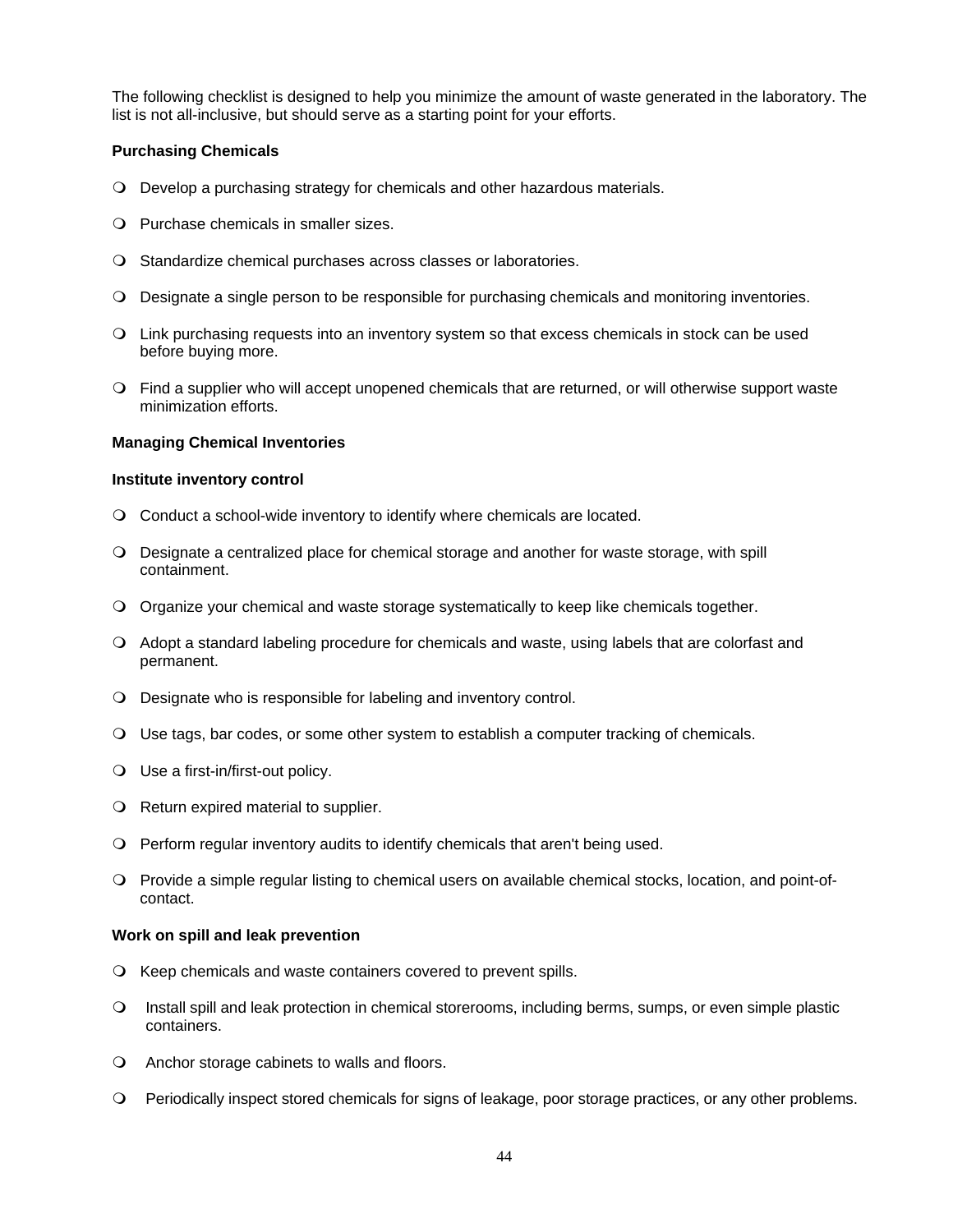Keep a record of spills and leaks and note why they happened and how they can be avoided in the future.

#### **Conducting Experiments**

#### **Teach resource-efficient policies**

- Use solvents and other hazardous materials sparingly.
- Have students monitor reactions closely and add only what's needed.
- Emphasize conservation of water, electricity and other general resources.

#### **Set up experiments with waste minimization in mind**

- O Pre-weigh chemicals for students.
- Have students work in teams.
- Demonstrate some experiments rather than having the entire class perform them.
- Use spent/recovered solvents for an initial rinse and fresh solvents for a final rinse.

#### **Include final steps in experiments to destroy or inactive hazardous substances**

- Neutralize acids and bases.
- Perform chemical conversions to non-hazardous substances.
- Provide students with the opportunity to research waste minimization techniques.

#### **Scaling Down Experiments**

- Reduce scale of experiment (and associated quantities of chemicals) where possible.
- O Move to microscale chemistry.

#### **Substituting Materials**

#### **Substitute less hazardous chemicals for more hazardous ones**

- Use laboratory detergents rather than hazardous cleaning baths (e.g., substitute detergents for chromic acid solutions).
- Use non-halogenated rather than halogenated solvents (e.g., substitute cyclohexane for carbon tetrachloride).
- Use less toxic/hazardous solvents rather than more toxic/hazardous solvents.

#### **Finding Alternatives to Wet Chemistry**

- O Substitute computer simulations, videos, etc. for actual experiments.
- Use alternatives to solvent-based extraction (e.g., Solid Phase Microextraction or Supercritical Fluid Extraction).
- Use instruments in place of wet chemistry (e.g., chromatography, spectrophotometry, atomic absorption, nuclear magnetic resonance, X-ray diffraction).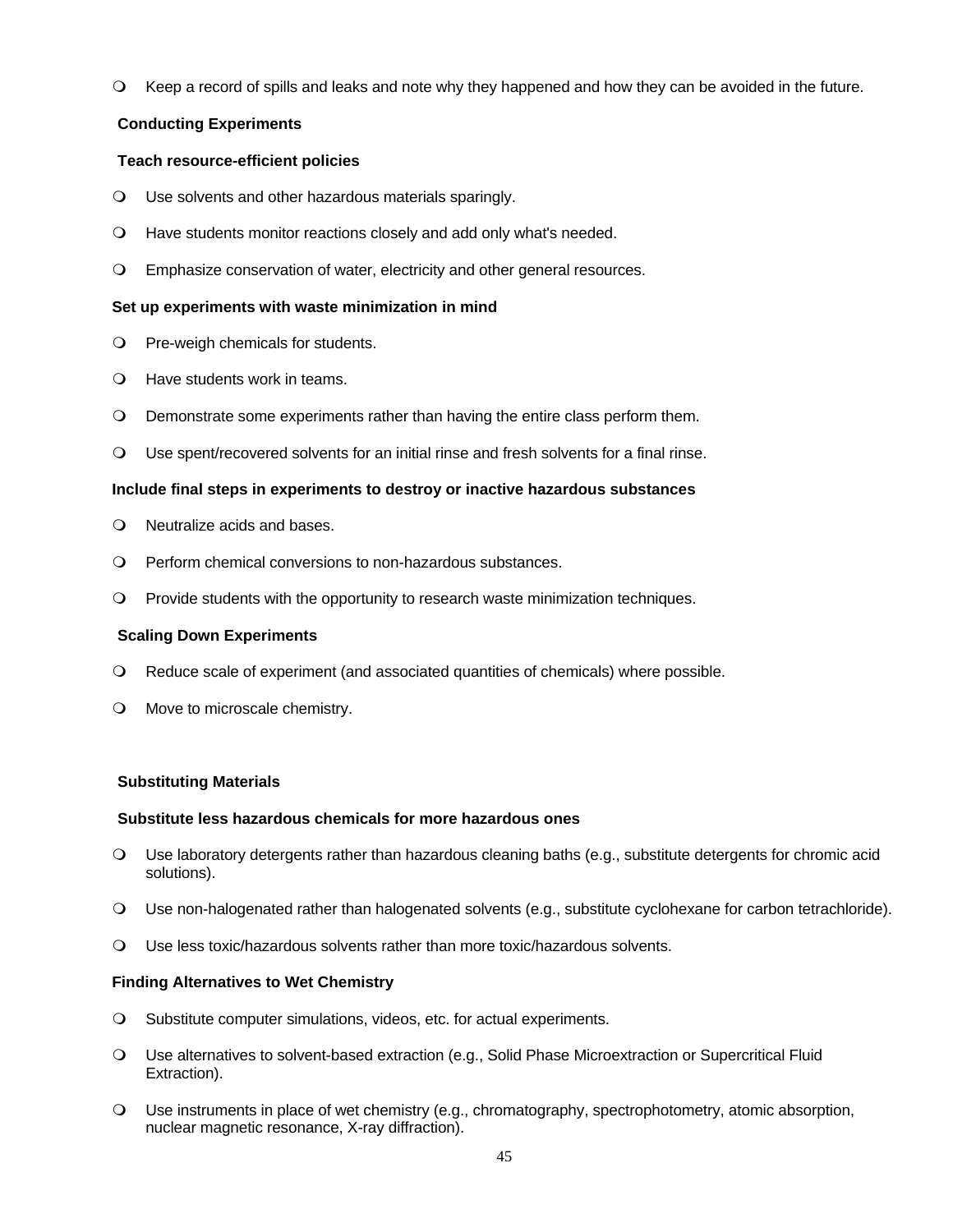#### **Reuse and Recycling**

#### **Establish a chemical swap**

- O Set up an internal surplus chemical exchange.
- Participate in an outside chemical/waste exchange program.

#### **Reclaim solvents**

- Filter spent solvent for reuse.Distill spent solvents on-site.
- Q Recycle solvents via a solvent recycling service.

#### **Reclaim metal-bearing waste**

Identify an outside industry interested in taking metal-bearing waste for recovery.

#### **Segregating Individual Waste Streams**

#### **Segregate wastes**

- Keep hazardous waste separate from non-hazardous waste.
- Keep organic waste separate from inorganic waste.
- El Keep different groups of solvent separate (e.g., halogenated vs. non-halogenated solvents).
- Keep incompatible materials separated (ignitables and oxidizers; acids and bases; oxidizers and

reducers, etc.).

#### **In-Lab Treatment**

- Neutralize acids and bases.
- Perform chemical conversions to create non-hazardous substances.

#### **Strategies for the Entire School**

#### **Create a Lab or School wide Program**

- Create a waste minimization team composed of students, teachers, and administrators.
- Develop a written statement of commitment to waste minimization.
- Perform a waste audit of the school/lab.

 Provide a forum or suggestion box for waste minimization/pollution prevention ideas. CI Set up waste minimization education sessions for students/staff.

Set up specific reduction goals (e.g., 50% reduction in amount of waste generated per year).

#### **Implement other (non-laboratory) waste minimization/pollution prevention opportunities**

Perform routine maintenance of school equipment to fix leaks, avoid accidents.